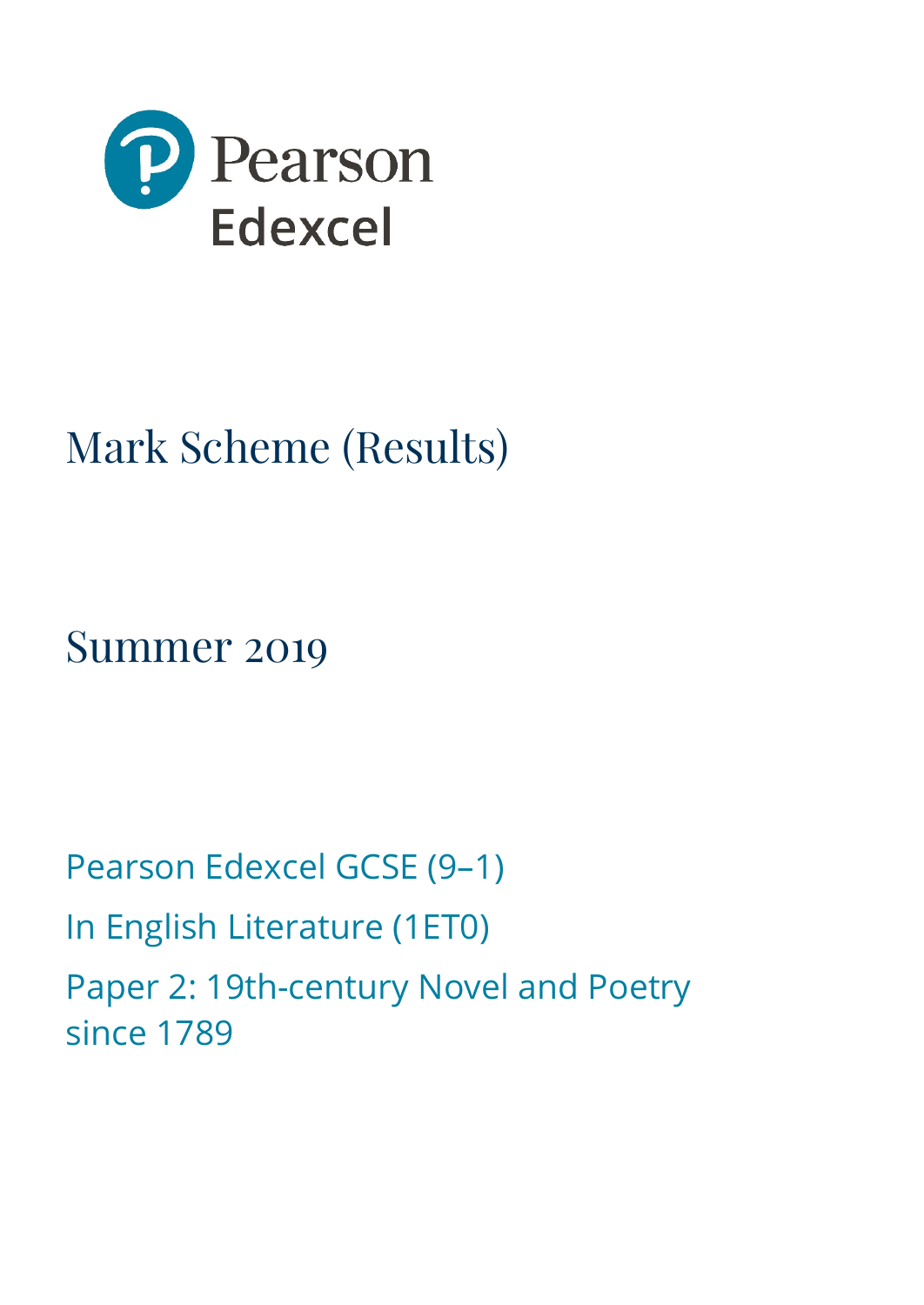# **Edexcel and BTEC Qualifications**

Edexcel and BTEC qualifications are awarded by Pearson, the UK's largest awarding body. We provide a wide range of qualifications including academic, vocational, occupational and specific programmes for employers. For further information visit our qualifications websites at [www.edexcel.com](http://www.edexcel.com/) or [www.btec.co.uk.](http://www.btec.co.uk/) Alternatively, you can get in touch with us using the details on our contact us page at [www.edexcel.com/contactus.](http://www.edexcel.com/contactus)

# **Pearson: helping people progress, everywhere**

Pearson aspires to be the world's leading learning company. Our aim is to help everyone progress in their lives through education. We believe in every kind of learning, for all kinds of people, wherever they are in the world. We've been involved in education for over 150 years, and by working across 70 countries, in 100 languages, we have built an international reputation for our commitment to high standards and raising achievement through innovation in education. Find out more about how we can help you and your students at: [www.pearson.com/uk](http://www.pearson.com/uk)

Summer 2019 Publications Code 1ET0\_02\_1906\_MS All the material in this publication is copyright © Pearson Education Ltd 2019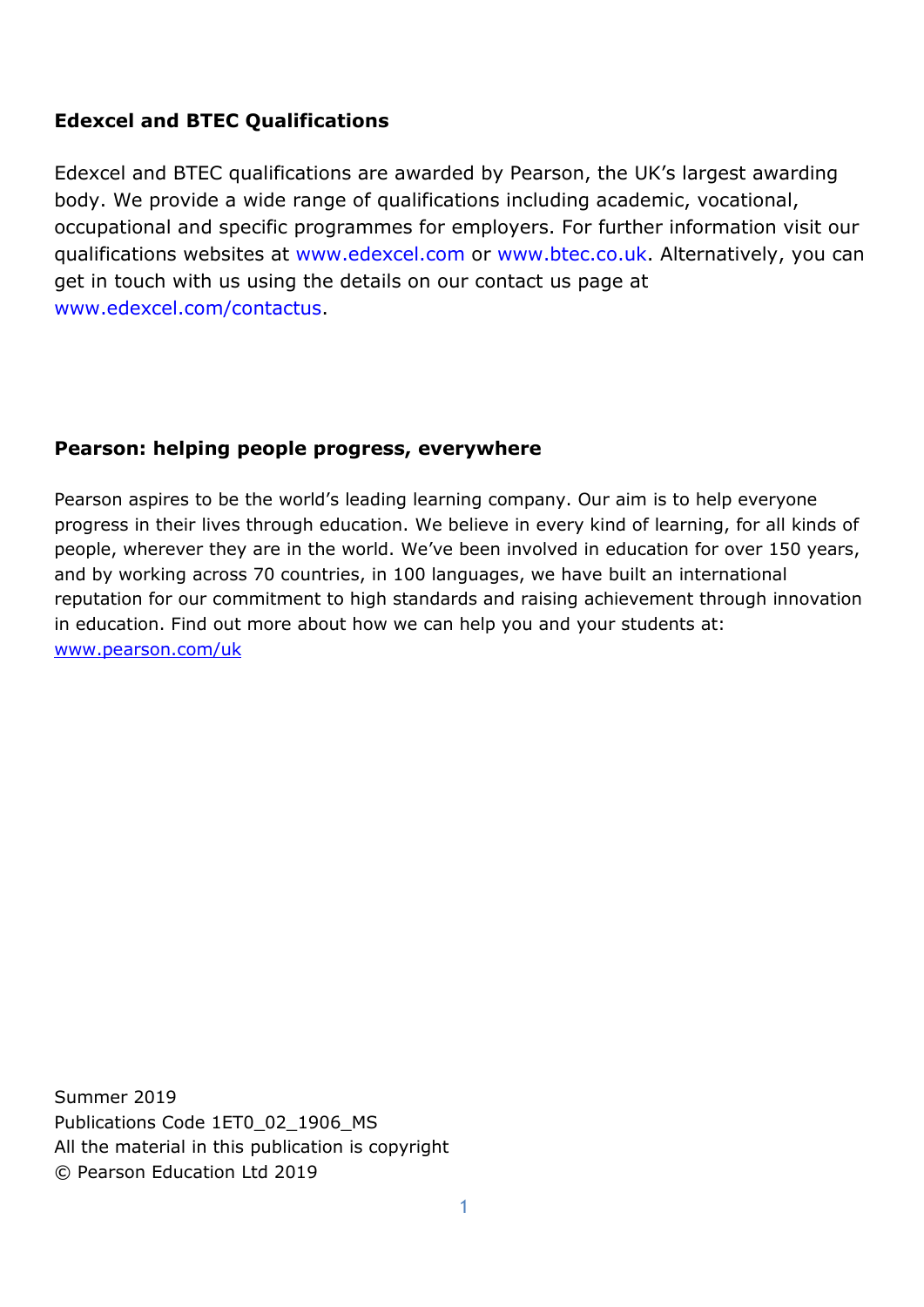#### **General marking guidance**

- All candidates must receive the same treatment. Examiners must mark the last candidate in exactly the same way as they mark the first.
- Mark schemes should be applied positively. Candidates must be rewarded for what they have shown they can do rather than be penalised for omissions.
- Examiners should mark according to the mark scheme not according to their perception of where the grade boundaries may lie.
- All the marks on the mark scheme are designed to be awarded. Examiners should always award full marks if deserved, i.e. if the answer matches the mark scheme. Examiners should also be prepared to award zero marks if the candidate's response is not worthy of credit according to the mark scheme.
- Where some judgment is required, mark schemes will provide the principles by which marks will be awarded and exemplification/indicative content will not be exhaustive.
- When examiners are in doubt regarding the application of the mark scheme to a candidate's response, a senior examiner must be consulted before a mark is given.
- Crossed-out work should be marked unless the candidate has replaced it with an alternative response.

## **Marking guidance – specific**

- The marking grids have been designed to assess student work holistically. The grids identify the Assessment Objective being targeted by the level descriptors.
- When deciding how to reward an answer, examiners should consult both the indicative content and the associated marking grid(s). When using a levels-based mark scheme, the 'best fit' approach should be used.
- Examiners should first decide which descriptor most closely matches the answer and place it in that level.
- The mark awarded within the level will be decided based on the quality of the answer and will be modified according to how securely all bullet points are displayed at that level.
- In cases of uneven performance, the points above will still apply. Candidates will be placed in the level that best describes their answer according to the Assessment Objective described in the level. Marks will be awarded towards the top or bottom of that level depending on how they have evidenced each of the descriptor bullet points.
- Indicative content is exactly that it consists of factual points that candidates are likely to use to construct their answer. It is possible for an answer to be constructed without mentioning some or all of these points, as long as they provide alternative responses to the indicative content that fulfil the requirements of the question. It is the examiner's responsibility to apply their professional judgment to the candidate's response in determining if the answer fulfils the requirements of the question.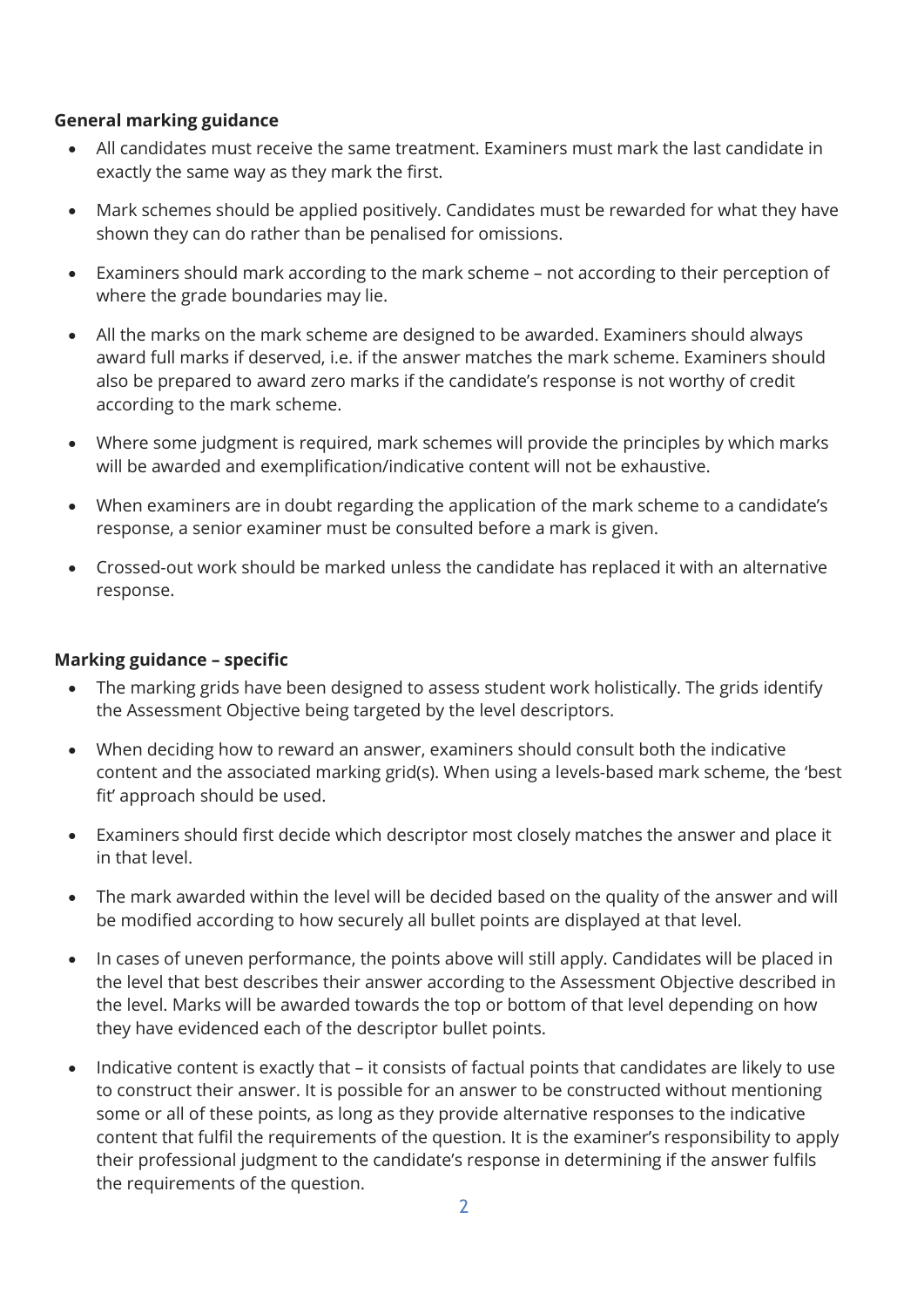# **Paper 2 Mark Scheme**

The table below shows the number of raw marks allocated for each question in this mark scheme.

|                             |            |            | <b>Assessment Objectives</b> |            | <b>Total</b> |
|-----------------------------|------------|------------|------------------------------|------------|--------------|
| <b>Component</b>            | <b>AO1</b> | <b>AO2</b> | <b>AO3</b>                   | <b>AO4</b> | mark         |
| Component 2: 19th-          |            |            |                              |            |              |
| century Novel and<br>Poetry |            |            |                              |            |              |
| Questions 1a to 7a          |            | 20         |                              |            | 20           |
| Questions 1b to 7b          | 20         |            |                              |            | 20           |
| Questions 8 to 10           |            | 15         | 5                            |            | 20           |
| Question 11                 | 8          | 12         |                              |            | 20           |

| AO1             | Read, understand and respond to texts. Students should be able to:<br>• maintain a critical style and develop an informed personal response<br>• use textual references, including quotations, to support and illustrate<br>interpretations. |
|-----------------|----------------------------------------------------------------------------------------------------------------------------------------------------------------------------------------------------------------------------------------------|
| AO <sub>2</sub> | Analyse the language, form and structure used by a writer to create meanings and<br>effects, using relevant subject terminology where appropriate.                                                                                           |
| AO <sub>3</sub> | Show understanding of the relationships between texts and the contexts in which<br>they were written.                                                                                                                                        |
| AO4             | Use a range of vocabulary and sentence structures for clarity, purpose and effect,<br>with accurate spelling and punctuation.                                                                                                                |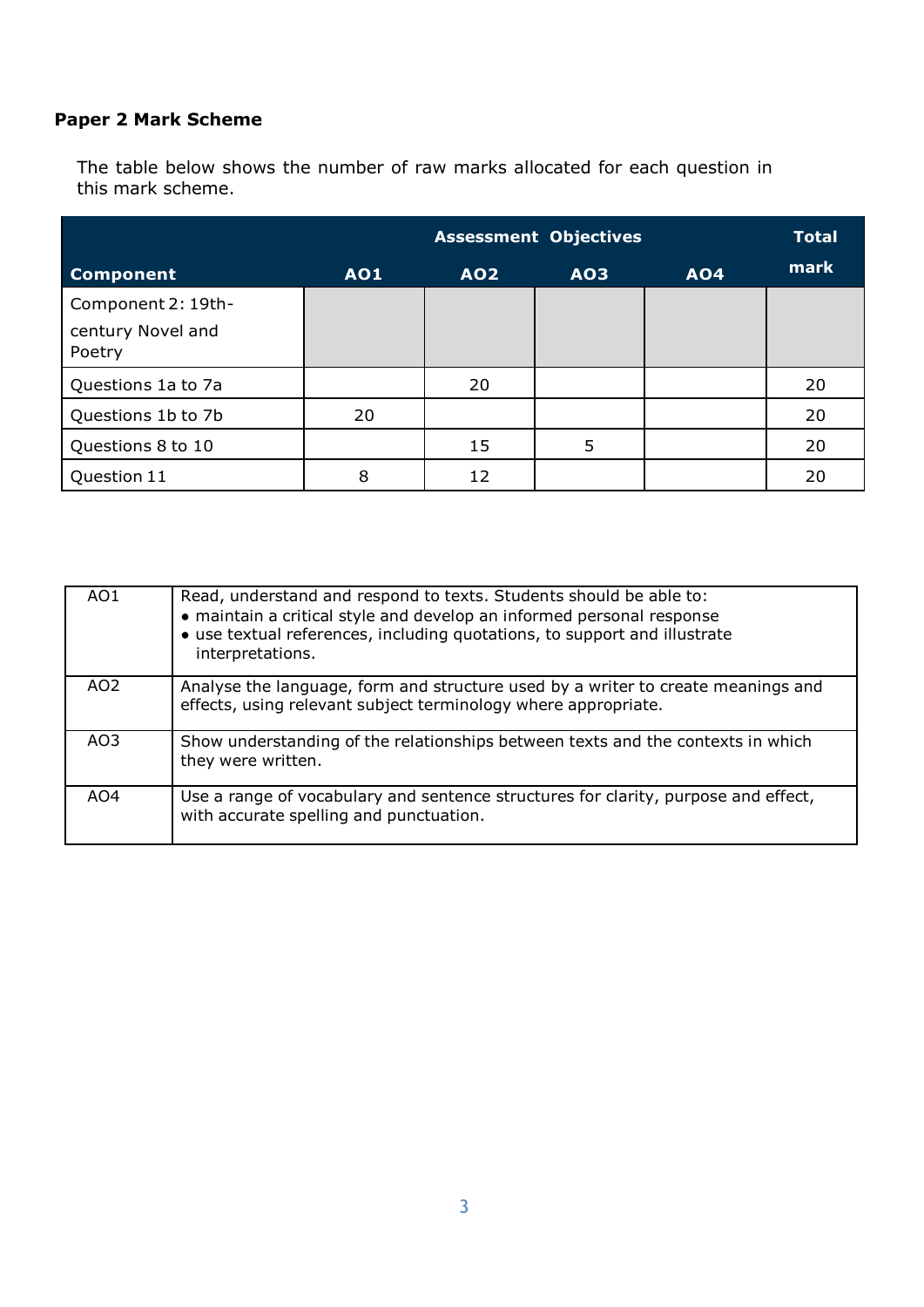# **Section A – 19th-century Novel**

## *Jane Eyre*

| Question<br>Number | Indicative Content                                                                                                                                                                                                                                                                                                                                                                                                               |  |  |  |
|--------------------|----------------------------------------------------------------------------------------------------------------------------------------------------------------------------------------------------------------------------------------------------------------------------------------------------------------------------------------------------------------------------------------------------------------------------------|--|--|--|
| 1(a)               | The indicative content is not prescriptive. Reward responses that explore the<br>ways in which Brontë presents Jane's first impressions of the man, Mr<br>Rochester, in this extract.                                                                                                                                                                                                                                            |  |  |  |
|                    | Responses may include:<br>Jane's first impressions of the man are not positive. She describes how his<br>body is concealed by his cloak. The adjective 'enveloped' suggests a<br>hidden, secretive nature, while the 'steel' clasp suggests a hard, firm and<br>impenetrable personality hidden behind the cloak. His darkness is<br>contrasted with the 'daylight that still lingered' and the moon that was<br>'waxing bright' |  |  |  |
|                    | the man's face is described with harsh adjectives: 'dark', 'stern' and<br>$\bullet$<br>'heavy', providing an almost threatening first impression. The phrase 'just'<br>now' suggests that Jane understands why he would look 'ireful and<br>thwarted' following his fall, giving him the possibility of redeeming himself                                                                                                        |  |  |  |
|                    | Jane observes every detail of the man and considers his age: 'past youth',<br>$\bullet$<br>'not reached middle age', 'might be thirty-five'                                                                                                                                                                                                                                                                                      |  |  |  |
|                    | she states that she has 'no fear of him' and is not even shy in his<br>presence ('but little shyness'), showing that she is not easily alarmed and<br>is pragmatic in her approach                                                                                                                                                                                                                                               |  |  |  |
|                    | Jane suggests that the man is not good-looking and because of this does<br>$\bullet$<br>not feel threatened in his presence: 'Had he been a handsome, heroic-<br>looking young gentleman'. She lists the qualities that she finds missing in<br>the man: 'beauty, elegance, gallantry, fascination'                                                                                                                              |  |  |  |
|                    | Jane knows that the man has no interest in her and is self-deprecating,<br>$\bullet$<br>feeling that she is unattractive and saying that she would reject any<br>masculine interest with the hyperbole: 'fire, lightning, or anything else<br>that is bright but antipathetic'                                                                                                                                                   |  |  |  |
|                    | Jane is even more determined to remain and offer her help due to the<br>man's negativity. He does not smile, is not polite and is abrupt in his<br>manner: 'the frown, the roughness of the traveller'. Jane remains polite<br>when addressing him as 'sir'                                                                                                                                                                      |  |  |  |
|                    | the use of the repeated conjunction, 'If', suggests that her first<br>impressions would have been different if his manner had been better; she<br>would have left him as he had beckoned her to do: 'waved me to go'                                                                                                                                                                                                             |  |  |  |
|                    | first-person narrative is used to convey Jane's observations and inner-<br>most thoughts                                                                                                                                                                                                                                                                                                                                         |  |  |  |
|                    | dialogue conveys Jane's caring and determined personality, which<br>contrasts with Mr Rochester's abrupt and ungrateful manner.                                                                                                                                                                                                                                                                                                  |  |  |  |
|                    | Reward all valid points.                                                                                                                                                                                                                                                                                                                                                                                                         |  |  |  |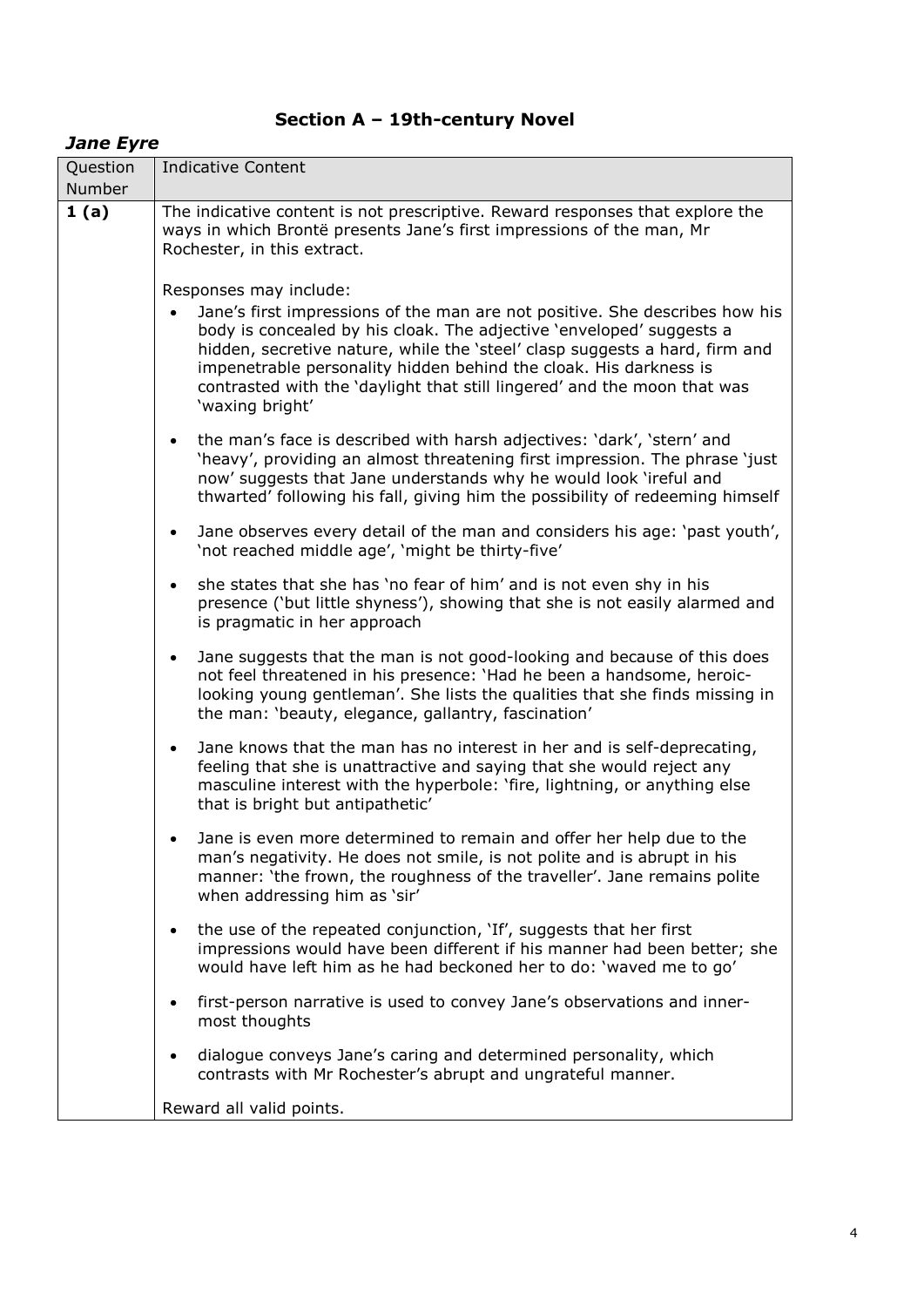| <b>Level</b> | <b>Mark</b> | Descriptor - Bullets 1 and 2 - AO2 (20 marks)<br>please see page 3                                                                                                                                                                                          |  |
|--------------|-------------|-------------------------------------------------------------------------------------------------------------------------------------------------------------------------------------------------------------------------------------------------------------|--|
|              | $\mathbf 0$ | No rewardable material.                                                                                                                                                                                                                                     |  |
| Level 1      | $1 - 4$     | The response is simple and the identification of language, form<br>$\bullet$<br>and structure is minimal.<br>Little evidence of relevant subject terminology.<br>$\bullet$                                                                                  |  |
| Level 2      | $5 - 8$     | The response is largely descriptive. There is some comment on<br>$\bullet$<br>the language, form and structure.<br>Limited use of relevant subject terminology to support examples<br>given.                                                                |  |
| Level 3      | $9 - 12$    | The response shows an understanding of a range of language,<br>$\bullet$<br>form and structure features and links them to their effect on the<br>reader.<br>Relevant subject terminology is used to support examples given.<br>$\bullet$                    |  |
| Level 4      | $13 - 16$   | The response is focused and detailed. Analysis of language, form<br>$\bullet$<br>and structure features and their effect on the reader is sustained.<br>Relevant subject terminology is used accurately and appropriately<br>$\bullet$<br>to develop ideas. |  |
| Level 5      | $17 - 20$   | The response is a cohesive evaluation of the interrelationship of<br>$\bullet$<br>language, form and structure and their effect on the reader.<br>Relevant subject terminology is integrated and precise.                                                   |  |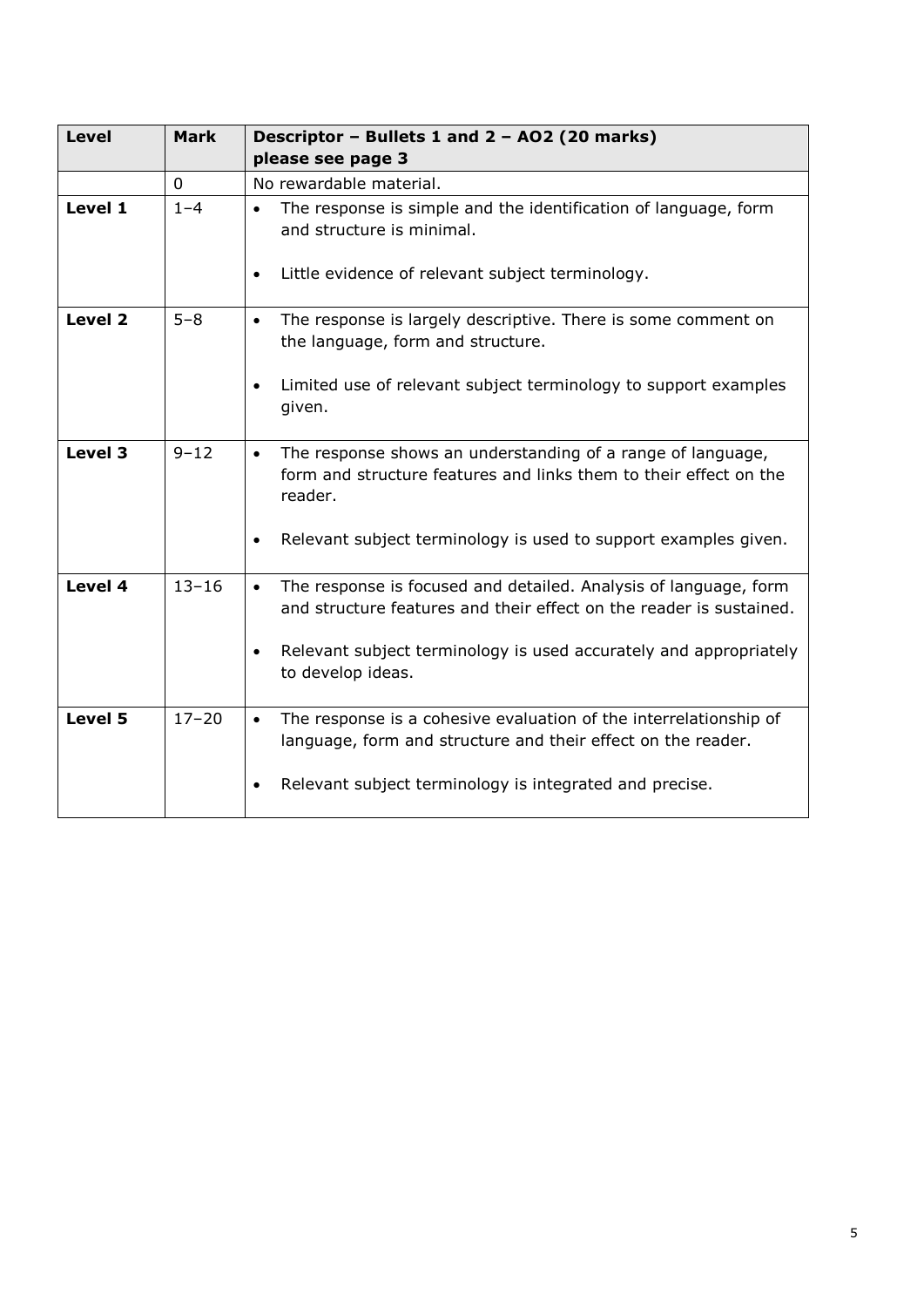| Question<br>Number | <b>Indicative Content</b>                                                                                                                                         |  |  |  |  |
|--------------------|-------------------------------------------------------------------------------------------------------------------------------------------------------------------|--|--|--|--|
| 1 <sub>(b)</sub>   | The indicative content is not prescriptive. Reward responses that explain how people                                                                              |  |  |  |  |
|                    | try to help others elsewhere in the novel.                                                                                                                        |  |  |  |  |
|                    |                                                                                                                                                                   |  |  |  |  |
|                    | Responses may include:                                                                                                                                            |  |  |  |  |
|                    | The people who try to help someone else:                                                                                                                          |  |  |  |  |
|                    | Bessie, one of Mrs Reed's maids at Gateshead, and Mr Lloyd, the apothecary, try                                                                                   |  |  |  |  |
|                    | to help Jane after she has a fit in the Red Room                                                                                                                  |  |  |  |  |
|                    | at Lowood, Miss Temple is kind to the pupils, particularly Jane<br>$\bullet$                                                                                      |  |  |  |  |
|                    | Helen Burns and Jane comfort each other during their difficult times at Lowood<br>$\bullet$                                                                       |  |  |  |  |
|                    | Jane helps Mr Rochester at Thornfield Hall<br>$\bullet$                                                                                                           |  |  |  |  |
|                    | Jane helps Mr Mason<br>$\bullet$                                                                                                                                  |  |  |  |  |
|                    | Diana, Mary and St John Rivers help Jane<br>$\bullet$                                                                                                             |  |  |  |  |
|                    | Jane's uncle, Mr Eyre, helps both her and the Rivers family.<br>$\bullet$                                                                                         |  |  |  |  |
|                    |                                                                                                                                                                   |  |  |  |  |
|                    | How they help and why:                                                                                                                                            |  |  |  |  |
|                    | Bessie is the only person at Gateshead to show Jane any warmth or affection. Mr<br>$\bullet$                                                                      |  |  |  |  |
|                    | Lloyd tries to make Jane's life happier by suggesting to Mrs Reed that she sends                                                                                  |  |  |  |  |
|                    | Jane away to school<br>Miss Temple listens to Jane's account of events at Gateshead and is keen to clear<br>$\bullet$                                             |  |  |  |  |
|                    | Jane's name of being a liar. Miss Temple asks Mr Lloyd to confirm Jane's stories of                                                                               |  |  |  |  |
|                    | Lowood, which he does. Jane is publicly cleared of Mr Brocklehurst's accusations.                                                                                 |  |  |  |  |
|                    | This makes Jane determined to work harder and results in her being more settled.                                                                                  |  |  |  |  |
|                    | Jane helps Mr Rochester when she discovers that his bed is on fire. She douses the<br>$\bullet$                                                                   |  |  |  |  |
|                    | bed with water and saves his life. At the end of the novel, when Jane returns to                                                                                  |  |  |  |  |
|                    | Thornfield Hall, she supports Mr Rochester and nurses him back to health                                                                                          |  |  |  |  |
|                    | Jane helps Mason when he is attacked by Bertha. Jane nurses his injuries and<br>$\bullet$                                                                         |  |  |  |  |
|                    | waits with him until he is taken away from Thornfield Hall                                                                                                        |  |  |  |  |
|                    | Diana and Mary help Jane when they give her refuge at their home at Whitcross.<br>$\bullet$                                                                       |  |  |  |  |
|                    | Jane is also shown kindness by their maid, Hannah                                                                                                                 |  |  |  |  |
|                    | St John Rivers helps Jane by telling her about a teaching post that will provide her                                                                              |  |  |  |  |
|                    | with her own home and a source of income                                                                                                                          |  |  |  |  |
|                    | Jane's uncle leaves her a fortune of twenty thousand pounds, which she shares<br>$\bullet$                                                                        |  |  |  |  |
|                    | with her newly-found cousins, the Rivers. This enables them all to be financially                                                                                 |  |  |  |  |
|                    | independent.                                                                                                                                                      |  |  |  |  |
|                    |                                                                                                                                                                   |  |  |  |  |
|                    | Note: Candidates do not need to explore a range of examples; they may consider one                                                                                |  |  |  |  |
|                    | or two in greater detail.                                                                                                                                         |  |  |  |  |
|                    | Reward all valid points.                                                                                                                                          |  |  |  |  |
|                    | Candidates will be rewarded if they make relevant textual references or use short<br>quotations from elsewhere in the novel. This includes relevant paraphrasing. |  |  |  |  |
|                    |                                                                                                                                                                   |  |  |  |  |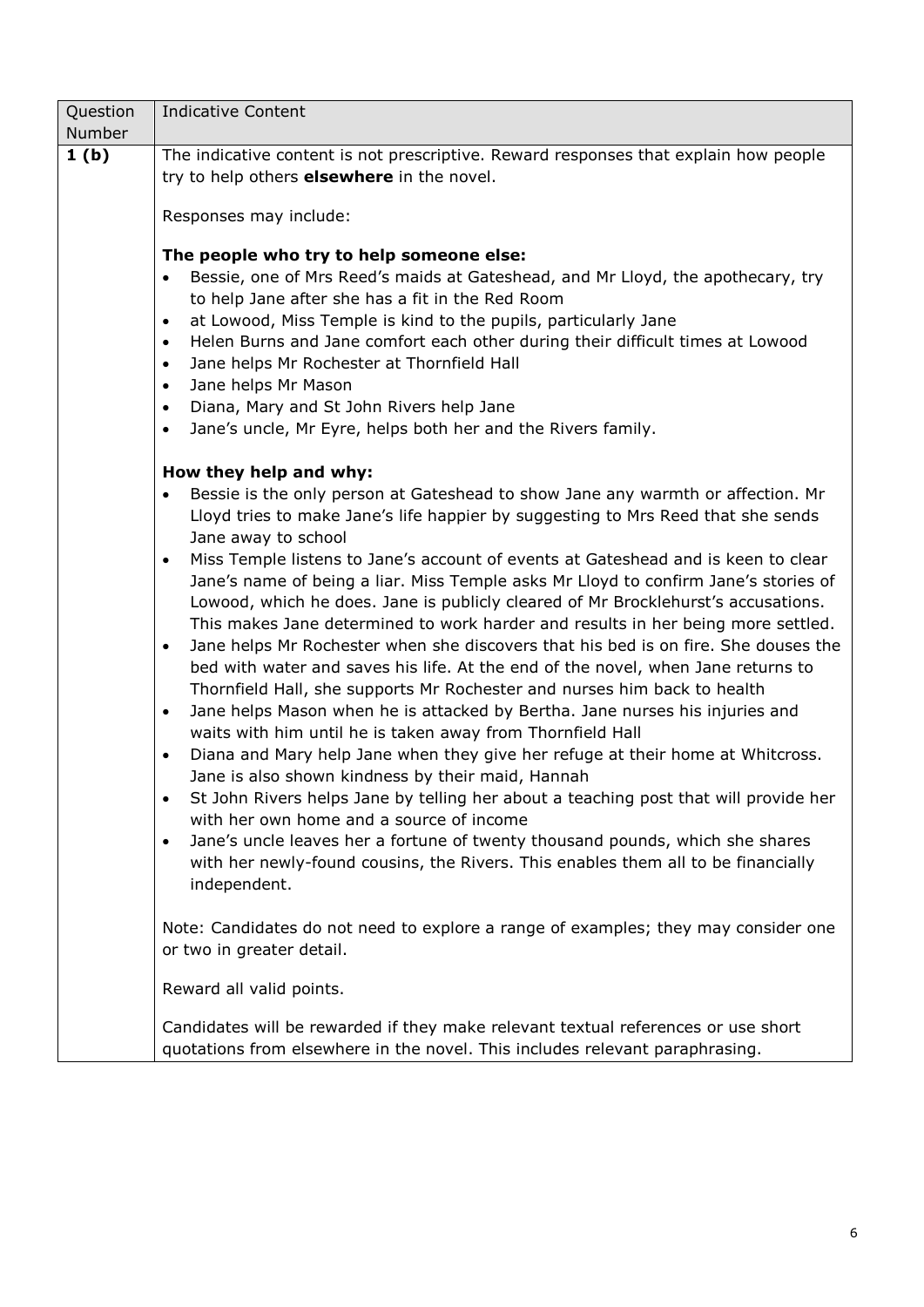| <b>Level</b> | Mark<br>(20)<br>marks) | Descriptor - Bullets 1, 2 and 3 - AO1 (20 marks)<br>please see page 3                                                          |  |
|--------------|------------------------|--------------------------------------------------------------------------------------------------------------------------------|--|
|              | 0                      | No rewardable material.                                                                                                        |  |
| Level 1      | $1 - 4$                | The response is simple with little personal response.<br>$\bullet$                                                             |  |
|              |                        | There is little evidence of a critical style.<br>$\bullet$                                                                     |  |
|              |                        | Little reference is made to the content or themes of the text.<br>$\bullet$                                                    |  |
| Level 2      | $5 - 8$                | The response may be largely narrative but has some elements of<br>$\bullet$<br>personal response.                              |  |
|              |                        | There is some evidence of a critical style but it is not always<br>$\bullet$<br>applied securely.                              |  |
|              |                        | Some valid points are made, but without consistent or secure<br>$\bullet$<br>focus.                                            |  |
| Level 3      | $9 - 12$               | The response shows a relevant personal response, soundly<br>$\bullet$<br>related to the text.                                  |  |
|              |                        | There is an appropriate critical style, with comments showing a<br>$\bullet$<br>sound interpretation.                          |  |
|              |                        | The response is relevant and focused points are made with<br>$\bullet$<br>support from the text.                               |  |
| Level 4      | $13 - 16$              | The response has a developed personal response and thorough<br>$\bullet$<br>engagement, fully related to the text.             |  |
|              |                        | The critical style is sustained and there is well-developed<br>$\bullet$<br>interpretation.                                    |  |
|              |                        | Well-chosen references to the text support a range of effective<br>$\bullet$<br>points.                                        |  |
| Level 5      | $17 - 20$              | There is an assured personal response, showing a high level of<br>$\bullet$<br>engagement with the text.                       |  |
|              |                        | A critical style is developed with maturity, perceptive<br>understanding and interpretation.                                   |  |
|              |                        | Discerning references are an integral part of the response, with<br>points made with assurance and full support from the text. |  |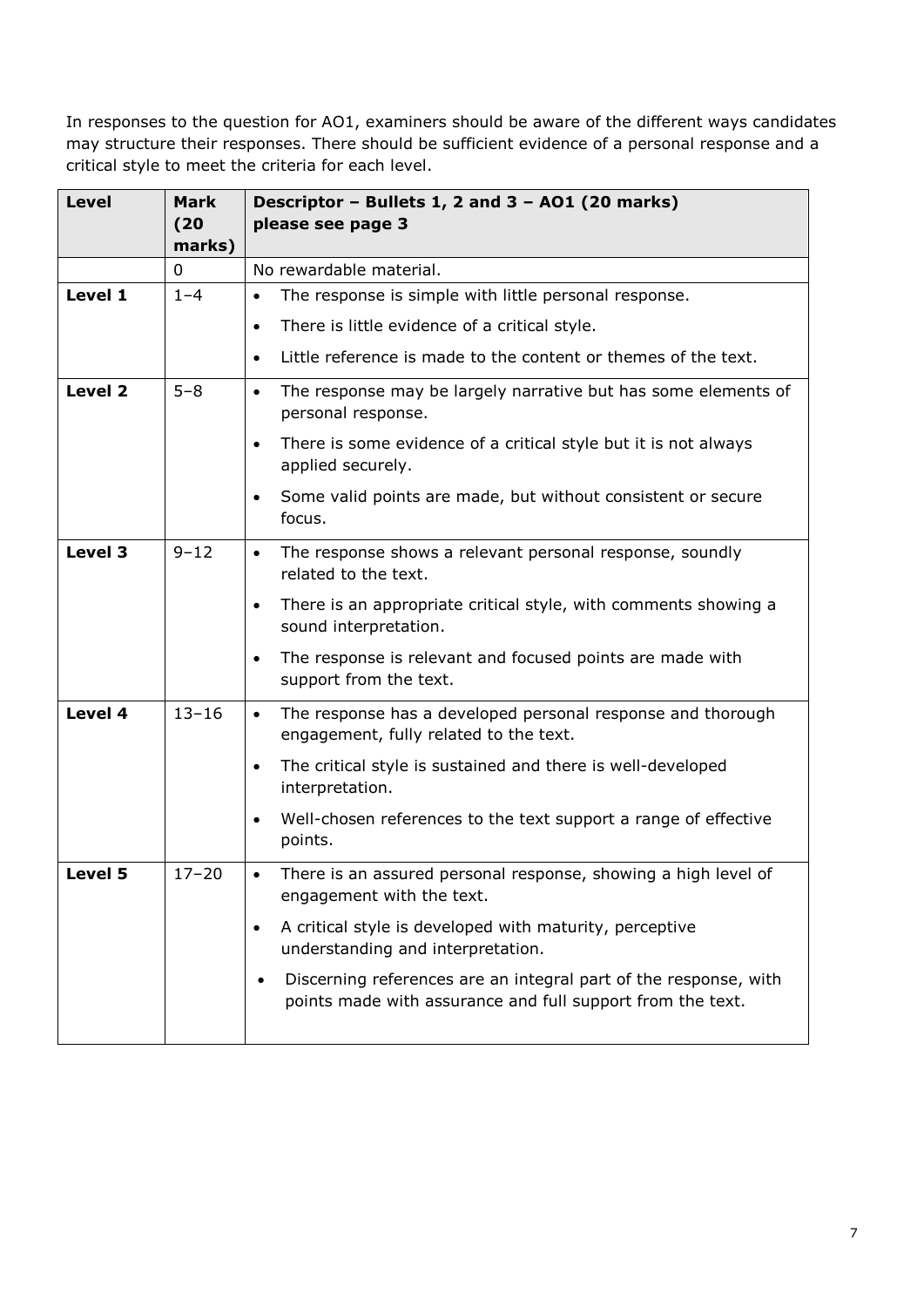#### *Great Expectations*

| Question<br>Number | <b>Indicative Content</b>                                                                                            |
|--------------------|----------------------------------------------------------------------------------------------------------------------|
| 2(a)               | The indicative content is not prescriptive. Reward responses that explore how                                        |
|                    | Dickens presents Pip's unhappiness in this extract.                                                                  |
|                    |                                                                                                                      |
|                    | Responses may include:                                                                                               |
|                    | Pip is embarrassed about the appearance of his 'coarse hands' and 'common                                            |
|                    | boots'. The repetition of the harsh consonant emphasises his unhappiness                                             |
|                    | the use of a contrasting repeated phrase shows how Pip has become more<br>$\bullet$                                  |
|                    | self-aware and unhappy since meeting Estella: 'They had never troubled me                                            |
|                    | before, but they troubled me now'                                                                                    |
|                    | Pip is unhappy that he has not had a privileged upbringing and scorns Joe for<br>$\bullet$                           |
|                    | telling him that he should call 'picture-cards, Jacks'                                                               |
|                    | Pip feels humiliated by Estella's treatment of him when she brings him                                               |
|                    | refreshments. The simile shows how he feels as though he is treated like an                                          |
|                    | animal: 'as if I were a dog in disgrace'<br>his unhappiness is expressed with a list of emotions: 'humiliated, hurt, |
|                    | spurned, offended, angry'. Pip apologises directly to the reader when he says                                        |
|                    | that he cannot recall the word to express how his eyes smarted with tears,                                           |
|                    | making the reader empathise even more with the character: 'sorry $-1$ cannot                                         |
|                    | hit upon the right name for the smart - God knows what its name was - that                                           |
|                    | tears started to my eyes'. The use of dashes emphasises the pauses that echo                                         |
|                    | his exasperation                                                                                                     |
|                    | Pip's extreme unhappiness feels both emotional and physical. He feels that<br>$\bullet$                              |
|                    | Estella had deliberately wanted to harm him: 'I was wounded'                                                         |
|                    | Pip's anguish is demonstrated when Estella leaves him, again evoking<br>٠                                            |
|                    | sympathy from the reader. He lists his actions and the use of the repeated                                           |
|                    | verb 'leaned' and use of the preposition 'behind' shows how Pip is                                                   |
|                    | embarrassed when he cries. The sibilance of 'so sharp was the smart' echoes<br>the distress in his voice             |
|                    | he admits to his own sensitivity due to the 'injustice' he has endured at the<br>$\bullet$                           |
|                    | hands of his sister. The use of repetition emphasises his points: 'finely',                                          |
|                    | 'injustice'. His vulnerability and naivety are emphasised with the repeated                                          |
|                    | 'small' and the comparison of height with a rocking-horse and the threatening                                        |
|                    | simile 'as a big-boned Irish hunter'                                                                                 |
|                    | the extract is written in first-person narrative through Pip's recounting of<br>٠                                    |
|                    | events                                                                                                               |
|                    | the extract begins and ends with references to either his sister or her<br>٠                                         |
|                    | husband, Joe, blaming them both for his state of unhappiness rather than the                                         |
|                    | actions of and his treatment by Estella.                                                                             |
|                    |                                                                                                                      |
|                    | Reward all valid points.                                                                                             |
|                    |                                                                                                                      |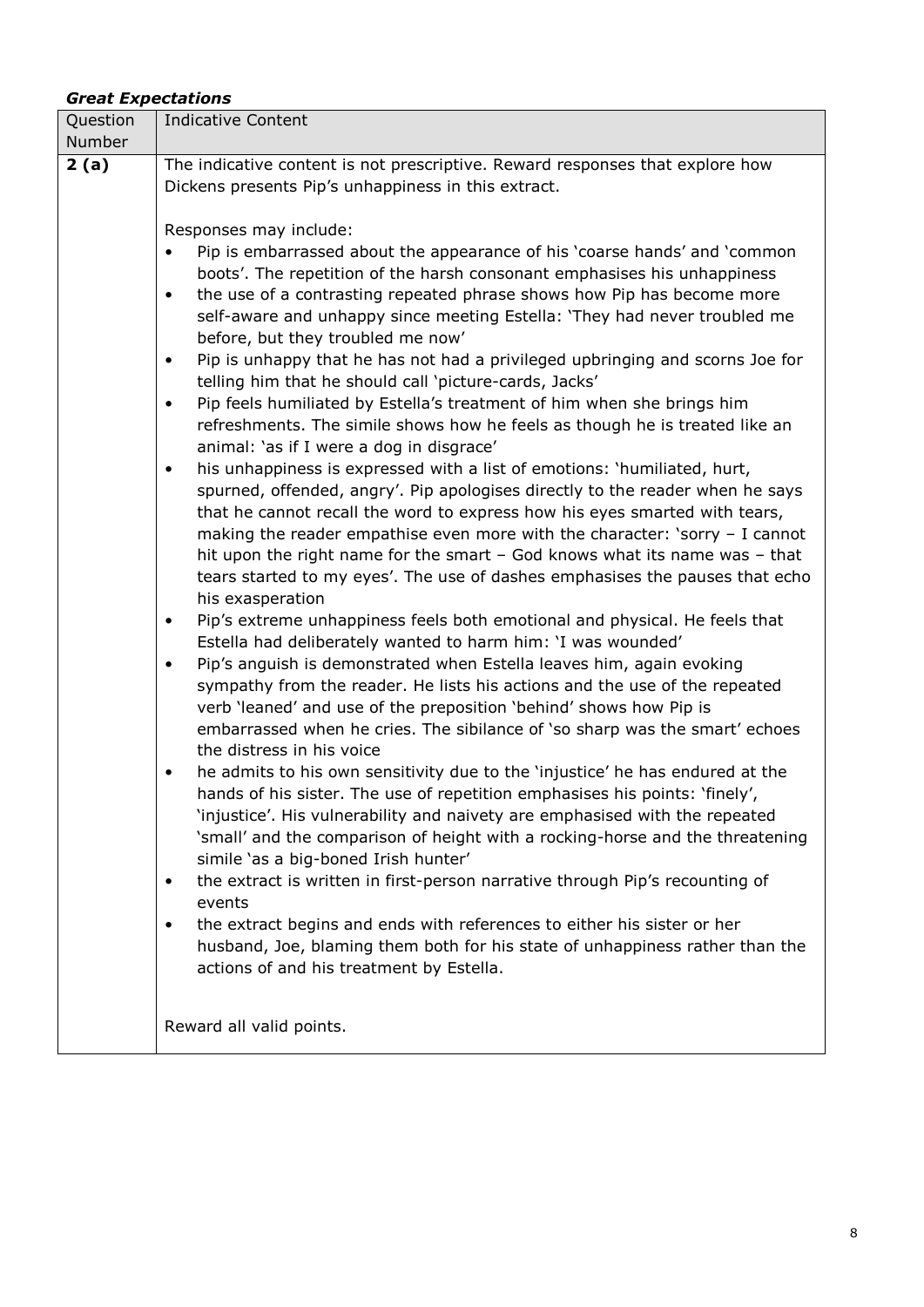| <b>Level</b> | <b>Mark</b> | Descriptor - Bullets 1 and 2 - AO2 (20 marks)                                                                                                            |  |
|--------------|-------------|----------------------------------------------------------------------------------------------------------------------------------------------------------|--|
|              |             | please see page 3                                                                                                                                        |  |
|              | 0           | No rewardable material.                                                                                                                                  |  |
| Level 1      | $1 - 4$     | The response is simple and the identification of language, form<br>$\bullet$<br>and structure is minimal.                                                |  |
|              |             | Little evidence of relevant subject terminology.<br>$\bullet$                                                                                            |  |
| Level 2      | $5 - 8$     | The response is largely descriptive. There is some comment on<br>$\bullet$<br>the language, form and structure.                                          |  |
|              |             | Limited use of relevant subject terminology to support examples<br>given.                                                                                |  |
| Level 3      | $9 - 12$    | The response shows an understanding of a range of language,<br>$\bullet$<br>form and structure features and links them to their effect on the<br>reader. |  |
|              |             | Relevant subject terminology is used to support examples given.<br>$\bullet$                                                                             |  |
| Level 4      | $13 - 16$   | The response is focused and detailed. Analysis of language, form<br>$\bullet$<br>and structure features and their effect on the reader is sustained.     |  |
|              |             | Relevant subject terminology is used accurately and appropriately<br>to develop ideas.                                                                   |  |
| Level 5      | $17 - 20$   | The response is a cohesive evaluation of the interrelationship of<br>$\bullet$<br>language, form and structure and their effect on the reader.           |  |
|              |             | Relevant subject terminology is integrated and precise.                                                                                                  |  |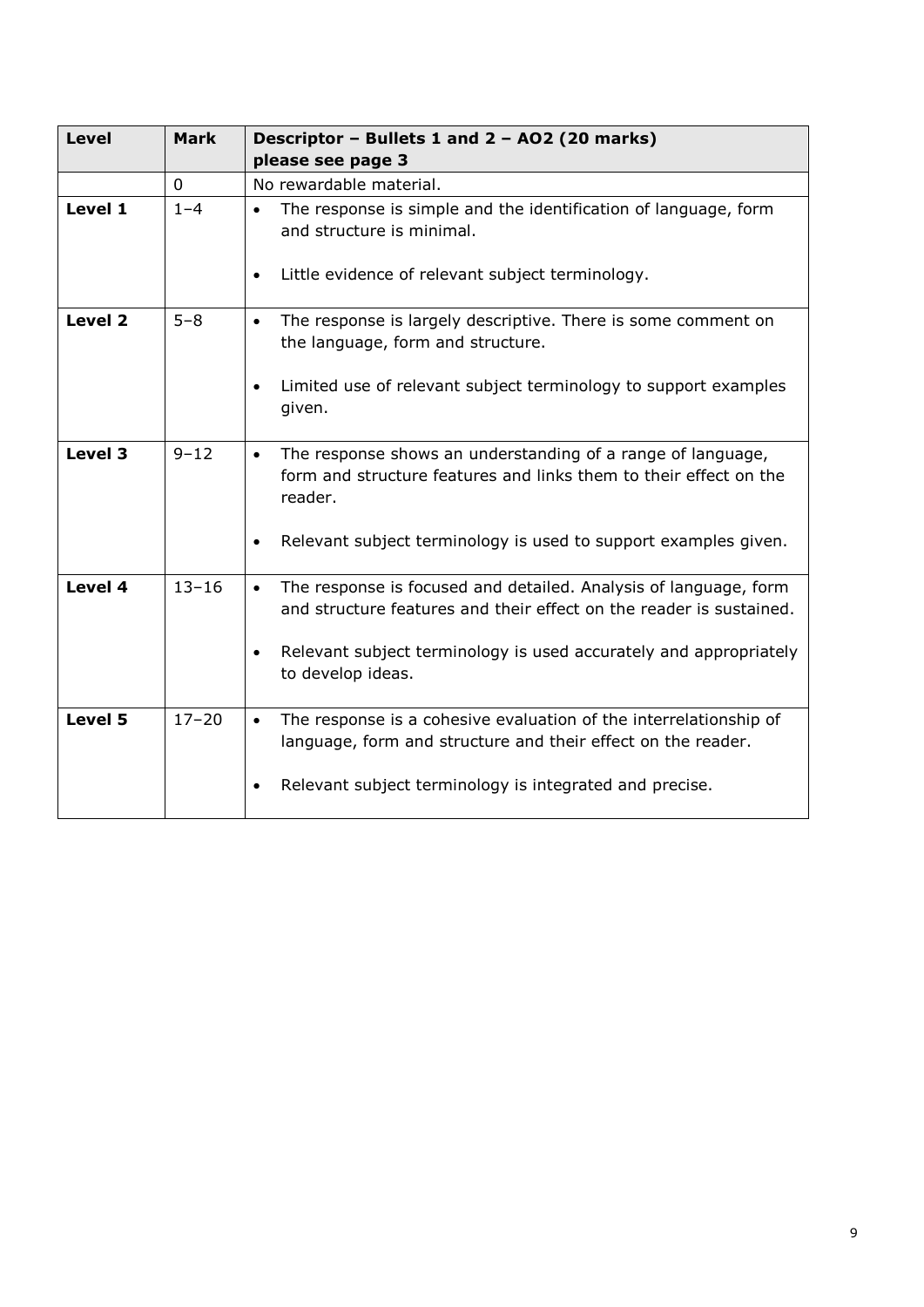| Question       | <b>Indicative Content</b>                                                                                                                                                                                                                                                                                                                                                                               |  |  |  |  |
|----------------|---------------------------------------------------------------------------------------------------------------------------------------------------------------------------------------------------------------------------------------------------------------------------------------------------------------------------------------------------------------------------------------------------------|--|--|--|--|
| Number<br>2(b) | The indicative content is not prescriptive. Reward responses that explain how                                                                                                                                                                                                                                                                                                                           |  |  |  |  |
|                | the poor treatment of others is important <b>elsewhere</b> in the novel.                                                                                                                                                                                                                                                                                                                                |  |  |  |  |
|                | Responses may include:<br>Who is treated poorly by others:<br>Pip is treated poorly by the convict, Mrs Joe, Miss Havisham and Estella<br>$\bullet$<br>Joe is treated poorly by his wife, Mrs Joe, and Pip<br>$\bullet$<br>Mrs Joe is treated poorly by Orlick<br>$\bullet$<br>Miss Havisham is treated poorly by Compeyson<br>$\bullet$                                                                |  |  |  |  |
|                | Estella is treated poorly by Bentley Drummle.<br>$\bullet$                                                                                                                                                                                                                                                                                                                                              |  |  |  |  |
|                | How characters are treated poorly by others:                                                                                                                                                                                                                                                                                                                                                            |  |  |  |  |
|                | Pip receives poor treatment from the convict when he first meets him in the<br>$\bullet$<br>graveyard. The convict scares Pip and threatens him with his life: 'I'll cut<br>your throat'                                                                                                                                                                                                                |  |  |  |  |
|                | Mrs Joe is unkind to Pip when she threatens and beats him. She often uses<br>$\bullet$<br>her 'tickler' on Pip and is harsh in her treatment of both Pip and Joe                                                                                                                                                                                                                                        |  |  |  |  |
|                | Miss Havisham shows injustice in her treatment of Pip, demanding he should<br>$\bullet$<br>'play', and makes him a target for Estella's cruel treatment of him                                                                                                                                                                                                                                          |  |  |  |  |
|                | Joe suffers, like Pip, from Mrs Joe's poor treatment of him. Joe confesses to<br>$\bullet$<br>Pip that he had a difficult childhood and was often beaten by his drunken<br>father, which is why he tolerates his wife's treatment of him. Later, Pip<br>treats Joe poorly when Joe pays him a visit in London. Pip is ashamed of his<br>background and Joe is made to feel uncomfortable and unwelcomed |  |  |  |  |
|                | Mrs Joe is attacked by Orlick and she never recovers from her injuries. Orlick<br>$\bullet$<br>is also unkind towards Pip as he is resentful about Pip becoming Joe's<br>apprentice and he blames Pip for losing his job at Satis House                                                                                                                                                                 |  |  |  |  |
|                | Miss Havisham was treated poorly by Compeyson, who jilted her on her<br>wedding day. Miss Havisham seeks her revenge on men and encourages<br>Estella to hurt Pip's feelings: 'You can break his heart'. Compeyson is a<br>ruthless criminal and allows Magwitch to take most of his blame and get a<br>longer sentence                                                                                 |  |  |  |  |
|                | Estella marries Bentley Drummle, who is a bully and a cruel husband. They<br>$\bullet$<br>are married for eleven years until he is killed in an accident involving a<br>horse that he had treated badly.                                                                                                                                                                                                |  |  |  |  |
|                | Note: Candidates do not need to explore a range of examples; they may<br>consider one or two in greater detail.                                                                                                                                                                                                                                                                                         |  |  |  |  |
|                | Reward all valid points.                                                                                                                                                                                                                                                                                                                                                                                |  |  |  |  |
|                | Candidates will be rewarded if they make relevant textual references or use<br>short quotations from elsewhere in the novel. This includes relevant<br>paraphrasing.                                                                                                                                                                                                                                    |  |  |  |  |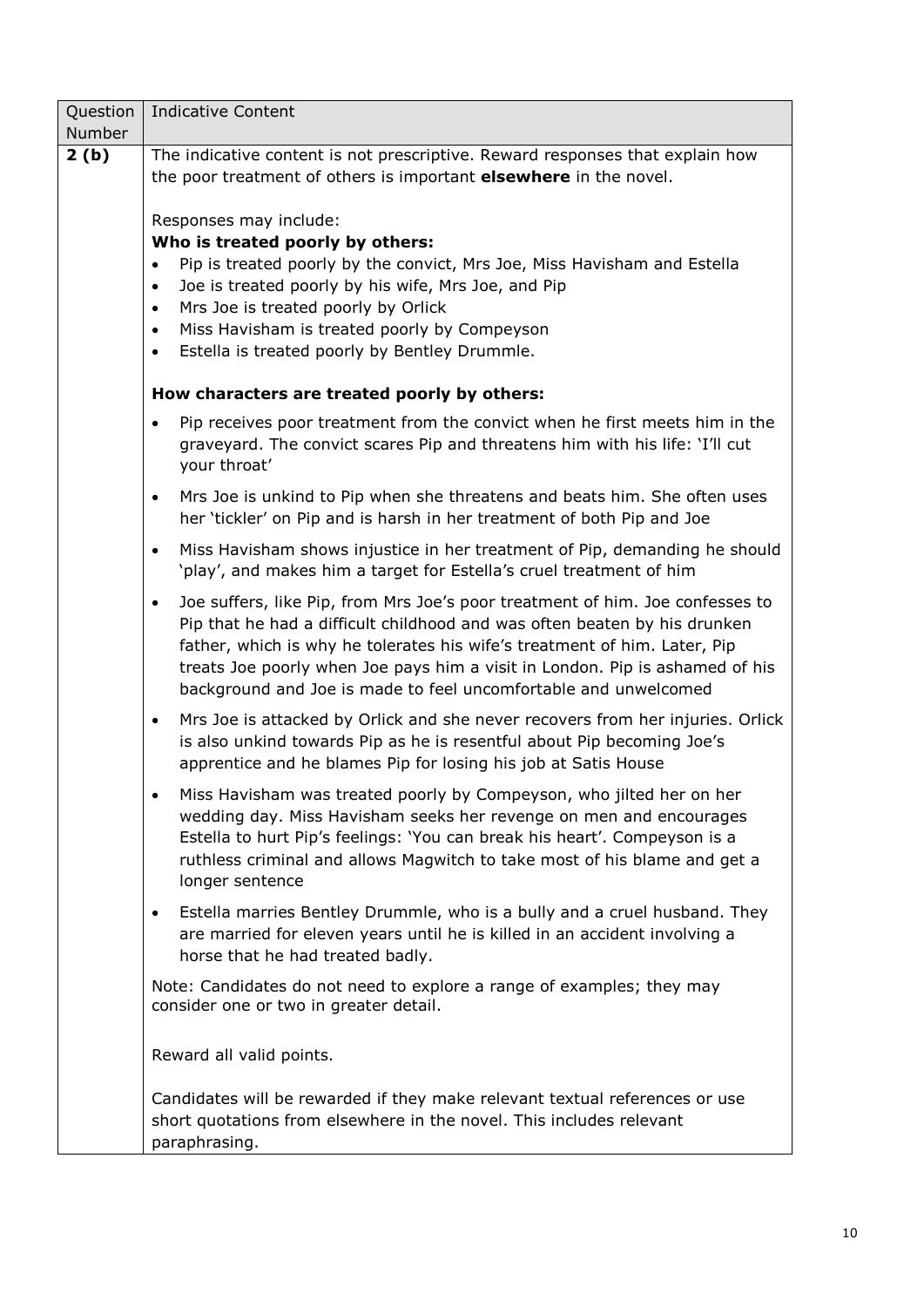| <b>Level</b> | <b>Mark</b><br>(20) | Descriptor - Bullets 1, 2 and 3 - AO1 (20 marks)<br>please see page 3                                                                       |  |
|--------------|---------------------|---------------------------------------------------------------------------------------------------------------------------------------------|--|
|              | marks)              |                                                                                                                                             |  |
|              | 0                   | No rewardable material.                                                                                                                     |  |
| Level 1      | $1 - 4$             | The response is simple with little personal response.<br>$\bullet$                                                                          |  |
|              |                     | There is little evidence of a critical style.<br>$\bullet$                                                                                  |  |
|              |                     | Little reference is made to the content or themes of the text.<br>$\bullet$                                                                 |  |
| Level 2      | $5 - 8$             | The response may be largely narrative but has some elements of<br>$\bullet$<br>personal response.                                           |  |
|              |                     | There is some evidence of a critical style but it is not always<br>$\bullet$<br>applied securely.                                           |  |
|              |                     | Some valid points are made, but without consistent or secure<br>$\bullet$<br>focus.                                                         |  |
| Level 3      | $9 - 12$            | The response shows a relevant personal response, soundly<br>$\bullet$<br>related to the text.                                               |  |
|              |                     | There is an appropriate critical style, with comments showing a<br>$\bullet$<br>sound interpretation.                                       |  |
|              |                     | The response is relevant and focused points are made with<br>$\bullet$<br>support from the text.                                            |  |
| Level 4      | $13 - 16$           | The response has a developed personal response and thorough<br>$\bullet$<br>engagement, fully related to the text.                          |  |
|              |                     | The critical style is sustained and there is well-developed<br>$\bullet$<br>interpretation.                                                 |  |
|              |                     | Well-chosen references to the text support a range of effective<br>$\bullet$<br>points.                                                     |  |
| Level 5      | $17 - 20$           | There is an assured personal response, showing a high level of<br>$\bullet$<br>engagement with the text.                                    |  |
|              |                     | A critical style is developed with maturity, perceptive<br>$\bullet$<br>understanding and interpretation.                                   |  |
|              |                     | Discerning references are an integral part of the response, with<br>$\bullet$<br>points made with assurance and full support from the text. |  |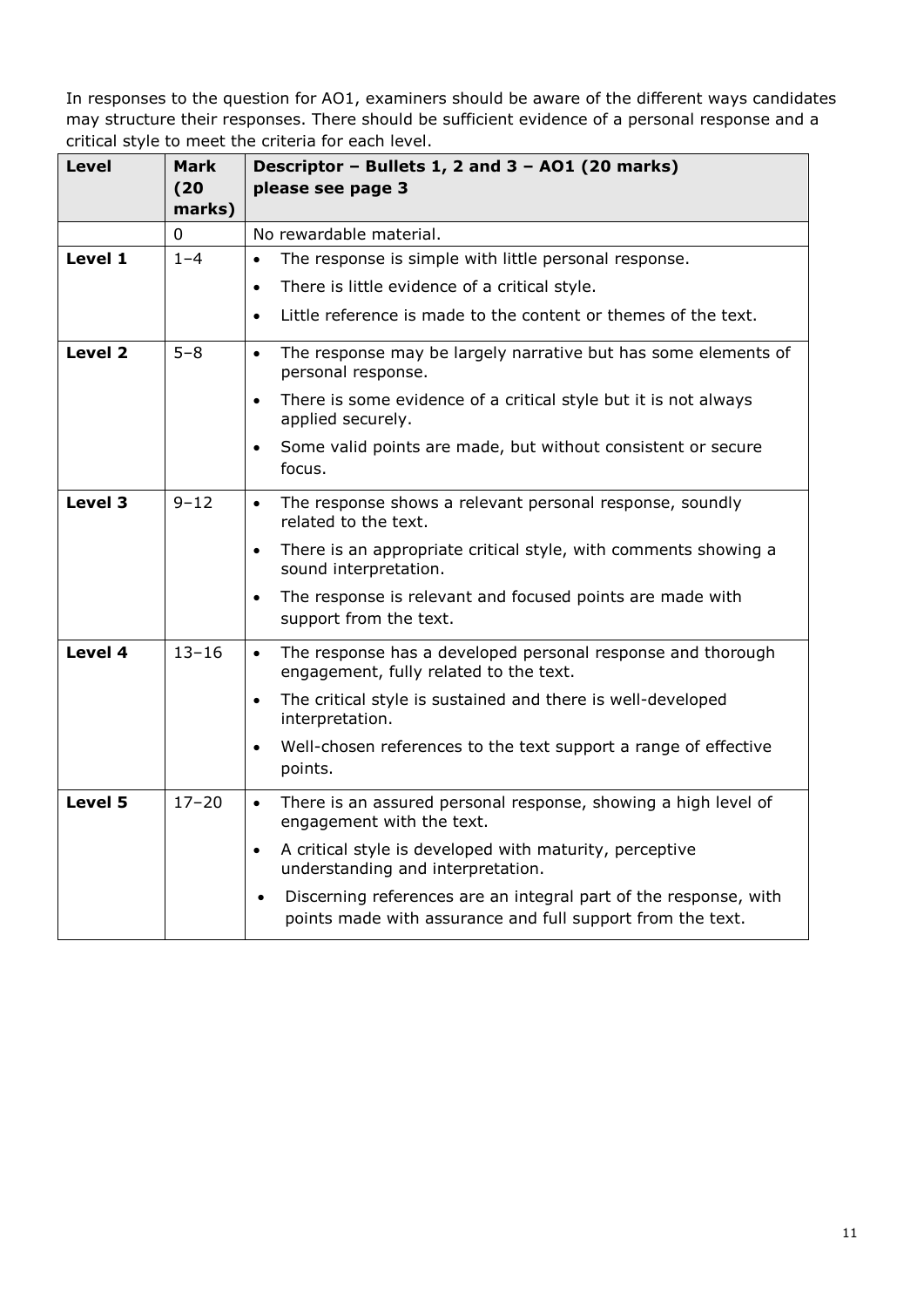# *Dr Jekyll and Mr Hyde*

| Question<br>Number | <b>Indicative Content</b>                                                                                                                                            |  |  |  |  |
|--------------------|----------------------------------------------------------------------------------------------------------------------------------------------------------------------|--|--|--|--|
| 3(a)               | The indicative content is not prescriptive. Reward responses that explore the                                                                                        |  |  |  |  |
|                    | ways in which Stevenson presents fear in this extract.                                                                                                               |  |  |  |  |
|                    |                                                                                                                                                                      |  |  |  |  |
|                    |                                                                                                                                                                      |  |  |  |  |
|                    | Responses may include:                                                                                                                                               |  |  |  |  |
|                    | when Poole unexpectedly arrives, Mr Utterson asks a quick succession of<br>$\bullet$                                                                                 |  |  |  |  |
|                    | three questions. He realises that Poole is afraid, especially as Poole looks ill:                                                                                    |  |  |  |  |
|                    | 'What ails you?'                                                                                                                                                     |  |  |  |  |
|                    | Poole does not waste any time with pleasantries and gets straight to the point<br>$\bullet$                                                                          |  |  |  |  |
|                    | in telling Mr Utterson that 'there is something wrong'. He is clearly distressed                                                                                     |  |  |  |  |
|                    | and in fear                                                                                                                                                          |  |  |  |  |
|                    |                                                                                                                                                                      |  |  |  |  |
|                    | Poole draws on shared knowledge of Dr Jekyll's behaviour and repeats the<br>$\bullet$                                                                                |  |  |  |  |
|                    | point: 'how he shuts himself up', 'shut up again'. The use of a dash separates<br>the facts from opinions: 'I don't like it, $\sin - I$ wish I may die if I like it' |  |  |  |  |
|                    |                                                                                                                                                                      |  |  |  |  |
|                    | Poole repeats that he is afraid: 'sir, I'm afraid', 'I've been afraid for about a<br>$\bullet$                                                                       |  |  |  |  |
|                    | week'. Poole ignores Mr Utterson's questions and repeats 'I can bear it no                                                                                           |  |  |  |  |
|                    | more'. Poole's actions reflect how much he is in fear, he cannot look 'the                                                                                           |  |  |  |  |
|                    | lawyer in the face', the wine is left untasted and he stares at the floor                                                                                            |  |  |  |  |
|                    | Mr Utterson, aware of Poole's fear, is patient and sympathetic with his<br>$\bullet$                                                                                 |  |  |  |  |
|                    | unexpected visitor: 'Come  Try to tell me what it is'. He repeats 'I see' to                                                                                         |  |  |  |  |
|                    | show that he understands Poole's anguish                                                                                                                             |  |  |  |  |
|                    |                                                                                                                                                                      |  |  |  |  |
|                    | Poole is afraid that there has been 'foul play'. The adverb 'hoarsely' succinctly<br>$\bullet$                                                                       |  |  |  |  |
|                    | describes his dry throat                                                                                                                                             |  |  |  |  |
|                    | Mr Utterson is clearly disturbed and exclaims his words: 'Foul play!' Again, he<br>$\bullet$                                                                         |  |  |  |  |
|                    | asks Poole two more questions in rapid succession                                                                                                                    |  |  |  |  |
|                    |                                                                                                                                                                      |  |  |  |  |
|                    | Poole's use of informal language and awareness of his position as a butler ('I<br>$\bullet$                                                                          |  |  |  |  |
|                    | daren't say, sir') contrasts with Mr Utterson's more formal manner: 'be                                                                                              |  |  |  |  |
|                    | explicit. What are you afraid of?'                                                                                                                                   |  |  |  |  |
|                    | Poole's fear is eased when Mr Utterson does not hesitate when getting his hat<br>$\bullet$                                                                           |  |  |  |  |
|                    | and coat. There was a 'greatness of relief' in the butler's face                                                                                                     |  |  |  |  |
|                    |                                                                                                                                                                      |  |  |  |  |
|                    | the description of the weather provides an ominous setting that increases the<br>$\bullet$                                                                           |  |  |  |  |
|                    | fear felt by the two men. The triplet ('wild, cold, seasonable') and the                                                                                             |  |  |  |  |
|                    | personification of the moon ('lying on her back') add to the threatening                                                                                             |  |  |  |  |
|                    | atmosphere                                                                                                                                                           |  |  |  |  |
|                    | the extract, written in third-person, includes narrative and dialogue; the<br>$\bullet$                                                                              |  |  |  |  |
|                    | extract begins with the warmth and comfort of Mr Utterson's home and ends                                                                                            |  |  |  |  |
|                    | with a focus on the cold, adverse weather conditions.                                                                                                                |  |  |  |  |
|                    |                                                                                                                                                                      |  |  |  |  |
|                    | Reward all valid points.                                                                                                                                             |  |  |  |  |
|                    |                                                                                                                                                                      |  |  |  |  |
|                    |                                                                                                                                                                      |  |  |  |  |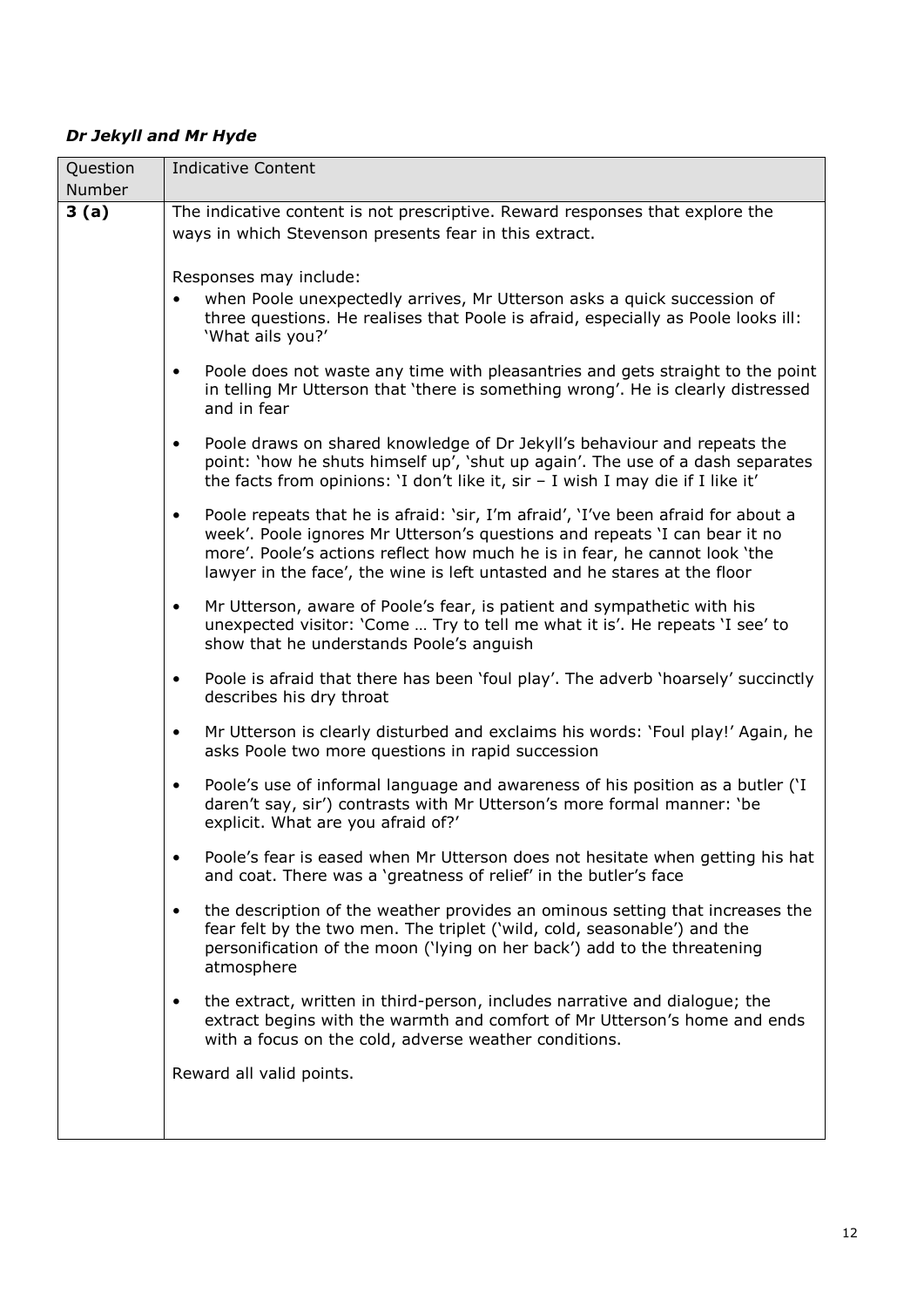| <b>Level</b> | <b>Mark</b> | Descriptor - Bullets 1 and 2 - AO2 (20 marks)<br>please see page 3                                                                                                                                                                                          |  |
|--------------|-------------|-------------------------------------------------------------------------------------------------------------------------------------------------------------------------------------------------------------------------------------------------------------|--|
|              | 0           | No rewardable material.                                                                                                                                                                                                                                     |  |
| Level 1      | $1 - 4$     | The response is simple and the identification of language, form<br>$\bullet$<br>and structure is minimal.<br>Little evidence of relevant subject terminology.<br>$\bullet$                                                                                  |  |
| Level 2      | $5 - 8$     | The response is largely descriptive. There is some comment on<br>$\bullet$<br>the language, form and structure.<br>Limited use of relevant subject terminology to support examples<br>$\bullet$<br>given.                                                   |  |
| Level 3      | $9 - 12$    | The response shows an understanding of a range of language,<br>$\bullet$<br>form and structure features and links them to their effect on the<br>reader.<br>Relevant subject terminology is used to support examples given.<br>$\bullet$                    |  |
| Level 4      | $13 - 16$   | The response is focused and detailed. Analysis of language, form<br>$\bullet$<br>and structure features and their effect on the reader is sustained.<br>Relevant subject terminology is used accurately and appropriately<br>$\bullet$<br>to develop ideas. |  |
| Level 5      | $17 - 20$   | The response is a cohesive evaluation of the interrelationship of<br>$\bullet$<br>language, form and structure and their effect on the reader.<br>Relevant subject terminology is integrated and precise.<br>$\bullet$                                      |  |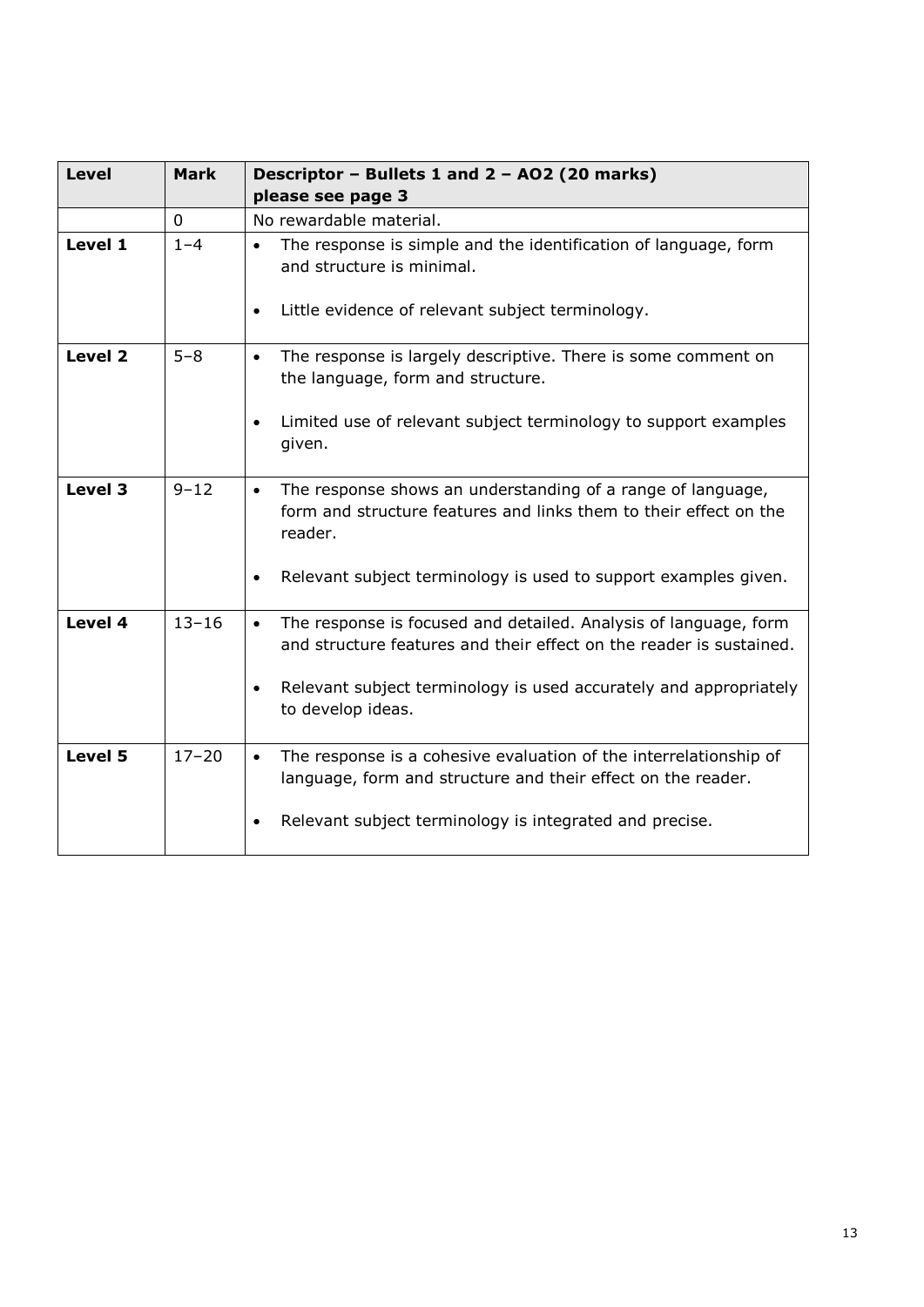| Question | <b>Indicative Content</b>                                                                                                                                                                                                                                                                                                                                                                                                                                                                                                                                                                                                                                                                                                                                                                                                                                                                                                                                                                                                                                                                                                                                                                                                                                                                                                                                                                                                                                                                                                                                                                            |  |  |  |  |
|----------|------------------------------------------------------------------------------------------------------------------------------------------------------------------------------------------------------------------------------------------------------------------------------------------------------------------------------------------------------------------------------------------------------------------------------------------------------------------------------------------------------------------------------------------------------------------------------------------------------------------------------------------------------------------------------------------------------------------------------------------------------------------------------------------------------------------------------------------------------------------------------------------------------------------------------------------------------------------------------------------------------------------------------------------------------------------------------------------------------------------------------------------------------------------------------------------------------------------------------------------------------------------------------------------------------------------------------------------------------------------------------------------------------------------------------------------------------------------------------------------------------------------------------------------------------------------------------------------------------|--|--|--|--|
| Number   |                                                                                                                                                                                                                                                                                                                                                                                                                                                                                                                                                                                                                                                                                                                                                                                                                                                                                                                                                                                                                                                                                                                                                                                                                                                                                                                                                                                                                                                                                                                                                                                                      |  |  |  |  |
| 3(b)     | The indicative content is not prescriptive. Reward responses that explain why Mr                                                                                                                                                                                                                                                                                                                                                                                                                                                                                                                                                                                                                                                                                                                                                                                                                                                                                                                                                                                                                                                                                                                                                                                                                                                                                                                                                                                                                                                                                                                     |  |  |  |  |
|          | Utterson is important elsewhere in the novel.                                                                                                                                                                                                                                                                                                                                                                                                                                                                                                                                                                                                                                                                                                                                                                                                                                                                                                                                                                                                                                                                                                                                                                                                                                                                                                                                                                                                                                                                                                                                                        |  |  |  |  |
|          |                                                                                                                                                                                                                                                                                                                                                                                                                                                                                                                                                                                                                                                                                                                                                                                                                                                                                                                                                                                                                                                                                                                                                                                                                                                                                                                                                                                                                                                                                                                                                                                                      |  |  |  |  |
|          | Responses may include:                                                                                                                                                                                                                                                                                                                                                                                                                                                                                                                                                                                                                                                                                                                                                                                                                                                                                                                                                                                                                                                                                                                                                                                                                                                                                                                                                                                                                                                                                                                                                                               |  |  |  |  |
|          | What Mr Utterson says and does:                                                                                                                                                                                                                                                                                                                                                                                                                                                                                                                                                                                                                                                                                                                                                                                                                                                                                                                                                                                                                                                                                                                                                                                                                                                                                                                                                                                                                                                                                                                                                                      |  |  |  |  |
|          | the novel begins with a detailed description of Gabriel Utterson. He is<br>$\bullet$<br>described as a dull and serious man ('lean, long, dusty, dreary') with a<br>'loveable' good nature. Every Sunday he regularly takes a walk with his friend<br>and distant relative, Richard Enfield, who tells him about 'The Story of the                                                                                                                                                                                                                                                                                                                                                                                                                                                                                                                                                                                                                                                                                                                                                                                                                                                                                                                                                                                                                                                                                                                                                                                                                                                                   |  |  |  |  |
|          | Door'<br>Mr Utterson is suspicious of Hyde and realises that the compensation money<br>$\bullet$<br>Hyde paid must be from Jekyll's account: 'if I do not ask you the name of the<br>other party, it is because I know it already'. Mr Utterson, concerned for his<br>friend and client, Henry Jekyll, looks at his will and is alarmed with the<br>'obnoxious paper'. Mr Utterson decides to visit a mutual friend, Lanyon, to try<br>to discover more about Hyde. Mr Utterson is determined to find Hyde and<br>confront him: " 'If he be Mr Hyde,' he had thought, 'I shall be Mr Seek.' "<br>Mr Utterson visits Jekyll, who tries to reassure him that he can rid himself of<br>$\bullet$<br>Hyde at any time. Mr Utterson reaffirms his friendship and loyalty when he<br>tells Jekyll that he can help him, if he needed him to: 'I make no doubt I can<br>get you out of it'<br>Mr Utterson identifies the body of Sir Danvers Carew and suspects Hyde. He<br>$\bullet$<br>takes the police to Hyde's house, but Hyde has already gone. Jekyll shows Mr<br>Utterson a letter from Hyde, but Mr Utterson suspects Jekyll has written it<br>himself to protect Hyde<br>Mr Utterson is alarmed when Jekyll becomes reclusive again. He visits Lanyon<br>$\bullet$<br>who is desperately ill following a terrible shock. After Jekyll's death, Utterson<br>learns the full story of what happened from Lanyon's letter<br>Mr Utterson and Enfield see Jekyll at his window and try to encourage him to<br>$\bullet$<br>take a walk with them, but are both left shocked when there is a change of |  |  |  |  |
|          | expression in Jekyll of 'abject terror and despair'<br>Mr Utterson goes with Poole and breaks down the door of the cabinet. The<br>$\bullet$<br>men discover the body of Hyde and the full horror of the story is revealed.                                                                                                                                                                                                                                                                                                                                                                                                                                                                                                                                                                                                                                                                                                                                                                                                                                                                                                                                                                                                                                                                                                                                                                                                                                                                                                                                                                          |  |  |  |  |
|          | What we learn about his character:                                                                                                                                                                                                                                                                                                                                                                                                                                                                                                                                                                                                                                                                                                                                                                                                                                                                                                                                                                                                                                                                                                                                                                                                                                                                                                                                                                                                                                                                                                                                                                   |  |  |  |  |
|          | once Enfield has told Utterson The Story of the Door, Mr Utterson agrees not<br>$\bullet$<br>to talk with him about the matter again, showing that Mr Utterson values<br>people's privacy and tries to avoid gossiping<br>Mr Utterson is not only Jekyll's lawyer but he is also a good and loyal friend<br>$\bullet$                                                                                                                                                                                                                                                                                                                                                                                                                                                                                                                                                                                                                                                                                                                                                                                                                                                                                                                                                                                                                                                                                                                                                                                                                                                                                |  |  |  |  |
|          | who is concerned for Jekyll's wellbeing                                                                                                                                                                                                                                                                                                                                                                                                                                                                                                                                                                                                                                                                                                                                                                                                                                                                                                                                                                                                                                                                                                                                                                                                                                                                                                                                                                                                                                                                                                                                                              |  |  |  |  |
|          | Mr Utterson admits to Jekyll that he does not approve of Hyde, but promises<br>$\bullet$<br>Jekyll that he will help Hyde should Jekyll die, showing that Mr Utterson is<br>honourable and trustworthy                                                                                                                                                                                                                                                                                                                                                                                                                                                                                                                                                                                                                                                                                                                                                                                                                                                                                                                                                                                                                                                                                                                                                                                                                                                                                                                                                                                               |  |  |  |  |
|          | Mr Utterson gets his clerk, Mr Guest, to look at the letter (that Jekyll says is<br>$\bullet$<br>written by Hyde) in sworn secrecy, showing that Mr Utterson is discreet<br>Mr Utterson is an important character in the novel as most events are revealed<br>$\bullet$<br>by him. As a lawyer, he is a man of integrity and the reader trusts him as a<br>reliable narrator.                                                                                                                                                                                                                                                                                                                                                                                                                                                                                                                                                                                                                                                                                                                                                                                                                                                                                                                                                                                                                                                                                                                                                                                                                        |  |  |  |  |
|          | Reward all valid points.                                                                                                                                                                                                                                                                                                                                                                                                                                                                                                                                                                                                                                                                                                                                                                                                                                                                                                                                                                                                                                                                                                                                                                                                                                                                                                                                                                                                                                                                                                                                                                             |  |  |  |  |
|          | Candidates will be rewarded if they make relevant textual references or use short<br>quotations from elsewhere in the novel. This includes relevant paraphrasing.                                                                                                                                                                                                                                                                                                                                                                                                                                                                                                                                                                                                                                                                                                                                                                                                                                                                                                                                                                                                                                                                                                                                                                                                                                                                                                                                                                                                                                    |  |  |  |  |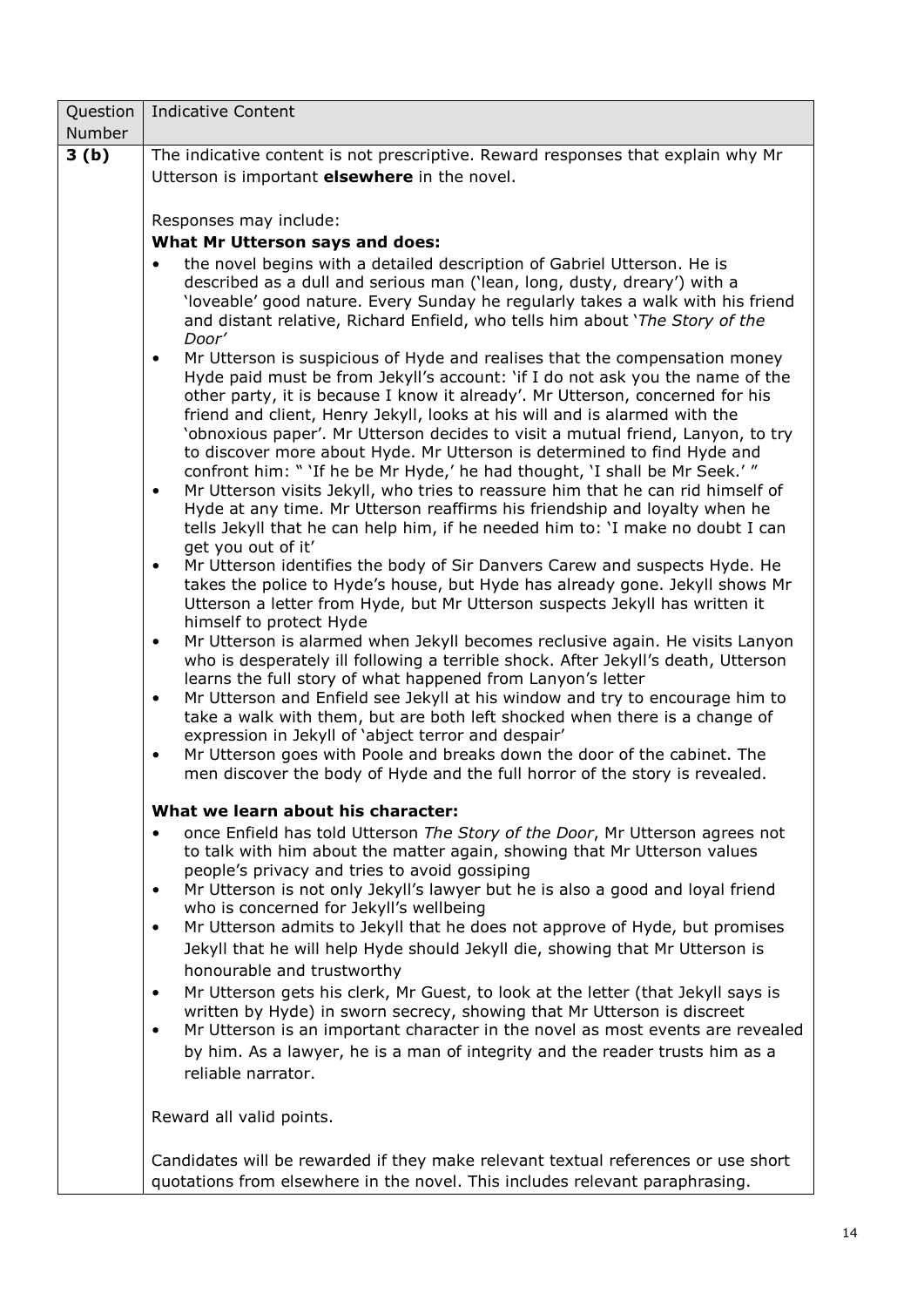| <b>Level</b> | Mark<br>(20)<br>marks) | Descriptor - Bullets 1, 2 and 3 - AO1 (20 marks)<br>please see page 3                                                                       |
|--------------|------------------------|---------------------------------------------------------------------------------------------------------------------------------------------|
|              | $\mathbf 0$            | No rewardable material.                                                                                                                     |
| Level 1      | $1 - 4$                | The response is simple with little personal response.<br>$\bullet$                                                                          |
|              |                        | There is little evidence of a critical style.<br>$\bullet$                                                                                  |
|              |                        | Little reference is made to the content or themes of the text.<br>$\bullet$                                                                 |
| Level 2      | $5 - 8$                | The response may be largely narrative but has some elements of<br>$\bullet$<br>personal response.                                           |
|              |                        | There is some evidence of a critical style but it is not always<br>$\bullet$<br>applied securely.                                           |
|              |                        | Some valid points are made, but without consistent or secure<br>$\bullet$<br>focus.                                                         |
| Level 3      | $9 - 12$               | The response shows a relevant personal response, soundly<br>$\bullet$<br>related to the text.                                               |
|              |                        | There is an appropriate critical style, with comments showing a<br>$\bullet$<br>sound interpretation.                                       |
|              |                        | The response is relevant and focused points are made with<br>$\bullet$<br>support from the text.                                            |
| Level 4      | $13 - 16$              | The response has a developed personal response and thorough<br>$\bullet$<br>engagement, fully related to the text.                          |
|              |                        | The critical style is sustained and there is well-developed<br>$\bullet$<br>interpretation.                                                 |
|              |                        | Well-chosen references to the text support a range of effective<br>$\bullet$<br>points.                                                     |
| Level 5      | $17 - 20$              | There is an assured personal response, showing a high level of<br>$\bullet$<br>engagement with the text.                                    |
|              |                        | A critical style is developed with maturity, perceptive<br>$\bullet$<br>understanding and interpretation.                                   |
|              |                        | Discerning references are an integral part of the response, with<br>$\bullet$<br>points made with assurance and full support from the text. |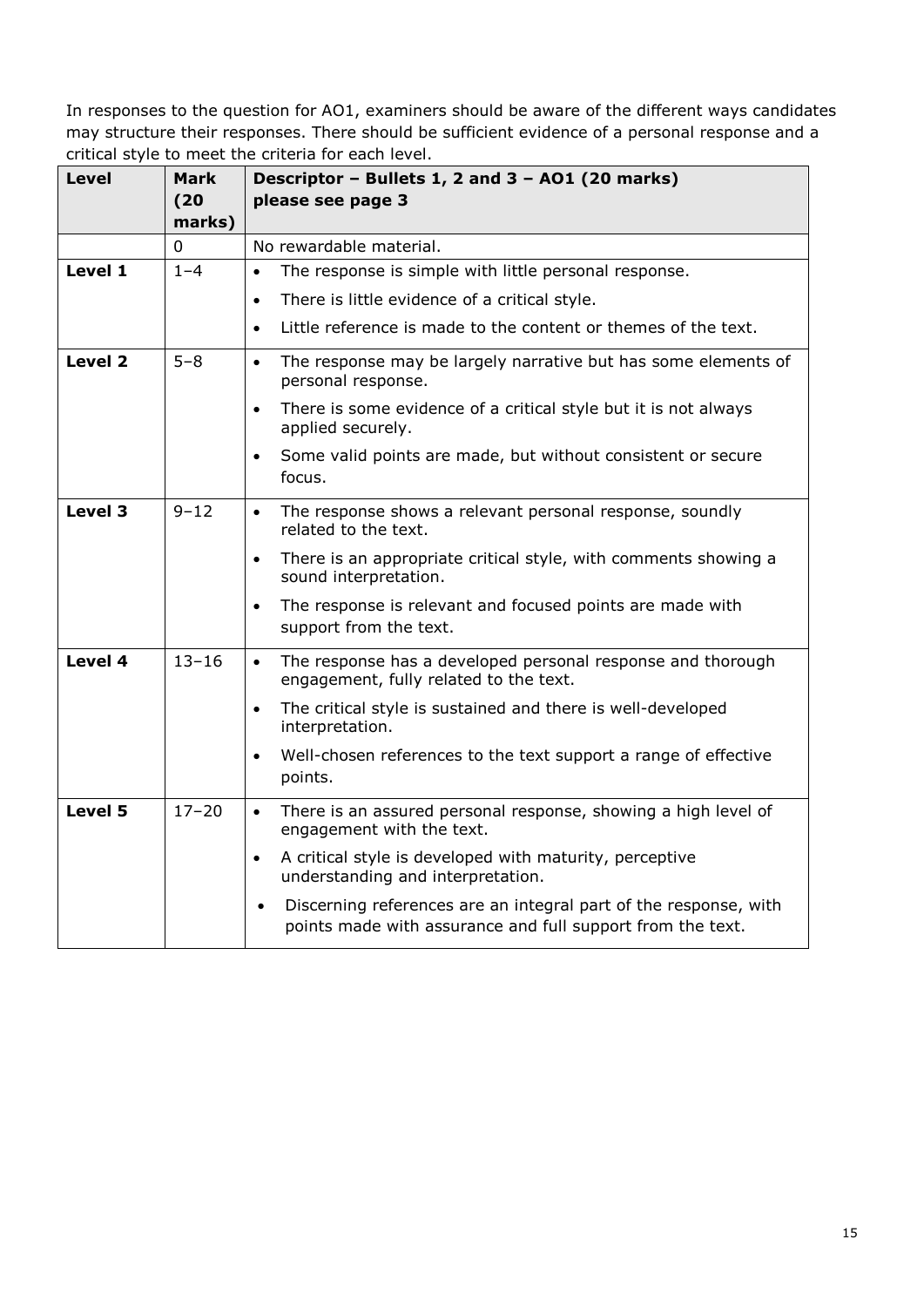#### *A Christmas Carol*

| 4(a)<br>The indicative content is not prescriptive. Reward responses that explore<br>the ways in which Dickens presents the last Spirit in this extract.<br>Responses may include:<br>the last Spirit is given a variety of titles: 'The Phantom', 'this Spirit',<br>'the Ghost of Christmas Yet To Come', 'Ghost of the Future', 'Spectre'<br>the approach of the last Spirit is described with a triplet to give it a<br>$\bullet$<br>sinister and mysterious nature: 'slowly, gravely, silently'<br>the adjective 'shrouded' links with death and immediately suggests<br>$\bullet$<br>that the Spirit is totally enveloped in its 'deep black garment'. This is<br>confirmed with another triplet when the Spirit is described as having<br>'its head, its face, its form' concealed by the covering<br>the horror of the Spirit is heightened when Scrooge can only observe<br>$\bullet$<br>'one outstretched hand'. The hand is referred to throughout the<br>extract as the main form of communication that the Spirit uses<br>colour imagery and the lexical field of death and darkness are evident<br>$\bullet$<br>throughout the extract: 'deep black', 'darkness', shadows', 'dusky<br>shroud', 'great heap of black', 'The night is wanting'<br>Scrooge asks the Spirit a number of questions but the Spirit's silence<br>$\bullet$<br>fills him with fear; he is more afraid of this Spirit than any other. The<br>Spirit 'neither spoke nor moved' and 'answered not'. Scrooge 'feared<br>the silent shape' and 'It gave him no reply'<br>the sibilant 'silent shape so much' adds to the ghostly, eerie<br>$\bullet$<br>atmosphere that the Spirit creates<br>the Spirit observes that Scrooge's fear is making his legs 'tremble<br>$\bullet$<br>beneath him' and gives Scrooge 'time to recover', showing that there<br>is some kindness in the Spirit<br>Scrooge is aware that, although he cannot see the Spirit's eyes, they<br>are 'intently fixed upon him'. The Spirit has innate power over<br>Scrooge | Question | <b>Indicative Content</b>                                           |  |  |  |  |
|---------------------------------------------------------------------------------------------------------------------------------------------------------------------------------------------------------------------------------------------------------------------------------------------------------------------------------------------------------------------------------------------------------------------------------------------------------------------------------------------------------------------------------------------------------------------------------------------------------------------------------------------------------------------------------------------------------------------------------------------------------------------------------------------------------------------------------------------------------------------------------------------------------------------------------------------------------------------------------------------------------------------------------------------------------------------------------------------------------------------------------------------------------------------------------------------------------------------------------------------------------------------------------------------------------------------------------------------------------------------------------------------------------------------------------------------------------------------------------------------------------------------------------------------------------------------------------------------------------------------------------------------------------------------------------------------------------------------------------------------------------------------------------------------------------------------------------------------------------------------------------------------------------------------------------------------------------------------------------------------------------------------------------|----------|---------------------------------------------------------------------|--|--|--|--|
|                                                                                                                                                                                                                                                                                                                                                                                                                                                                                                                                                                                                                                                                                                                                                                                                                                                                                                                                                                                                                                                                                                                                                                                                                                                                                                                                                                                                                                                                                                                                                                                                                                                                                                                                                                                                                                                                                                                                                                                                                                 | Number   |                                                                     |  |  |  |  |
|                                                                                                                                                                                                                                                                                                                                                                                                                                                                                                                                                                                                                                                                                                                                                                                                                                                                                                                                                                                                                                                                                                                                                                                                                                                                                                                                                                                                                                                                                                                                                                                                                                                                                                                                                                                                                                                                                                                                                                                                                                 |          |                                                                     |  |  |  |  |
|                                                                                                                                                                                                                                                                                                                                                                                                                                                                                                                                                                                                                                                                                                                                                                                                                                                                                                                                                                                                                                                                                                                                                                                                                                                                                                                                                                                                                                                                                                                                                                                                                                                                                                                                                                                                                                                                                                                                                                                                                                 |          |                                                                     |  |  |  |  |
|                                                                                                                                                                                                                                                                                                                                                                                                                                                                                                                                                                                                                                                                                                                                                                                                                                                                                                                                                                                                                                                                                                                                                                                                                                                                                                                                                                                                                                                                                                                                                                                                                                                                                                                                                                                                                                                                                                                                                                                                                                 |          |                                                                     |  |  |  |  |
|                                                                                                                                                                                                                                                                                                                                                                                                                                                                                                                                                                                                                                                                                                                                                                                                                                                                                                                                                                                                                                                                                                                                                                                                                                                                                                                                                                                                                                                                                                                                                                                                                                                                                                                                                                                                                                                                                                                                                                                                                                 |          |                                                                     |  |  |  |  |
|                                                                                                                                                                                                                                                                                                                                                                                                                                                                                                                                                                                                                                                                                                                                                                                                                                                                                                                                                                                                                                                                                                                                                                                                                                                                                                                                                                                                                                                                                                                                                                                                                                                                                                                                                                                                                                                                                                                                                                                                                                 |          |                                                                     |  |  |  |  |
|                                                                                                                                                                                                                                                                                                                                                                                                                                                                                                                                                                                                                                                                                                                                                                                                                                                                                                                                                                                                                                                                                                                                                                                                                                                                                                                                                                                                                                                                                                                                                                                                                                                                                                                                                                                                                                                                                                                                                                                                                                 |          |                                                                     |  |  |  |  |
|                                                                                                                                                                                                                                                                                                                                                                                                                                                                                                                                                                                                                                                                                                                                                                                                                                                                                                                                                                                                                                                                                                                                                                                                                                                                                                                                                                                                                                                                                                                                                                                                                                                                                                                                                                                                                                                                                                                                                                                                                                 |          |                                                                     |  |  |  |  |
|                                                                                                                                                                                                                                                                                                                                                                                                                                                                                                                                                                                                                                                                                                                                                                                                                                                                                                                                                                                                                                                                                                                                                                                                                                                                                                                                                                                                                                                                                                                                                                                                                                                                                                                                                                                                                                                                                                                                                                                                                                 |          |                                                                     |  |  |  |  |
|                                                                                                                                                                                                                                                                                                                                                                                                                                                                                                                                                                                                                                                                                                                                                                                                                                                                                                                                                                                                                                                                                                                                                                                                                                                                                                                                                                                                                                                                                                                                                                                                                                                                                                                                                                                                                                                                                                                                                                                                                                 |          |                                                                     |  |  |  |  |
|                                                                                                                                                                                                                                                                                                                                                                                                                                                                                                                                                                                                                                                                                                                                                                                                                                                                                                                                                                                                                                                                                                                                                                                                                                                                                                                                                                                                                                                                                                                                                                                                                                                                                                                                                                                                                                                                                                                                                                                                                                 |          |                                                                     |  |  |  |  |
| his desire to learn from the Spirit what the future may hold                                                                                                                                                                                                                                                                                                                                                                                                                                                                                                                                                                                                                                                                                                                                                                                                                                                                                                                                                                                                                                                                                                                                                                                                                                                                                                                                                                                                                                                                                                                                                                                                                                                                                                                                                                                                                                                                                                                                                                    |          | Scrooge repeats and exclaims 'Lead on!' to emphasise the urgency of |  |  |  |  |
| the use of third-person narrative provides a clear image of the scene;<br>the use of Scrooge's words conveys his reactions, fears and<br>desperation.                                                                                                                                                                                                                                                                                                                                                                                                                                                                                                                                                                                                                                                                                                                                                                                                                                                                                                                                                                                                                                                                                                                                                                                                                                                                                                                                                                                                                                                                                                                                                                                                                                                                                                                                                                                                                                                                           |          |                                                                     |  |  |  |  |
| Reward all valid points.                                                                                                                                                                                                                                                                                                                                                                                                                                                                                                                                                                                                                                                                                                                                                                                                                                                                                                                                                                                                                                                                                                                                                                                                                                                                                                                                                                                                                                                                                                                                                                                                                                                                                                                                                                                                                                                                                                                                                                                                        |          |                                                                     |  |  |  |  |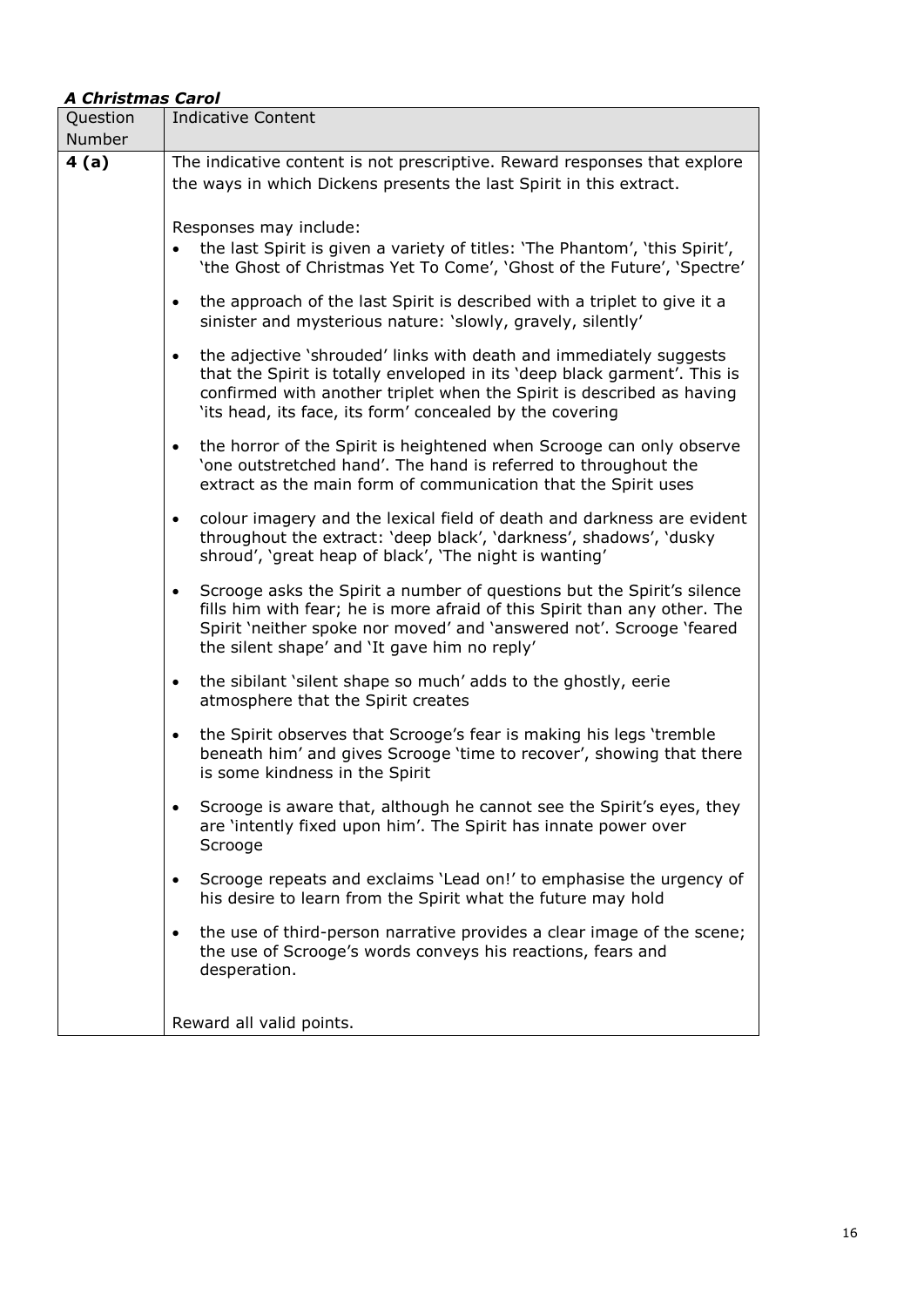| <b>Level</b> | <b>Mark</b>  | Descriptor - Bullets 1 and 2 - AO2 (20 marks)<br>please see page 3                                                                                                                                                                     |
|--------------|--------------|----------------------------------------------------------------------------------------------------------------------------------------------------------------------------------------------------------------------------------------|
|              | $\mathbf{0}$ | No rewardable material.                                                                                                                                                                                                                |
| Level 1      | $1 - 4$      | The response is simple and the identification of language, form<br>$\bullet$<br>and structure is minimal.<br>Little evidence of relevant subject terminology.<br>$\bullet$                                                             |
| Level 2      | $5 - 8$      | The response is largely descriptive. There is some comment on<br>$\bullet$<br>the language, form and structure.<br>Limited use of relevant subject terminology to support examples<br>$\bullet$                                        |
|              |              | given.                                                                                                                                                                                                                                 |
| Level 3      | $9 - 12$     | The response shows an understanding of a range of language,<br>$\bullet$<br>form and structure features and links them to their effect on the<br>reader.                                                                               |
|              |              | Relevant subject terminology is used to support examples given.<br>$\bullet$                                                                                                                                                           |
| Level 4      | $13 - 16$    | The response is focused and detailed. Analysis of language, form<br>$\bullet$<br>and structure features and their effect on the reader is sustained.<br>Relevant subject terminology is used accurately and appropriately<br>$\bullet$ |
|              |              | to develop ideas.                                                                                                                                                                                                                      |
| Level 5      | $17 - 20$    | The response is a cohesive evaluation of the interrelationship of<br>$\bullet$<br>language, form and structure and their effect on the reader.                                                                                         |
|              |              | Relevant subject terminology is integrated and precise.                                                                                                                                                                                |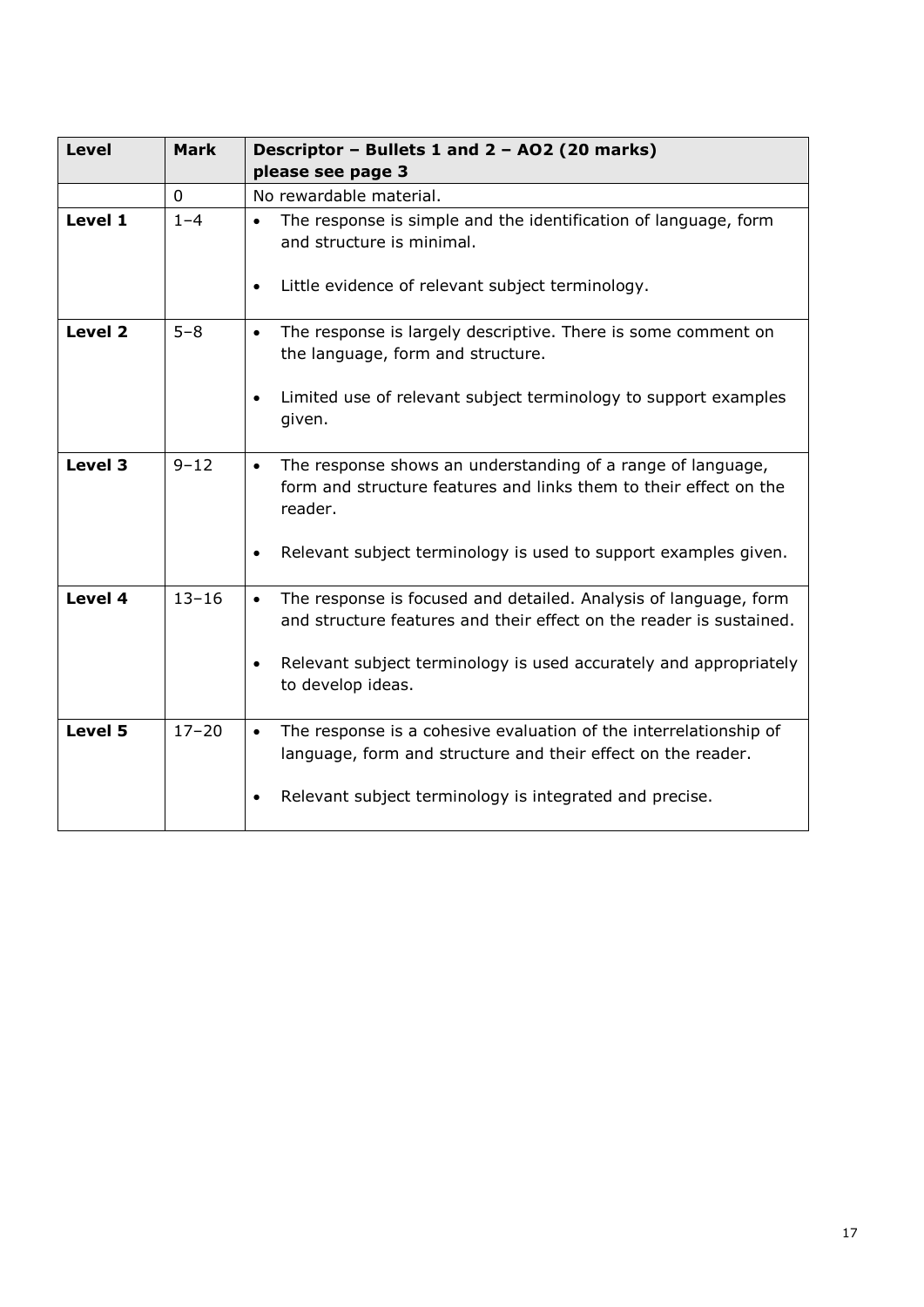| Question | <b>Indicative Content</b>                                                                                                                                                                                                                                                                                                                                                                                                                                                                                                                                                                                                                                                                                                                                                                                                                                                                                                                                                                                                                                                                                                                                                                                                                                                                                                                                                                                                                                                                                                                                                                                                                                                                                                                                                                                                                                                                                                                                                                                                                                                                                                                                                                                                                                                                                                                                                                                                                                                                                                                                                                                                                                                                                                                                                                                                                                                                                                                                                                                                                                                                                                                                                                                                           |  |  |  |
|----------|-------------------------------------------------------------------------------------------------------------------------------------------------------------------------------------------------------------------------------------------------------------------------------------------------------------------------------------------------------------------------------------------------------------------------------------------------------------------------------------------------------------------------------------------------------------------------------------------------------------------------------------------------------------------------------------------------------------------------------------------------------------------------------------------------------------------------------------------------------------------------------------------------------------------------------------------------------------------------------------------------------------------------------------------------------------------------------------------------------------------------------------------------------------------------------------------------------------------------------------------------------------------------------------------------------------------------------------------------------------------------------------------------------------------------------------------------------------------------------------------------------------------------------------------------------------------------------------------------------------------------------------------------------------------------------------------------------------------------------------------------------------------------------------------------------------------------------------------------------------------------------------------------------------------------------------------------------------------------------------------------------------------------------------------------------------------------------------------------------------------------------------------------------------------------------------------------------------------------------------------------------------------------------------------------------------------------------------------------------------------------------------------------------------------------------------------------------------------------------------------------------------------------------------------------------------------------------------------------------------------------------------------------------------------------------------------------------------------------------------------------------------------------------------------------------------------------------------------------------------------------------------------------------------------------------------------------------------------------------------------------------------------------------------------------------------------------------------------------------------------------------------------------------------------------------------------------------------------------------------|--|--|--|
| Number   |                                                                                                                                                                                                                                                                                                                                                                                                                                                                                                                                                                                                                                                                                                                                                                                                                                                                                                                                                                                                                                                                                                                                                                                                                                                                                                                                                                                                                                                                                                                                                                                                                                                                                                                                                                                                                                                                                                                                                                                                                                                                                                                                                                                                                                                                                                                                                                                                                                                                                                                                                                                                                                                                                                                                                                                                                                                                                                                                                                                                                                                                                                                                                                                                                                     |  |  |  |
| 4(b)     | The indicative content is not prescriptive. Reward responses that explain how fear is                                                                                                                                                                                                                                                                                                                                                                                                                                                                                                                                                                                                                                                                                                                                                                                                                                                                                                                                                                                                                                                                                                                                                                                                                                                                                                                                                                                                                                                                                                                                                                                                                                                                                                                                                                                                                                                                                                                                                                                                                                                                                                                                                                                                                                                                                                                                                                                                                                                                                                                                                                                                                                                                                                                                                                                                                                                                                                                                                                                                                                                                                                                                               |  |  |  |
|          | portrayed <b>elsewhere</b> in the novel.                                                                                                                                                                                                                                                                                                                                                                                                                                                                                                                                                                                                                                                                                                                                                                                                                                                                                                                                                                                                                                                                                                                                                                                                                                                                                                                                                                                                                                                                                                                                                                                                                                                                                                                                                                                                                                                                                                                                                                                                                                                                                                                                                                                                                                                                                                                                                                                                                                                                                                                                                                                                                                                                                                                                                                                                                                                                                                                                                                                                                                                                                                                                                                                            |  |  |  |
|          |                                                                                                                                                                                                                                                                                                                                                                                                                                                                                                                                                                                                                                                                                                                                                                                                                                                                                                                                                                                                                                                                                                                                                                                                                                                                                                                                                                                                                                                                                                                                                                                                                                                                                                                                                                                                                                                                                                                                                                                                                                                                                                                                                                                                                                                                                                                                                                                                                                                                                                                                                                                                                                                                                                                                                                                                                                                                                                                                                                                                                                                                                                                                                                                                                                     |  |  |  |
|          | Responses may include:<br><b>Who shows fear:</b>                                                                                                                                                                                                                                                                                                                                                                                                                                                                                                                                                                                                                                                                                                                                                                                                                                                                                                                                                                                                                                                                                                                                                                                                                                                                                                                                                                                                                                                                                                                                                                                                                                                                                                                                                                                                                                                                                                                                                                                                                                                                                                                                                                                                                                                                                                                                                                                                                                                                                                                                                                                                                                                                                                                                                                                                                                                                                                                                                                                                                                                                                                                                                                                    |  |  |  |
|          | Scrooge<br>$\bullet$                                                                                                                                                                                                                                                                                                                                                                                                                                                                                                                                                                                                                                                                                                                                                                                                                                                                                                                                                                                                                                                                                                                                                                                                                                                                                                                                                                                                                                                                                                                                                                                                                                                                                                                                                                                                                                                                                                                                                                                                                                                                                                                                                                                                                                                                                                                                                                                                                                                                                                                                                                                                                                                                                                                                                                                                                                                                                                                                                                                                                                                                                                                                                                                                                |  |  |  |
|          | <b>Bob Cratchit</b><br>$\bullet$                                                                                                                                                                                                                                                                                                                                                                                                                                                                                                                                                                                                                                                                                                                                                                                                                                                                                                                                                                                                                                                                                                                                                                                                                                                                                                                                                                                                                                                                                                                                                                                                                                                                                                                                                                                                                                                                                                                                                                                                                                                                                                                                                                                                                                                                                                                                                                                                                                                                                                                                                                                                                                                                                                                                                                                                                                                                                                                                                                                                                                                                                                                                                                                                    |  |  |  |
|          | Fred, Scrooge's nephew<br>$\bullet$                                                                                                                                                                                                                                                                                                                                                                                                                                                                                                                                                                                                                                                                                                                                                                                                                                                                                                                                                                                                                                                                                                                                                                                                                                                                                                                                                                                                                                                                                                                                                                                                                                                                                                                                                                                                                                                                                                                                                                                                                                                                                                                                                                                                                                                                                                                                                                                                                                                                                                                                                                                                                                                                                                                                                                                                                                                                                                                                                                                                                                                                                                                                                                                                 |  |  |  |
|          |                                                                                                                                                                                                                                                                                                                                                                                                                                                                                                                                                                                                                                                                                                                                                                                                                                                                                                                                                                                                                                                                                                                                                                                                                                                                                                                                                                                                                                                                                                                                                                                                                                                                                                                                                                                                                                                                                                                                                                                                                                                                                                                                                                                                                                                                                                                                                                                                                                                                                                                                                                                                                                                                                                                                                                                                                                                                                                                                                                                                                                                                                                                                                                                                                                     |  |  |  |
|          | When fear is shown:<br>Scrooge is afraid when he sees the Ghost of Jacob Marley. The face that appears<br>$\bullet$<br>on the knocker is described as being disturbing: 'its livid colour, made it horrible'.<br>Scrooge is determined not to show any fear, but once he is in his room he<br>searches every part of the house for an intruder and 'double-locked himself in,<br>which was not his custom'. As the bell begins to swing, he is filled with<br>'inexplicable dread'. Scrooge maintains his composure until the ghost shakes his<br>chains at him and 'raised a frightful cry' as Scrooge falls to the floor and begs for<br>mercy<br>Scrooge is afraid of the arrival of the Ghost of Christmas Past. He has been told to<br>$\bullet$<br>expect the ghost at one o'clock and he wakes at twelve, midnight. His fear is<br>shown as he counts down the tolling bells of the clock. He is more afraid when the<br>ghost grabs him and raises him off the ground; Scrooge fears he will fall<br>Scrooge fears looking at the face of the Ghost of Christmas Present, but is<br>$\bullet$<br>commanded to do so. Scrooge is shocked by what he sees, particularly when he is<br>horrified as they travel over the 'fearful range of rocks' when the ghost takes him<br>to the lighthouse. He is shown Ignorance and Want. Scrooge 'started back,<br>appalled' when he sees the children as they looked as though 'devils lurked' on<br>them rather than angels. The children 'glared out menacing'<br>the Ghost of Christmas Yet To Come shows Scrooge Mrs Dilber and Joe haggling<br>$\bullet$<br>over Scrooge's bedding. Scrooge 'listened to this dialogue in horror' and recoils in<br>terror. Mrs Dilber states that Scrooge: 'frightened everyone away from him when<br>he was alive'. When he is shown his own corpse, Scrooge hears the gnawing of<br>rats trying to get to his body. He fears what he is shown. After being shown his<br>own grave, he begs for redemption. 'The Spirit, stronger yet, repulsed him' and<br>then leaves him<br>at the end of the novel, Scrooge fears that he may be too late to change his ways<br>$\bullet$<br>and rushes around to make amends<br>Bob Cratchit is afraid of his employer, Scrooge. Bob works in terrible conditions<br>$\bullet$<br>and is too frightened to ask for more coal. He must work strict hours, is paid little<br>and has very little time off. He is too afraid to say anything as he needs his job. At<br>the end of the novel, Scrooge teases Bob, who trembles because he thinks that<br>Scrooge is angry with him being late<br>Bob Cratchit and his wife fear for the health of their son, Tiny Tim. They do not<br>$\bullet$<br>have enough money for medicines. Towards the end of the novel, Scrooge shares<br>their fears and does everything in his power to help the child and his family<br>Fred, Scrooge's nephew, fears that his uncle is too miserable and tries to<br>$\bullet$<br>encourage him to celebrate Christmas Day with them.<br>Note: Candidates may interpret fear in any reasonable way. They may include ideas<br>from any of the above or focus on other relevant areas of the novel.<br>Reward all valid points. |  |  |  |
|          | Candidates will be rewarded if they make relevant textual references or use short                                                                                                                                                                                                                                                                                                                                                                                                                                                                                                                                                                                                                                                                                                                                                                                                                                                                                                                                                                                                                                                                                                                                                                                                                                                                                                                                                                                                                                                                                                                                                                                                                                                                                                                                                                                                                                                                                                                                                                                                                                                                                                                                                                                                                                                                                                                                                                                                                                                                                                                                                                                                                                                                                                                                                                                                                                                                                                                                                                                                                                                                                                                                                   |  |  |  |
|          | quotations from elsewhere in the novel. This includes relevant paraphrasing.                                                                                                                                                                                                                                                                                                                                                                                                                                                                                                                                                                                                                                                                                                                                                                                                                                                                                                                                                                                                                                                                                                                                                                                                                                                                                                                                                                                                                                                                                                                                                                                                                                                                                                                                                                                                                                                                                                                                                                                                                                                                                                                                                                                                                                                                                                                                                                                                                                                                                                                                                                                                                                                                                                                                                                                                                                                                                                                                                                                                                                                                                                                                                        |  |  |  |
|          |                                                                                                                                                                                                                                                                                                                                                                                                                                                                                                                                                                                                                                                                                                                                                                                                                                                                                                                                                                                                                                                                                                                                                                                                                                                                                                                                                                                                                                                                                                                                                                                                                                                                                                                                                                                                                                                                                                                                                                                                                                                                                                                                                                                                                                                                                                                                                                                                                                                                                                                                                                                                                                                                                                                                                                                                                                                                                                                                                                                                                                                                                                                                                                                                                                     |  |  |  |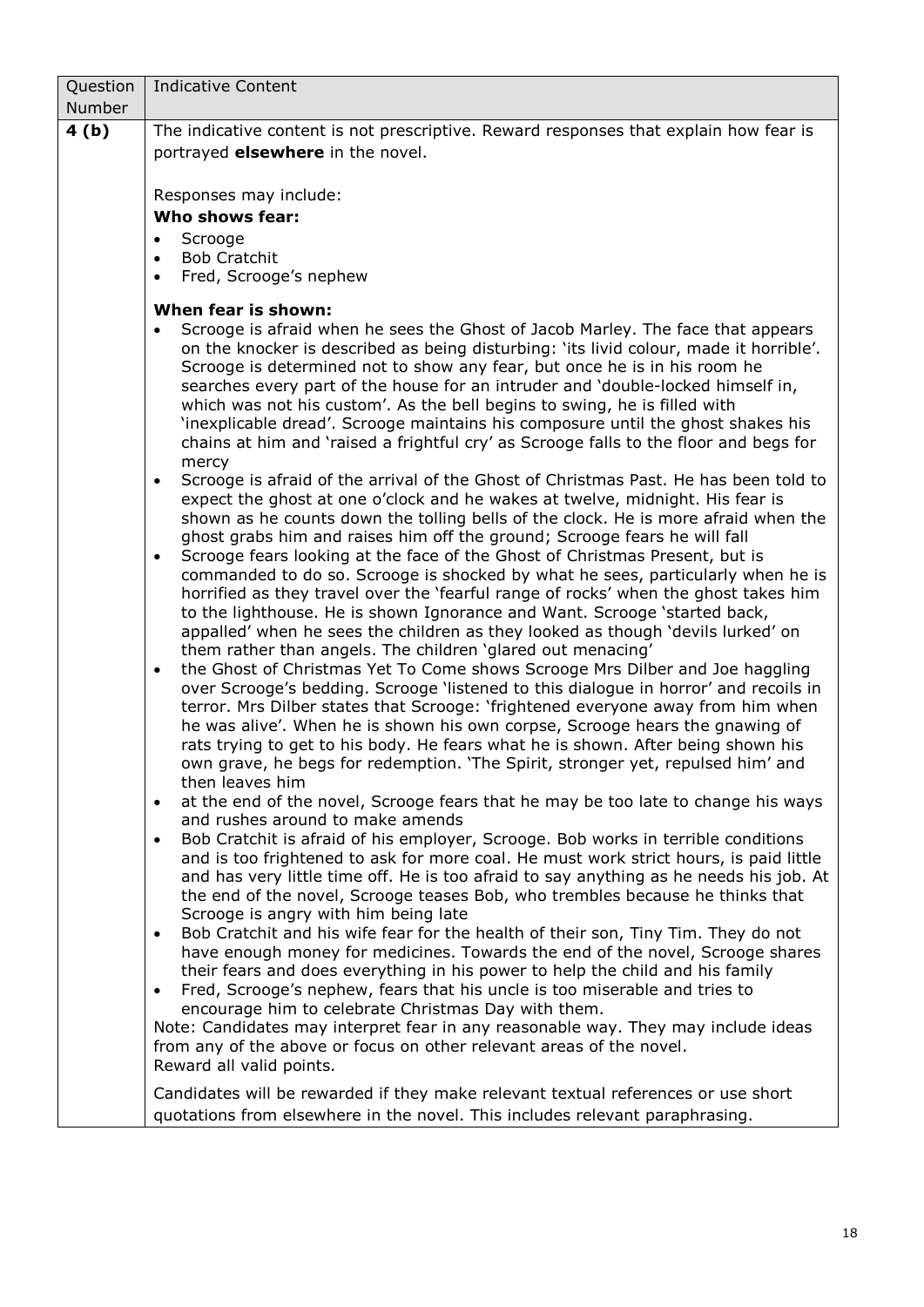| <b>Level</b> | <b>Mark</b><br>(20)<br>marks) | Descriptor - Bullets 1, 2 and 3 - A01 (20 marks)<br>please see page 3                                                                       |
|--------------|-------------------------------|---------------------------------------------------------------------------------------------------------------------------------------------|
|              | 0                             | No rewardable material.                                                                                                                     |
| Level 1      | $1 - 4$                       | The response is simple with little personal response.<br>$\bullet$                                                                          |
|              |                               | There is little evidence of a critical style.<br>$\bullet$                                                                                  |
|              |                               | Little reference is made to the content or themes of the text.<br>$\bullet$                                                                 |
| Level 2      | $5 - 8$                       | The response may be largely narrative but has some elements of<br>$\bullet$<br>personal response.                                           |
|              |                               | There is some evidence of a critical style but it is not always<br>$\bullet$<br>applied securely.                                           |
|              |                               | Some valid points are made, but without consistent or secure<br>$\bullet$<br>focus.                                                         |
| Level 3      | $9 - 12$                      | The response shows a relevant personal response, soundly<br>$\bullet$<br>related to the text.                                               |
|              |                               | There is an appropriate critical style, with comments showing a<br>$\bullet$<br>sound interpretation.                                       |
|              |                               | The response is relevant and focused points are made with<br>$\bullet$<br>support from the text.                                            |
| Level 4      | $13 - 16$                     | The response has a developed personal response and thorough<br>$\bullet$<br>engagement, fully related to the text.                          |
|              |                               | The critical style is sustained and there is well-developed<br>$\bullet$<br>interpretation.                                                 |
|              |                               | Well-chosen references to the text support a range of effective<br>$\bullet$<br>points.                                                     |
| Level 5      | $17 - 20$                     | There is an assured personal response, showing a high level of<br>$\bullet$<br>engagement with the text.                                    |
|              |                               | A critical style is developed with maturity, perceptive<br>$\bullet$<br>understanding and interpretation.                                   |
|              |                               | Discerning references are an integral part of the response, with<br>$\bullet$<br>points made with assurance and full support from the text. |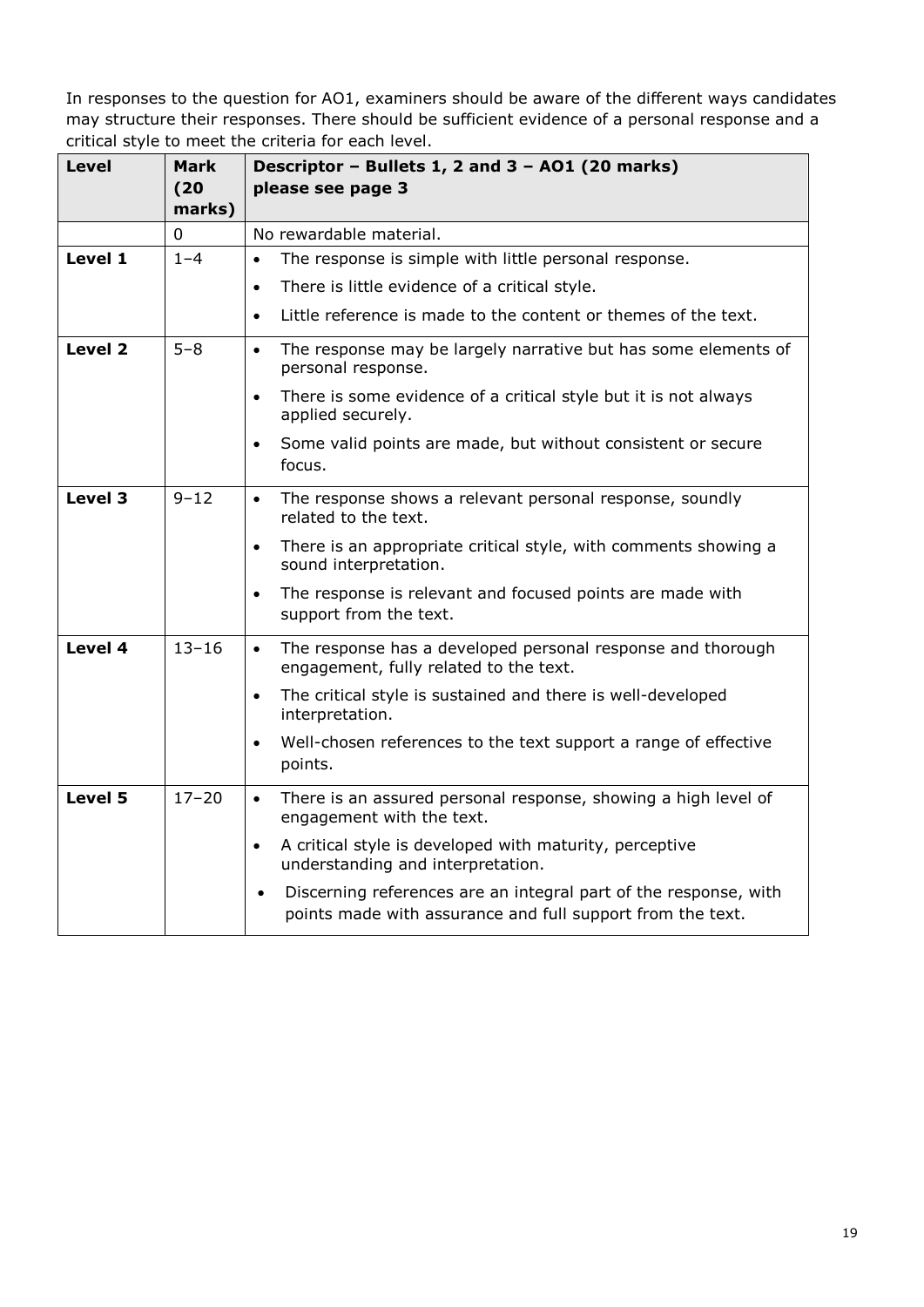# *Pride and Prejudice*

| Question<br>Number | <b>Indicative Content</b>                                                                                                                                                                                                                                                                                                                                                      |
|--------------------|--------------------------------------------------------------------------------------------------------------------------------------------------------------------------------------------------------------------------------------------------------------------------------------------------------------------------------------------------------------------------------|
| 5(a)               | The indicative content is not prescriptive. Reward responses that explore how<br>Austen presents Miss Bingley in this extract.                                                                                                                                                                                                                                                 |
|                    | Responses may include:<br>• as soon as Elizabeth leaves the room, Miss Bingley is abusive and two-faced:<br>'Miss Bingley began abusing her as soon as she was out of the room'. She<br>considers herself virtuous when listing Elizabeth's faults: 'she had no<br>conversation, no style, no taste, no beauty'                                                                |
|                    | • she is arrogant about her own superiority ('I could hardly keep my countenance')<br>and shows her prejudiced views when she suggests that Elizabeth is 'a mixture of<br>pride and impertinence'                                                                                                                                                                              |
|                    | • her comments are spiteful, critical and emphatic: 'Why must she be scampering',<br>'hair so untidy, so blowsy!'                                                                                                                                                                                                                                                              |
|                    | • Miss Bingley is manipulative when trying to make Darcy think negatively of<br>Elizabeth by emphasising specific words: 'you would not wish to see your sister<br>make such an exhibition'                                                                                                                                                                                    |
|                    | • when considering how far Elizabeth has walked, she adds emphasis of her<br>disapproval by building up the distance covered: 'To walk three miles, or four<br>miles, or five miles, or whatever it is'                                                                                                                                                                        |
|                    | • she is opinionated and shocked about what she sees as Elizabeth's 'conceited<br>independence' and lack of decorum: 'a most country town indifference to<br>decorum', showing that Miss Bingley considers Elizabeth's actions unbecoming of<br>a well-bred woman, such as herself                                                                                             |
|                    | • Miss Bingley likes to make fun of Darcy as well as Elizabeth. She mocks him<br>when she suggests that he admires Elizabeth's 'fine eyes'. She speaks in 'half<br>whisper' but intends to be heard. At first she suggests that Elizabeth has 'no<br>beauty' but then accepts that 'her fine eyes' are worthy of Darcy's 'admiration',<br>showing that she contradicts herself |
|                    | • Miss Bingley cannot compete with Darcy's quick replies and she appears lost for<br>words: 'A short pause followed this speech'                                                                                                                                                                                                                                               |
|                    | • when Mrs Hurst confirms that the Bennets have an uncle 'somewhere near<br>Cheapside', Miss Bingley cannot contain herself as she finds this highly amusing:<br>'That is capital'                                                                                                                                                                                             |
|                    | • the extract is predominantly dialogue between the characters with minimal<br>narration. Darcy interjects when Miss Bingley criticises Elizabeth: 'Certainly not'.                                                                                                                                                                                                            |
|                    | Reward all valid points.                                                                                                                                                                                                                                                                                                                                                       |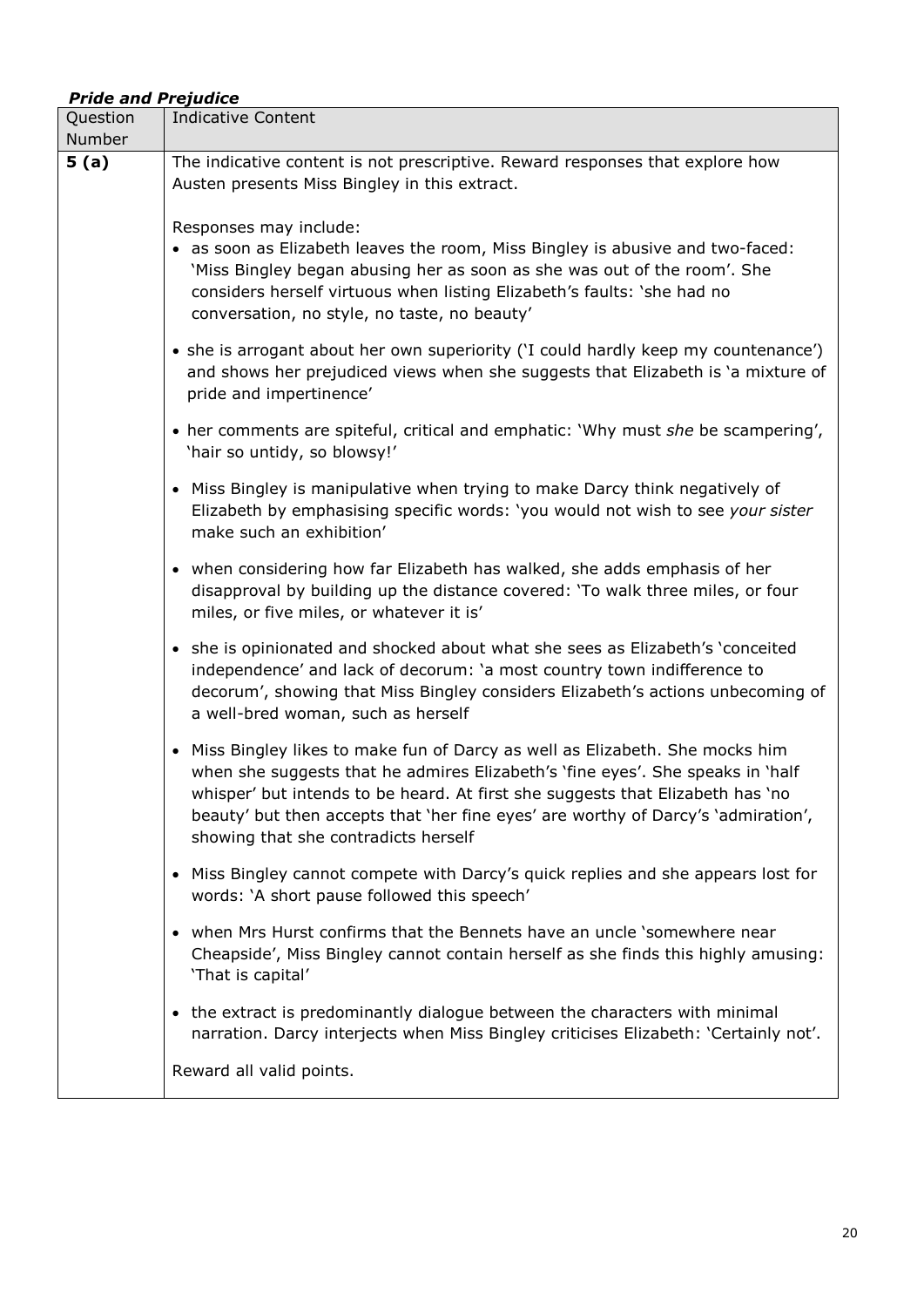| <b>Level</b> | <b>Mark</b> | Descriptor - Bullets 1 and 2 - AO2 (20 marks)<br>please see page 3                                                                                                                                                        |
|--------------|-------------|---------------------------------------------------------------------------------------------------------------------------------------------------------------------------------------------------------------------------|
|              | 0           | No rewardable material.                                                                                                                                                                                                   |
| Level 1      | $1 - 4$     | The response is simple and the identification of language, form<br>$\bullet$<br>and structure is minimal.<br>Little evidence of relevant subject terminology.<br>$\bullet$                                                |
|              |             |                                                                                                                                                                                                                           |
| Level 2      | $5 - 8$     | The response is largely descriptive. There is some comment on<br>$\bullet$<br>the language, form and structure.                                                                                                           |
|              |             | Limited use of relevant subject terminology to support examples<br>given.                                                                                                                                                 |
| Level 3      | $9 - 12$    | The response shows an understanding of a range of language,<br>$\bullet$<br>form and structure features and links them to their effect on the<br>reader.                                                                  |
|              |             | Relevant subject terminology is used to support examples given.                                                                                                                                                           |
| Level 4      | $13 - 16$   | The response is focused and detailed. Analysis of language, form<br>and structure features and their effect on the reader is sustained.<br>Relevant subject terminology is used accurately and appropriately<br>$\bullet$ |
|              |             | to develop ideas.                                                                                                                                                                                                         |
| Level 5      | $17 - 20$   | The response is a cohesive evaluation of the interrelationship of<br>$\bullet$<br>language, form and structure and their effect on the reader.                                                                            |
|              |             | Relevant subject terminology is integrated and precise.                                                                                                                                                                   |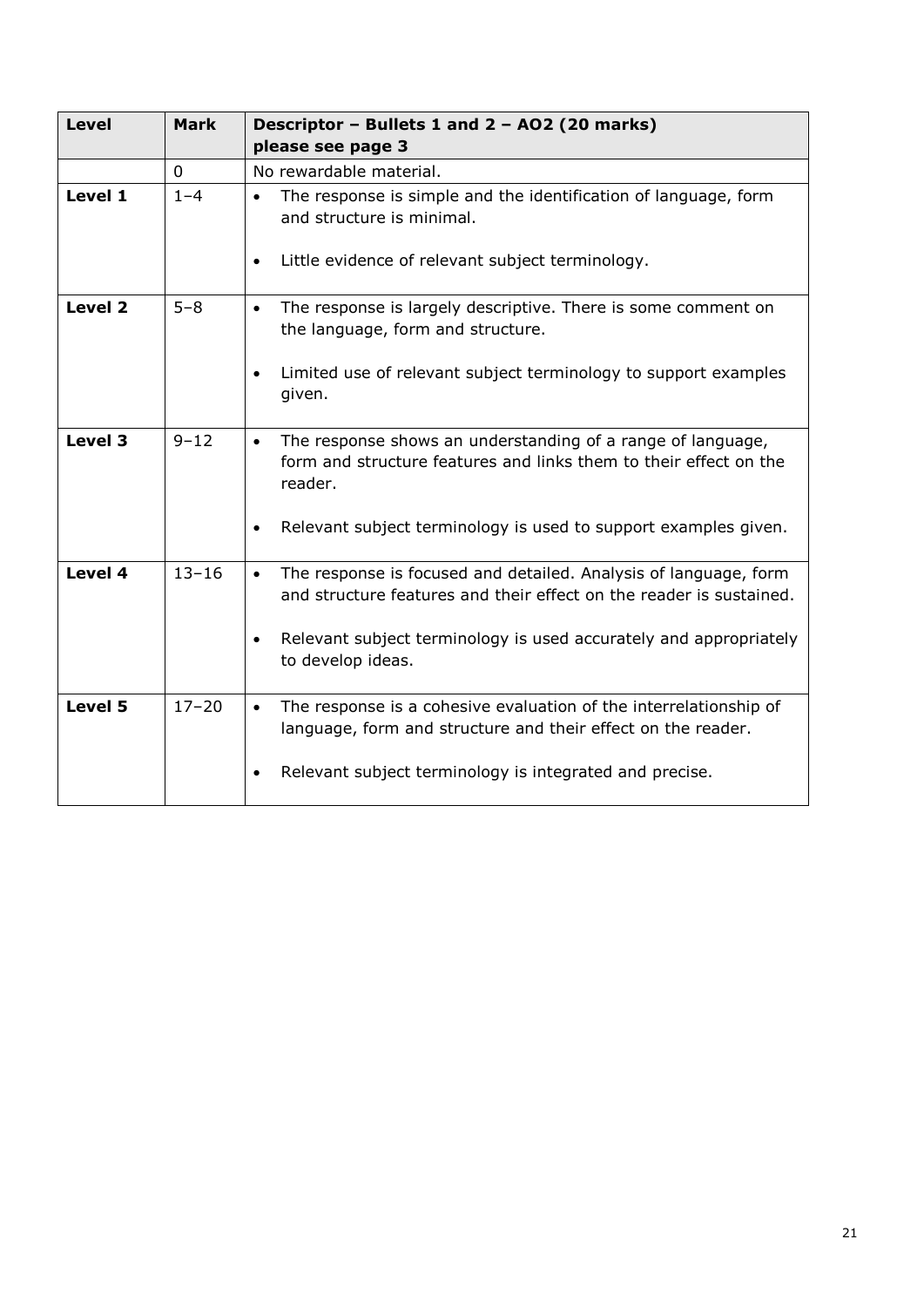| Question | <b>Indicative Content</b>                                                                                                                                                                                                                                                                                                                                                                                                                                                                                                                                                                                                                                                                                                                                                                                                                                                                                                                                                                                                                                                                                                                                                                                                                                                                                                                                                                                                              |  |  |  |  |
|----------|----------------------------------------------------------------------------------------------------------------------------------------------------------------------------------------------------------------------------------------------------------------------------------------------------------------------------------------------------------------------------------------------------------------------------------------------------------------------------------------------------------------------------------------------------------------------------------------------------------------------------------------------------------------------------------------------------------------------------------------------------------------------------------------------------------------------------------------------------------------------------------------------------------------------------------------------------------------------------------------------------------------------------------------------------------------------------------------------------------------------------------------------------------------------------------------------------------------------------------------------------------------------------------------------------------------------------------------------------------------------------------------------------------------------------------------|--|--|--|--|
| Number   |                                                                                                                                                                                                                                                                                                                                                                                                                                                                                                                                                                                                                                                                                                                                                                                                                                                                                                                                                                                                                                                                                                                                                                                                                                                                                                                                                                                                                                        |  |  |  |  |
| 5(b)     | The indicative content is not prescriptive. Reward responses that explain how prejudice is<br>important <b>elsewhere</b> in the novel.<br>Responses may include:<br>Which characters have prejudiced views:<br>prejudiced views are shown by Elizabeth when she first meets Darcy. Elizabeth also<br>has strong views about Mr Collins and Lady Catherine de Bourgh<br>following the ball, Mrs Bennet voices her prejudice of Darcy, but these prejudices are<br>$\bullet$<br>forgotten when Darcy's proposal is accepted by Elizabeth<br>Wickham is prejudiced against Darcy when he lies to Elizabeth about him<br>$\bullet$<br>Darcy demonstrates an initial prejudice against the Bennet family<br>$\bullet$<br>Miss Bingley continues to demonstrate her prejudiced views of Elizabeth and the<br>$\bullet$<br>Bennet family<br>Mr Collins gives his opinions about Lady Catherine and her daughter and airs his<br>$\bullet$<br>prejudiced views about other 'young women'<br>Lady Catherine makes her prejudiced views of Elizabeth known when Elizabeth visits<br>$\bullet$<br>Rosings.                                                                                                                                                                                                                                                                                                                                        |  |  |  |  |
|          | How prejudice is shown:<br>prejudice is demonstrated by several characters when they judge people on their first<br>$\bullet$<br>impressions and preconceptions<br>Darcy appears to be prejudiced against those he meets at the Meryton Ball. He is<br>$\bullet$<br>'looked at with great admiration' but his 'manners gave a disgust which turned the<br>tide of his popularity; for he was discovered to be proud, to be above his company,<br>and above being pleased', which then prejudices others against him<br>Elizabeth shows her prejudiced views about Darcy after he insults her at the ball.<br>$\bullet$<br>Elizabeth overhears Darcy telling Bingley that she is: 'tolerable; but not handsome<br>enough to tempt me'. She allows her prejudiced views of him to escalate when she<br>believes what Wickham tells her about him. Later in the novel, Darcy tells Elizabeth<br>that she tries 'wilfully to misunderstand everybody'. It is not until she learns the truth<br>that she realises her prejudiced views are wrong and feels ashamed about her                                                                                                                                                                                                                                                                                                                                                                |  |  |  |  |
|          | misjudgements: 'how despicably have I acted. I, who have prided myself on my<br>discernment!'<br>Miss Bingley is jealous of Darcy paying Elizabeth attention and ridicules Elizabeth's<br>$\bullet$<br>family and her looks when out walking at Netherfield. She tries to provoke Darcy into<br>disliking Elizabeth: 'conceit and impertinence, which your lady possesses', 'what<br>painter could do justice to those beautiful eyes?'<br>Mr Collins speaks highly of Lady Catherine and her daughter. He boasts about his two<br>$\bullet$<br>visits to Rosings and does not consider Lady Catherine to be proud as many others<br>believe: 'he had never seen anything but affability in her'. He holds prejudiced<br>opinions that young women lack intelligence and moral seriousness when he<br>comments on 'how little young ladies are interested in books of a serious stamp' after<br>Lydia interrupts him reading Fordyce's Sermons<br>Lady Catherine shows prejudice towards anyone who is below her social standing. This<br>$\bullet$<br>is particularly evident when Elizabeth and the party dine at Rosings. Lady Catherine<br>makes everyone feel inferior and is alarmed to discover that Elizabeth does not have a<br>governess. She takes a dislike to Elizabeth's independence, confidence and directness<br>the novel uses prejudice to illustrate the damage it can do and how prejudice is a part<br>$\bullet$ |  |  |  |  |
|          | of a person's moral development. Once prejudice is overcome, characters, such as<br>Elizabeth and Darcy, find happiness, whereas others, such as Lady Catherine, refuse<br>to change their opinions and isolate themselves.<br>Note: Candidates do not need to explore all areas; they may consider one or two in<br>greater detail.<br>Reward all valid points.<br>Candidates will be rewarded if they make relevant textual references or use short<br>quotations from elsewhere in the novel. This includes relevant paraphrasing.                                                                                                                                                                                                                                                                                                                                                                                                                                                                                                                                                                                                                                                                                                                                                                                                                                                                                                  |  |  |  |  |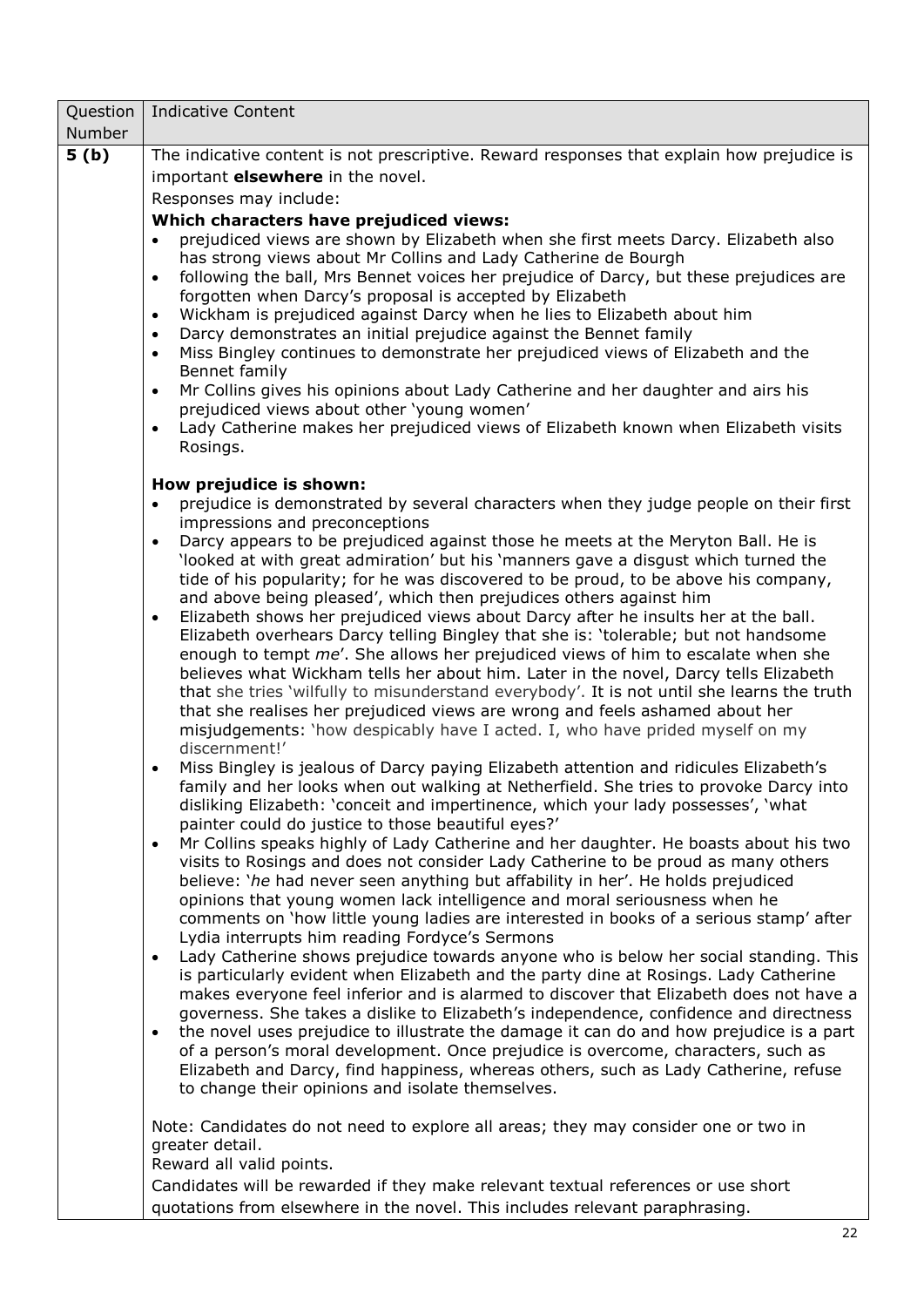| <b>Level</b>       | <b>Mark</b><br>(20)<br>marks) | Descriptor - Bullets 1, 2 and 3 - A01 (20 marks)<br>please see page 3                                                                       |
|--------------------|-------------------------------|---------------------------------------------------------------------------------------------------------------------------------------------|
|                    | 0                             | No rewardable material.                                                                                                                     |
| Level 1            | $1 - 4$                       | The response is simple with little personal response.<br>$\bullet$                                                                          |
|                    |                               | There is little evidence of a critical style.<br>$\bullet$                                                                                  |
|                    |                               | Little reference is made to the content or themes of the text.<br>$\bullet$                                                                 |
| Level <sub>2</sub> | $5 - 8$                       | The response may be largely narrative but has some elements of<br>$\bullet$<br>personal response.                                           |
|                    |                               | There is some evidence of a critical style but it is not always<br>$\bullet$<br>applied securely.                                           |
|                    |                               | Some valid points are made, but without consistent or secure<br>$\bullet$<br>focus.                                                         |
| Level 3            | $9 - 12$                      | The response shows a relevant personal response, soundly<br>$\bullet$<br>related to the text.                                               |
|                    |                               | There is an appropriate critical style, with comments showing a<br>$\bullet$<br>sound interpretation.                                       |
|                    |                               | The response is relevant and focused points are made with<br>$\bullet$<br>support from the text.                                            |
| Level 4            | $13 - 16$                     | The response has a developed personal response and thorough<br>$\bullet$<br>engagement, fully related to the text.                          |
|                    |                               | The critical style is sustained and there is well-developed<br>$\bullet$<br>interpretation.                                                 |
|                    |                               | Well-chosen references to the text support a range of effective<br>$\bullet$<br>points.                                                     |
| Level 5            | $17 - 20$                     | There is an assured personal response, showing a high level of<br>$\bullet$<br>engagement with the text.                                    |
|                    |                               | A critical style is developed with maturity, perceptive<br>$\bullet$<br>understanding and interpretation.                                   |
|                    |                               | Discerning references are an integral part of the response, with<br>$\bullet$<br>points made with assurance and full support from the text. |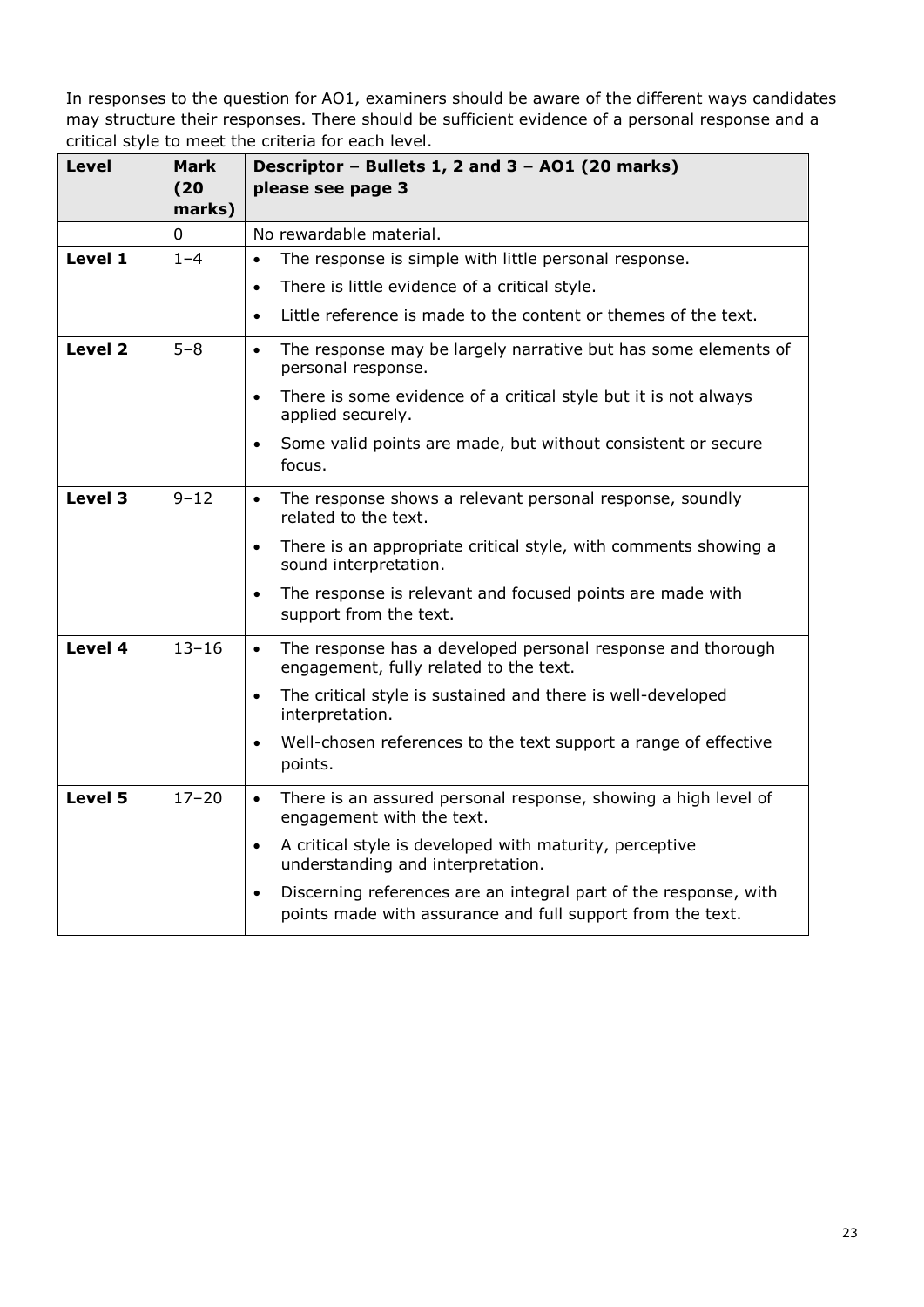| <b>Silas Marner</b> |                                                                                                                                                                                                                                                                                                                                                                                  |
|---------------------|----------------------------------------------------------------------------------------------------------------------------------------------------------------------------------------------------------------------------------------------------------------------------------------------------------------------------------------------------------------------------------|
| Question            | <b>Indicative Content</b>                                                                                                                                                                                                                                                                                                                                                        |
| Number              |                                                                                                                                                                                                                                                                                                                                                                                  |
| 6(a)                | The indicative content is not prescriptive. Reward responses that explore how<br>Eliot presents Dolly Winthrop in this extract.                                                                                                                                                                                                                                                  |
|                     | Responses may include:<br>Dolly does not give Silas much opportunity to speak. When she is admitted<br>to his house she removes 'the white cloth that covered her lard-cakes'. The<br>white cloth could symbolise purity and have religious connotations                                                                                                                         |
|                     | she is sympathetic for Silas's situation as, although she is a lively woman,<br>$\bullet$<br>she addresses Silas gravely and sighs 'gently'. She is kind and caring                                                                                                                                                                                                              |
|                     | Dolly is a stereotypical housewife of the time who cares for her husband<br>$\bullet$<br>and children; she bakes the family's bread and provides a variety of food<br>for her husband. She is proud of her lard-cakes because she repeats that<br>they have 'turned out' well: 'better nor common'                                                                               |
|                     | she speaks in dialect and uses colloquialisms: 'men's stomichs are made so<br>$\bullet$<br>comical'. She has simple pleasures, enjoying a 'bit o' bread' from 'one<br>year's end to the other'                                                                                                                                                                                   |
|                     | Dolly is religious as she makes reference to God and decorates her lard-<br>$\bullet$<br>cakes with an abbreviation, the letters I.H.S., which are the letters 'on the<br>pulpit-cloth at church', even though she does not understand what the<br>letters are or what they mean. She believes that the letters must represent<br>goodness 'else they wouldn't be in the church' |
|                     | Dolly addresses her son, Aaron, affectionately. She uses the term of<br>$\bullet$<br>endearment 'dear'. Despite his young age, she asks him if he knows what<br>the letters are                                                                                                                                                                                                  |
|                     | Dolly cannot read ('I can't read 'em myself') and shows her surprise when<br>Silas reads the letters 'Well, to be sure, you can read 'em off'. She repeats<br>'many and many' to emphasise how often her husband, Ben, has read the<br>letters to her                                                                                                                            |
|                     | she is a loving and patient mother. When her shy son, Aaron, persists in<br>$\bullet$<br>hiding behind her chair, she scolds him 'mildly'                                                                                                                                                                                                                                        |
|                     | Dolly is kind, thoughtful, generous and respectful towards Silas: 'I hope<br>$\bullet$<br>they'll bring good to you, Master Marner, for it's wi' that will I brought you<br>the cakes'                                                                                                                                                                                           |
|                     | dialogue and third-person narrative structure convey the characters'<br>$\bullet$<br>thoughts and actions; the reader empathises with Silas and a positive view<br>of Dolly Winthrop is created because she has a charitable nature and<br>shows kindness towards Silas.                                                                                                         |
|                     | Reward all valid points.                                                                                                                                                                                                                                                                                                                                                         |
|                     |                                                                                                                                                                                                                                                                                                                                                                                  |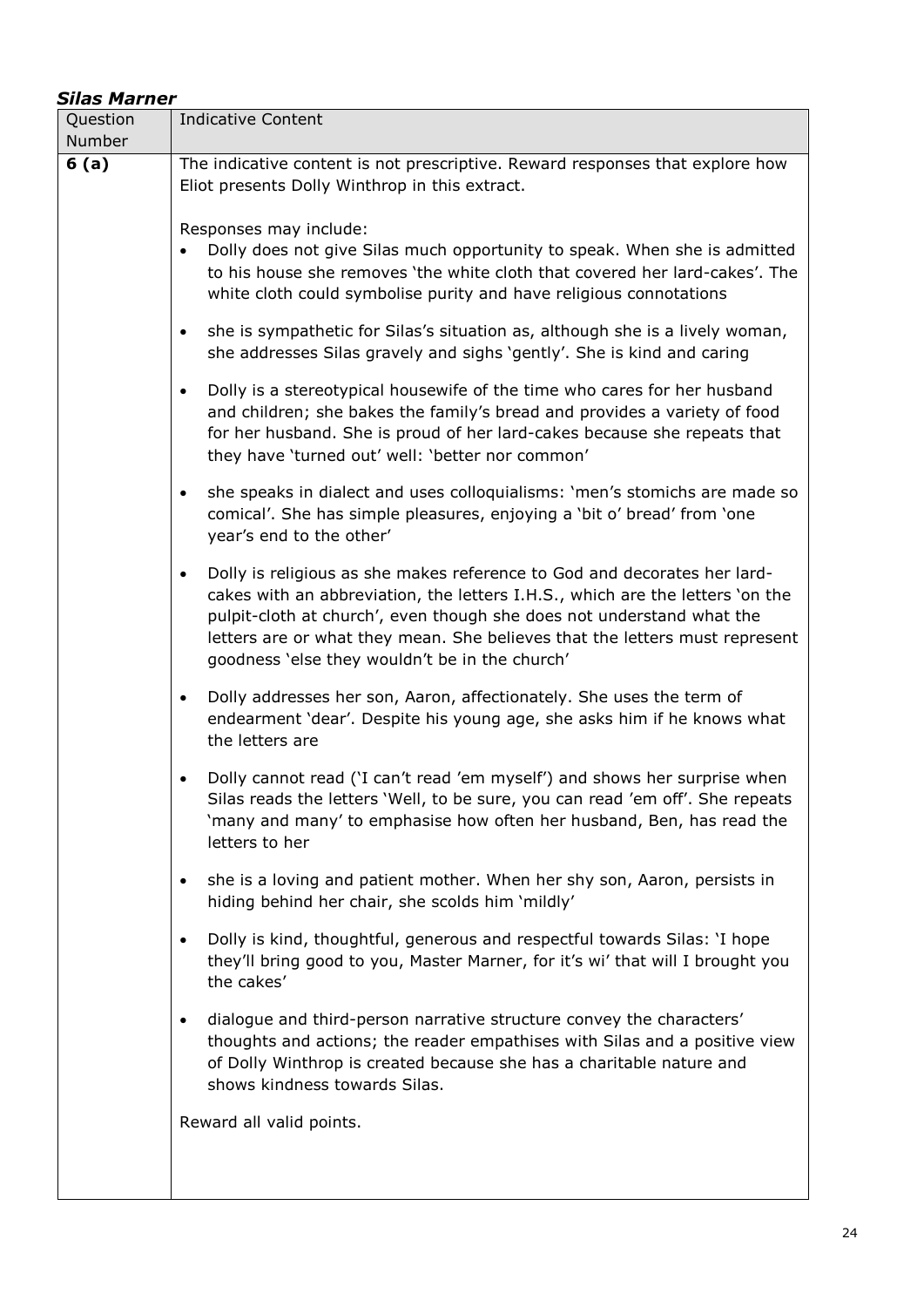| <b>Level</b> | <b>Mark</b>  | Descriptor - Bullets 1 and 2 - AO2 (20 marks)<br>please see page 3                                                                                                                                                                     |
|--------------|--------------|----------------------------------------------------------------------------------------------------------------------------------------------------------------------------------------------------------------------------------------|
|              | $\mathbf{0}$ | No rewardable material.                                                                                                                                                                                                                |
| Level 1      | $1 - 4$      | The response is simple and the identification of language, form<br>$\bullet$<br>and structure is minimal.<br>Little evidence of relevant subject terminology.<br>$\bullet$                                                             |
| Level 2      | $5 - 8$      | The response is largely descriptive. There is some comment on<br>$\bullet$<br>the language, form and structure.<br>Limited use of relevant subject terminology to support examples<br>$\bullet$                                        |
|              |              | given.                                                                                                                                                                                                                                 |
| Level 3      | $9 - 12$     | The response shows an understanding of a range of language,<br>$\bullet$<br>form and structure features and links them to their effect on the<br>reader.                                                                               |
|              |              | Relevant subject terminology is used to support examples given.<br>$\bullet$                                                                                                                                                           |
| Level 4      | $13 - 16$    | The response is focused and detailed. Analysis of language, form<br>$\bullet$<br>and structure features and their effect on the reader is sustained.<br>Relevant subject terminology is used accurately and appropriately<br>$\bullet$ |
|              |              | to develop ideas.                                                                                                                                                                                                                      |
| Level 5      | $17 - 20$    | The response is a cohesive evaluation of the interrelationship of<br>$\bullet$<br>language, form and structure and their effect on the reader.                                                                                         |
|              |              | Relevant subject terminology is integrated and precise.                                                                                                                                                                                |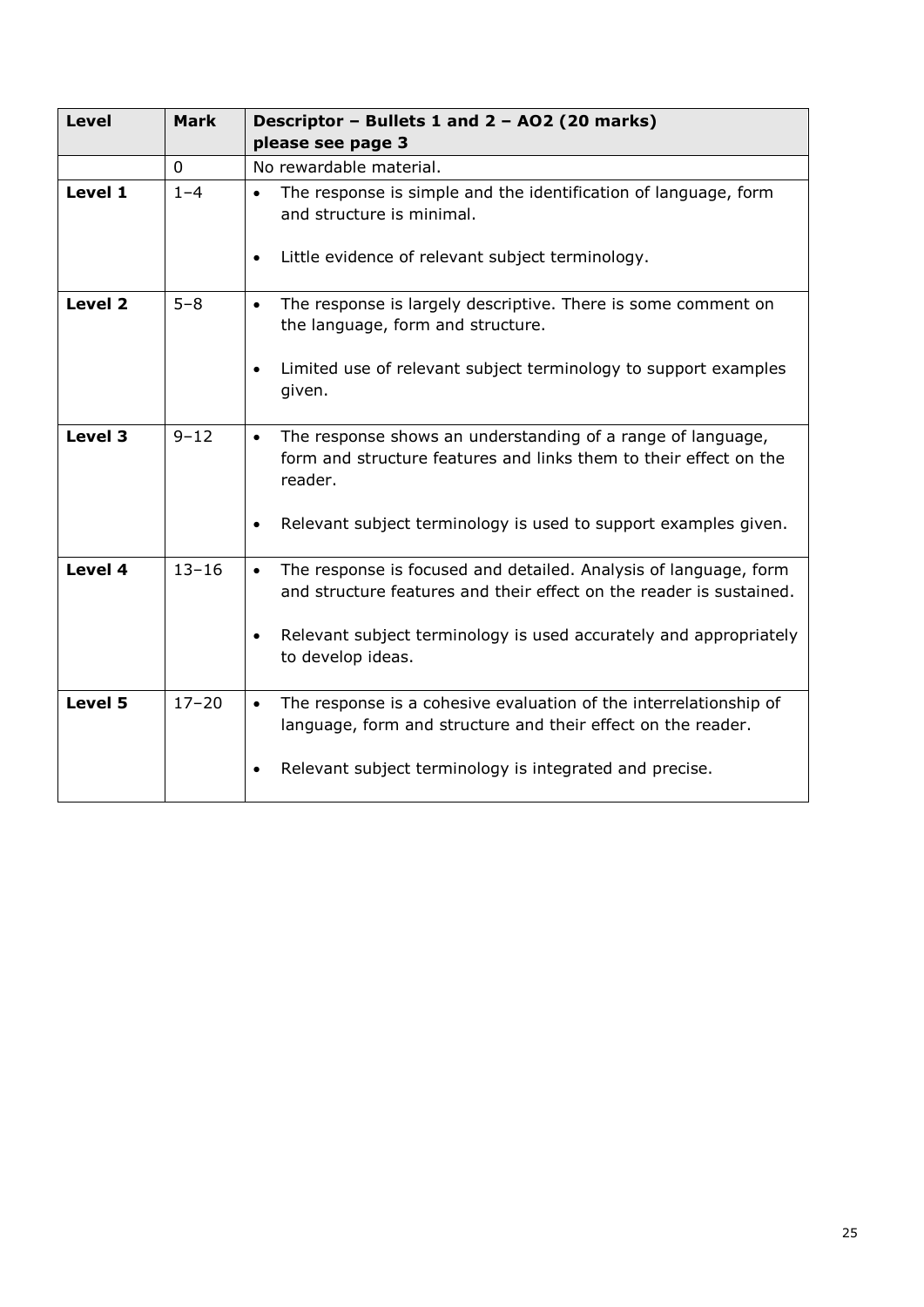| Question<br>Number | <b>Indicative Content</b>                                                                                                                                                                                                                                                                                                                                                                                                                    |  |  |  |
|--------------------|----------------------------------------------------------------------------------------------------------------------------------------------------------------------------------------------------------------------------------------------------------------------------------------------------------------------------------------------------------------------------------------------------------------------------------------------|--|--|--|
| 6(b)               | The indicative content is not prescriptive. Reward responses that explain the<br>importance of religion <b>elsewhere</b> in the novel.                                                                                                                                                                                                                                                                                                       |  |  |  |
|                    | Responses may include:<br>Where religion is central to events in the novel:                                                                                                                                                                                                                                                                                                                                                                  |  |  |  |
|                    | before he moved to Raveloe, Silas Marner was a man of 'ardent faith' and<br>$\bullet$<br>attended 'the church assembling in Lantern Yard', an evangelical Christian<br>group. The church at Lantern Yard ascribes supernatural explanations to<br>Silas's fits                                                                                                                                                                               |  |  |  |
|                    | Silas loses his faith when he is falsely accused of stealing church money,<br>$\bullet$<br>which had been taken by his friend, William Dane. Silas is not supported by<br>his fiancée, Sarah, who eventually marries William. Silas believes that God<br>will give him justice and clear his name, but after being persecuted for a<br>crime he did not commit, he feels that God has deserted him                                           |  |  |  |
|                    | Silas is exiled from Lantern Yard and moves to Raveloe where he lives and<br>$\bullet$<br>works in isolation. It is not until after his money is stolen, when he is shown<br>kindness by the community, and the discovery of Eppie, that Silas begins to<br>re-find his faith in humanity                                                                                                                                                    |  |  |  |
|                    | sixteen years after Eppie was christened, Silas is seen as a regular attender<br>$\bullet$<br>at Sunday services and has become a devoted member of Raveloe Church                                                                                                                                                                                                                                                                           |  |  |  |
|                    | when Silas returns to Lantern Yard, it serves as a symbol for the past. The<br>$\bullet$<br>church has disappeared and a factory stands in its place. The ministers and<br>parishioners have gone and no-one remembers what it was like.                                                                                                                                                                                                     |  |  |  |
|                    | Why religious faith is important:                                                                                                                                                                                                                                                                                                                                                                                                            |  |  |  |
|                    | Silas's loss of faith serves to isolate him from the rest of the community at<br>$\bullet$<br>Raveloe. The community live and work according to their faith. Raveloe<br>follows the official Anglican religion and the church serves as the centre for<br>the community                                                                                                                                                                      |  |  |  |
|                    | the novel could be considered an allegory of Christian salvation, particularly<br>as Eppie appears at Silas's house just after Christmas. Silas is not sure<br>about Eppie's christening but he promises Dolly that he will do what is best<br>for Eppie, according to the expectations of the community and Raveloe<br>Church. Silas tells Godfrey Cass that God recognises Eppie as Silas's<br>daughter and that she has been his blessing |  |  |  |
|                    | Silas's regained faith is different from that of Lantern Yard. It is never<br>$\bullet$<br>specifically identified, but it is a personal faith that provides him with<br>comfort during times of difficulty. Silas was unaware of the connection<br>between religion and Christmas. Dolly begs him to attend church and to<br>abstain from working on Sundays                                                                                |  |  |  |
|                    | religious faith in Raveloe is more often about the goodness, trust and<br>$\bullet$<br>kindness that the community show towards each other. The words 'Christ'<br>and 'Jesus' only feature in the carol that Aaron's sings to Silas.                                                                                                                                                                                                         |  |  |  |
|                    | Reward all valid points.                                                                                                                                                                                                                                                                                                                                                                                                                     |  |  |  |
|                    | Candidates will be rewarded if they make relevant textual references or use<br>short quotations from elsewhere in the novel. This includes relevant<br>paraphrasing.                                                                                                                                                                                                                                                                         |  |  |  |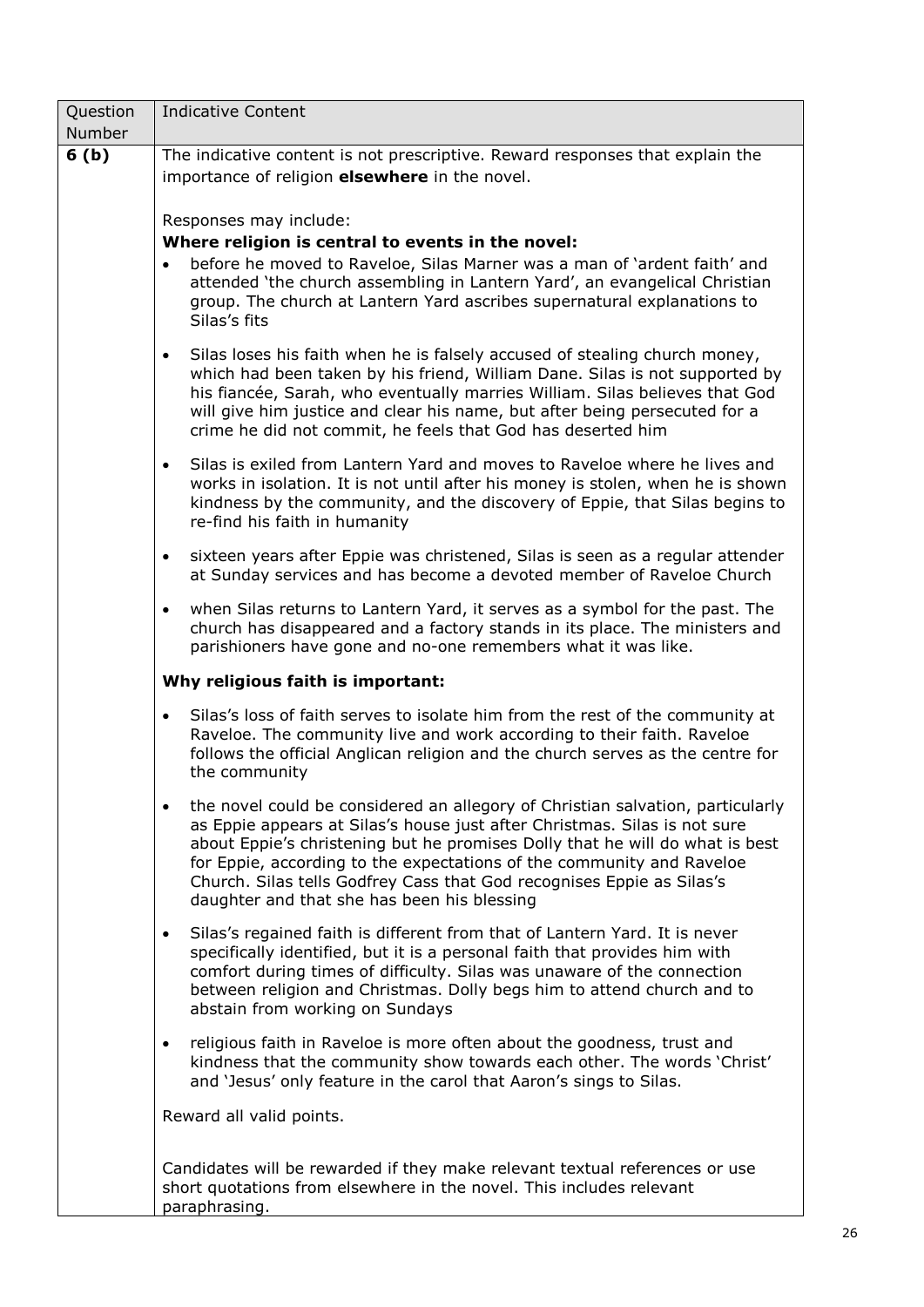| <b>Level</b> | Mark<br>(20)<br>marks) | Descriptor - Bullets 1, 2 and 3 - A01 (20 marks)<br>please see page 3                                                                       |
|--------------|------------------------|---------------------------------------------------------------------------------------------------------------------------------------------|
|              | 0                      | No rewardable material.                                                                                                                     |
| Level 1      | $1 - 4$                | The response is simple with little personal response.<br>$\bullet$                                                                          |
|              |                        | There is little evidence of a critical style.<br>$\bullet$                                                                                  |
|              |                        | Little reference is made to the content or themes of the text.<br>$\bullet$                                                                 |
| Level 2      | $5 - 8$                | The response may be largely narrative but has some elements of<br>$\bullet$<br>personal response.                                           |
|              |                        | There is some evidence of a critical style but it is not always<br>$\bullet$<br>applied securely.                                           |
|              |                        | Some valid points are made, but without consistent or secure<br>$\bullet$<br>focus.                                                         |
| Level 3      | $9 - 12$               | The response shows a relevant personal response, soundly<br>$\bullet$<br>related to the text.                                               |
|              |                        | There is an appropriate critical style, with comments showing a<br>$\bullet$<br>sound interpretation.                                       |
|              |                        | The response is relevant and focused points are made with<br>$\bullet$<br>support from the text.                                            |
| Level 4      | $13 - 16$              | The response has a developed personal response and thorough<br>$\bullet$<br>engagement, fully related to the text.                          |
|              |                        | The critical style is sustained and there is well-developed<br>$\bullet$<br>interpretation.                                                 |
|              |                        | Well-chosen references to the text support a range of effective<br>$\bullet$<br>points.                                                     |
| Level 5      | $17 - 20$              | There is an assured personal response, showing a high level of<br>$\bullet$<br>engagement with the text.                                    |
|              |                        | A critical style is developed with maturity, perceptive<br>$\bullet$<br>understanding and interpretation.                                   |
|              |                        | Discerning references are an integral part of the response, with<br>$\bullet$<br>points made with assurance and full support from the text. |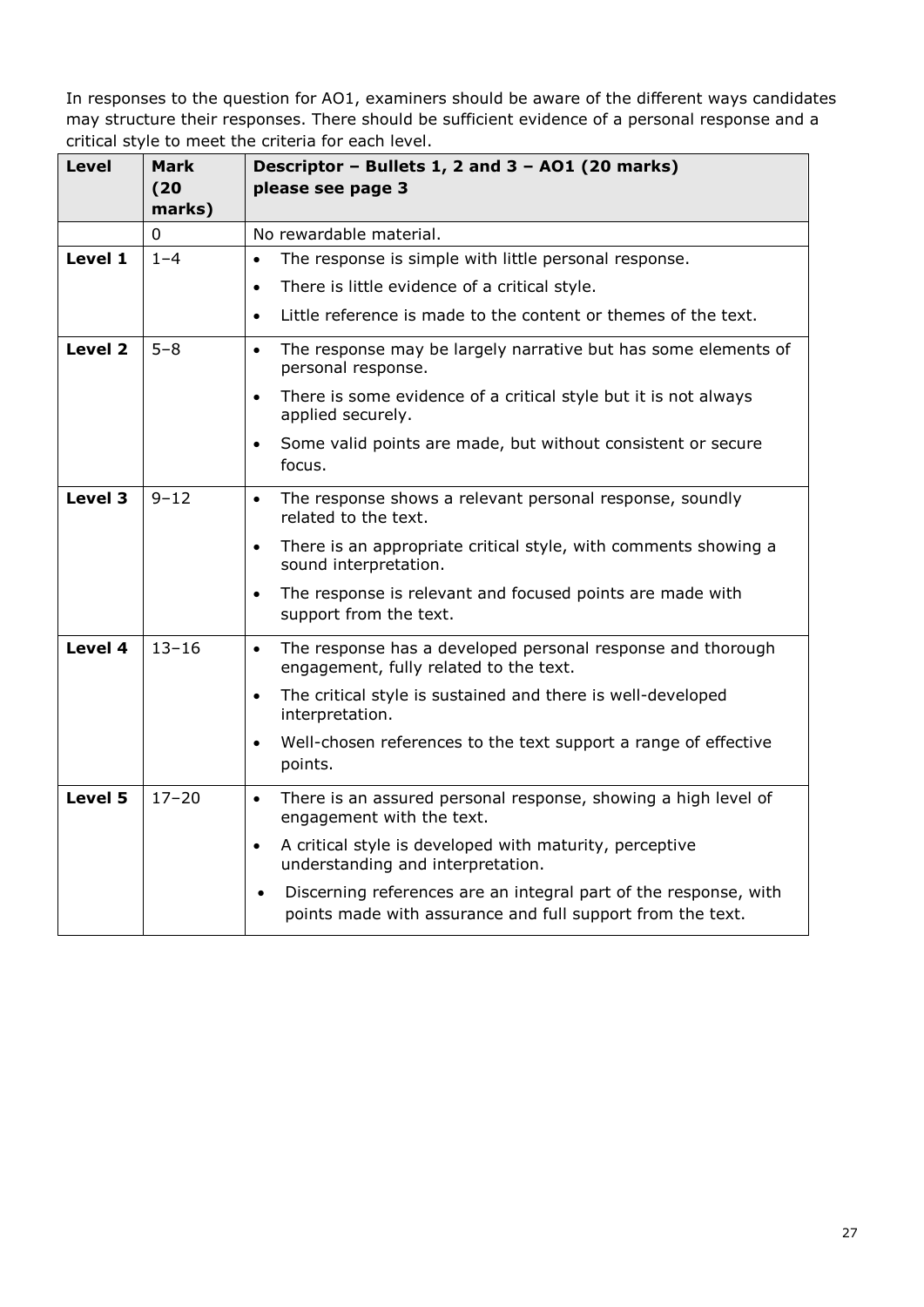| Question<br>Number | <b>Indicative Content</b>                                                                                                                                                                                                                                                                                                                                                                                                                                                                                                                                                                                                                                                                                                                                                                                                                                                                                                                                                                                                                                                                                                                                                                                                                                                                                                                                                                                                                                                                                                                                                                                                                                                                                                                                                                                                                                                                                                                                                                                                                                                                                                                                                                                                                                                                                                                                                                                                                                                                                                                                                                                                                                                                                                                                                                                        |
|--------------------|------------------------------------------------------------------------------------------------------------------------------------------------------------------------------------------------------------------------------------------------------------------------------------------------------------------------------------------------------------------------------------------------------------------------------------------------------------------------------------------------------------------------------------------------------------------------------------------------------------------------------------------------------------------------------------------------------------------------------------------------------------------------------------------------------------------------------------------------------------------------------------------------------------------------------------------------------------------------------------------------------------------------------------------------------------------------------------------------------------------------------------------------------------------------------------------------------------------------------------------------------------------------------------------------------------------------------------------------------------------------------------------------------------------------------------------------------------------------------------------------------------------------------------------------------------------------------------------------------------------------------------------------------------------------------------------------------------------------------------------------------------------------------------------------------------------------------------------------------------------------------------------------------------------------------------------------------------------------------------------------------------------------------------------------------------------------------------------------------------------------------------------------------------------------------------------------------------------------------------------------------------------------------------------------------------------------------------------------------------------------------------------------------------------------------------------------------------------------------------------------------------------------------------------------------------------------------------------------------------------------------------------------------------------------------------------------------------------------------------------------------------------------------------------------------------------|
| 7(a)               | The indicative content is not prescriptive. Reward responses that explore<br>how Shelley presents Frankenstein's relationship with Henry Clerval in this<br>extract.                                                                                                                                                                                                                                                                                                                                                                                                                                                                                                                                                                                                                                                                                                                                                                                                                                                                                                                                                                                                                                                                                                                                                                                                                                                                                                                                                                                                                                                                                                                                                                                                                                                                                                                                                                                                                                                                                                                                                                                                                                                                                                                                                                                                                                                                                                                                                                                                                                                                                                                                                                                                                                             |
|                    | Responses may include:<br>Victor Frankenstein's relationship with Henry Clerval is close; they are<br>good friends. Frankenstein's admiration for Clerval is emphasised<br>throughout the extract and Clerval is presented as if almost super-<br>human with his vast range of skills, understanding and ability. Knowing<br>his friend well, and realising that he needs a diversion, Clerval suggests<br>that they should go walking, an activity that Frankenstein 'acceded with<br>pleasure'<br>Frankenstein uses the adjective 'favourite' to describe his friend: 'always<br>$\bullet$<br>been my favourite companion'<br>the two weeks spent walking improve Frankenstein's health and he<br>$\bullet$<br>enjoys the time spent and the conversations he has with Henry. Clerval<br>has a positive effect on Frankenstein who says that he has 'better<br>feelings of my heart' and how he is taught to love nature and the<br>'cheerful faces of children' again<br>Frankenstein exclaims his gratitude and appreciation of his friend:<br>$\bullet$<br>'Excellent friend! how sincerely did you love me'<br>Frankenstein considers Clerval to be of higher intellect: 'and endeavour<br>$\bullet$<br>to elevate my mind until it was on a level with your own!', 'truly<br>astonishing'<br>he acknowledges that Clerval's 'gentleness and affection warmed and<br>$\bullet$<br>opened my senses' the pairings elevate the friendship. Frankenstein<br>then gives examples of how his senses were awoken with vivid imagery:<br>'verdant fields', 'flowers of spring bloomed'<br>Clerval supports and enjoys Frankenstein's rejuvenation: 'Henry rejoiced<br>$\bullet$<br>in my gaiety, and sincerely sympathised'. The sibilance emphasises<br>Clerval's support<br>Henry goes to great lengths, even to a point of exhaustion, in order to<br>$\bullet$<br>entertain his friend: 'exerted himself to amuse me'. Frankenstein is in<br>awe of Clerval's abilities: 'The resources of his mind were truly<br>astonishing' and he is portrayed as a man who could invent wondrous<br>stories and recite poetry. Reference is made to 'Persian and Arabic<br>writers' which alludes to the stories of Ali Baba and the Forty Thieves<br>and others included in One Thousand and One Nights<br>Clerval is able to engage Frankenstein in deep conversations and<br>$\bullet$<br>arguments, which he supports and handles with 'great ingenuity'<br>events are in chronological order. The extract begins with Frankenstein<br>$\bullet$<br>waiting for a letter 'daily' and ends with Frankenstein feeling happy and<br>refreshed. The time span is just over two weeks ('We passed a<br>fortnight'). Events are conveyed in first-person narrative and do not<br>include any dialogue between the two men. |
|                    | Reward all valid points.                                                                                                                                                                                                                                                                                                                                                                                                                                                                                                                                                                                                                                                                                                                                                                                                                                                                                                                                                                                                                                                                                                                                                                                                                                                                                                                                                                                                                                                                                                                                                                                                                                                                                                                                                                                                                                                                                                                                                                                                                                                                                                                                                                                                                                                                                                                                                                                                                                                                                                                                                                                                                                                                                                                                                                                         |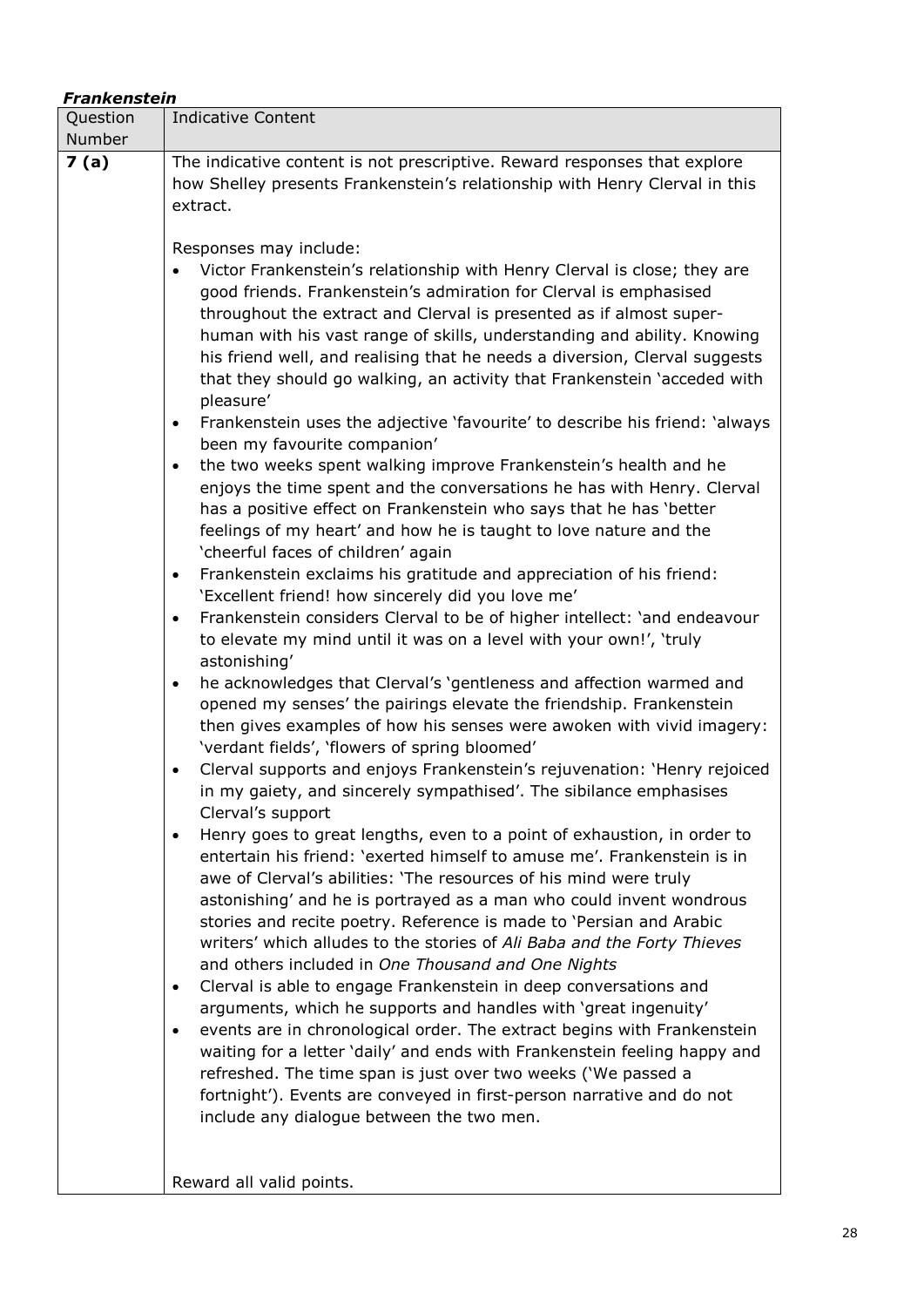| <b>Level</b> | <b>Mark</b> | Descriptor - Bullets 1 and 2 - AO2 (20 marks)<br>please see page 3                                                                                                                                                                             |
|--------------|-------------|------------------------------------------------------------------------------------------------------------------------------------------------------------------------------------------------------------------------------------------------|
|              | $\mathbf 0$ | No rewardable material.                                                                                                                                                                                                                        |
| Level 1      | $1 - 4$     | The response is simple and the identification of language, form<br>$\bullet$<br>and structure is minimal.<br>Little evidence of relevant subject terminology.<br>$\bullet$                                                                     |
| Level 2      | $5 - 8$     | The response is largely descriptive. There is some comment on<br>$\bullet$<br>the language, form and structure.<br>Limited use of relevant subject terminology to support examples<br>given.                                                   |
| Level 3      | $9 - 12$    | The response shows an understanding of a range of language,<br>$\bullet$<br>form and structure features and links them to their effect on the<br>reader.<br>Relevant subject terminology is used to support examples given.                    |
| Level 4      | $13 - 16$   | The response is focused and detailed. Analysis of language, form<br>$\bullet$<br>and structure features and their effect on the reader is sustained.<br>Relevant subject terminology is used accurately and appropriately<br>to develop ideas. |
| Level 5      | $17 - 20$   | The response is a cohesive evaluation of the interrelationship of<br>$\bullet$<br>language, form and structure and their effect on the reader.<br>Relevant subject terminology is integrated and precise.                                      |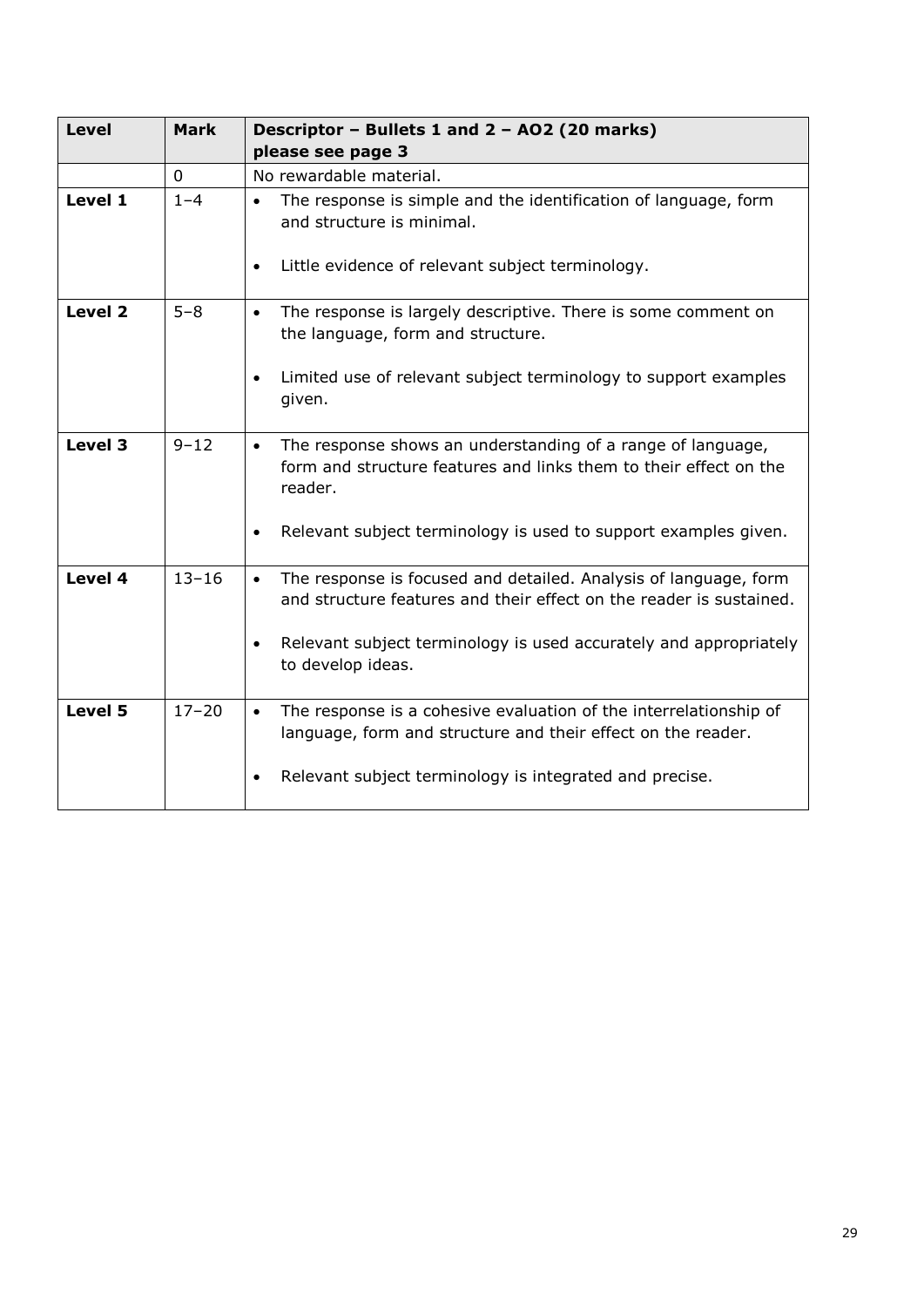| Question | <b>Indicative Content</b>                                                                                                                                                                                                                                                                                                                                                                                                                                                                                                           |  |  |
|----------|-------------------------------------------------------------------------------------------------------------------------------------------------------------------------------------------------------------------------------------------------------------------------------------------------------------------------------------------------------------------------------------------------------------------------------------------------------------------------------------------------------------------------------------|--|--|
| Number   |                                                                                                                                                                                                                                                                                                                                                                                                                                                                                                                                     |  |  |
| 7(b)     | The indicative content is not prescriptive. Reward responses that explain the<br>importance of letters <b>elsewhere</b> in the novel.                                                                                                                                                                                                                                                                                                                                                                                               |  |  |
|          | Responses may include:                                                                                                                                                                                                                                                                                                                                                                                                                                                                                                              |  |  |
|          | Who writes and sends the letters:<br>Walton<br>$\bullet$                                                                                                                                                                                                                                                                                                                                                                                                                                                                            |  |  |
|          | Elizabeth Lavenza<br>$\bullet$<br>Victor Frankenstein<br>$\bullet$<br>Alphonse Frankenstein<br>$\bullet$                                                                                                                                                                                                                                                                                                                                                                                                                            |  |  |
|          |                                                                                                                                                                                                                                                                                                                                                                                                                                                                                                                                     |  |  |
|          | Why these letters are important to the story:<br>letters are very important in the novel. The epistolary novel is in frame narrative<br>$\bullet$<br>structure, beginning and ending with Robert Walton's letters to his sister,<br>Margaret Saville. Walton is one of the three narrators of the novel who relates<br>some of Victor Frankenstein's letters in the account. The letters provide<br>credibility to Victor Frankenstein's story and the use of multiple narratives<br>provides different viewpoints and perspectives |  |  |
|          | Walton's first letter is dated 11 December and is sent from St Petersburg, Russia.<br>$\bullet$<br>This letter informs Margaret that he is about to set off on his dangerous voyage<br>to the North Pole. His descriptions of the North Pole are almost poetic and<br>romantic in nature. Walton is hoping to explore unexplored territory. Walton's<br>ambitions parallel Frankenstein's                                                                                                                                           |  |  |
|          | Walton's second and third letters inform his sister of his loneliness but he<br>$\bullet$<br>maintains his determination and confidence of achieving his goal                                                                                                                                                                                                                                                                                                                                                                       |  |  |
|          | Walton's fourth letter describes how Walton and his crew rescue a stranger,<br>$\bullet$<br>Frankenstein, from the ice. Walton warns Frankenstein of the danger of<br>knowledge and tells him that: 'You seek knowledge and wisdom, as I once did;<br>and I ardently hope that the gratification of your wishes may not be a serpent to<br>sting you'. The fourth letter ends by telling the sister that Frankenstein will tell<br>him his story the next day and Walton is intent on writing it down                               |  |  |
|          | Clerval delivers a letter to Frankenstein from Elizabeth. Elizabeth is concerned for<br>$\bullet$<br>Frankenstein's health and assures him of her love. The letter provides a contrast<br>to the events. At the beginning of her letter, she refers to the letters she has<br>received from Clerval: 'the constant letters of dear kind Henry'. Frankenstein<br>immediately writes her a letter in reply, assuring her that he is much improved                                                                                     |  |  |
|          | Frankenstein's father, Alphonse, writes a letter informing his elder son of<br>$\bullet$<br>William's death. He begs Frankenstein to return home to console Elizabeth                                                                                                                                                                                                                                                                                                                                                               |  |  |
|          | in Ireland, the creature murders Clerval. Frankenstein is blamed for his murder<br>$\bullet$<br>and is imprisoned. Elizabeth's letter consoles Frankenstein in his despair                                                                                                                                                                                                                                                                                                                                                          |  |  |
|          | Elizabeth's letter to Frankenstein about their forthcoming marriage reminds<br>$\bullet$<br>Frankenstein of the creature's threat 'I will be with you on your wedding-night'.<br>Two weeks later, Frankenstein returns to Geneva and the couple are married.<br>The creature murders Elizabeth, and Frankenstein is filled with grief and vows<br>'diabolical vengeance'                                                                                                                                                            |  |  |
|          | the novel concludes with Walton's final letters to his sister, informing her of<br>$\bullet$<br>Frankenstein's and the creature's demise.                                                                                                                                                                                                                                                                                                                                                                                           |  |  |
|          | Reward all valid points.<br>Candidates will be rewarded if they make relevant textual references or use short<br>quotations from elsewhere in the novel. This includes relevant paraphrasing.                                                                                                                                                                                                                                                                                                                                       |  |  |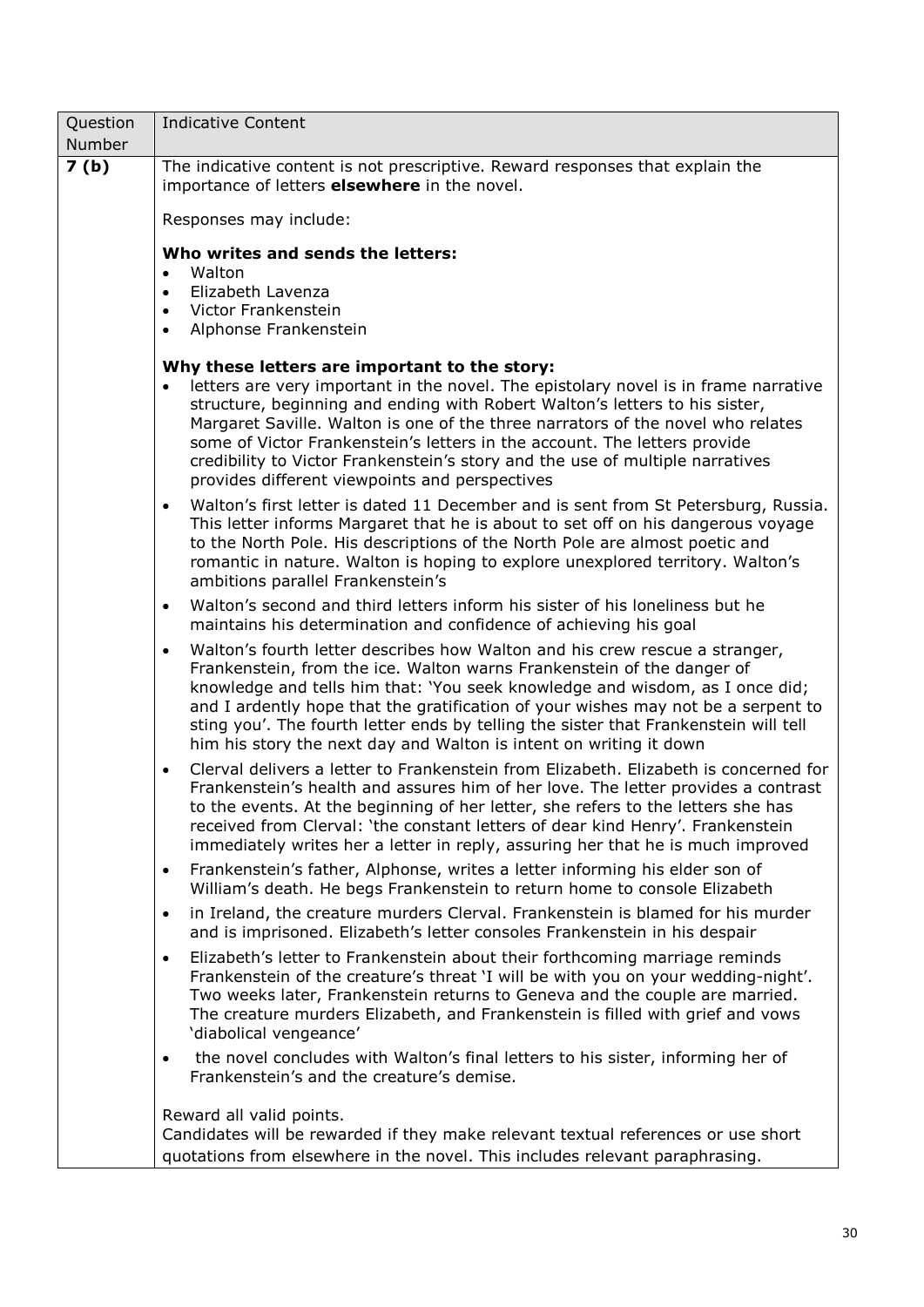| <b>Level</b> | Mark<br>(20)<br>marks) | Descriptor - Bullets 1, 2 and 3 - A01 (20 marks)<br>please see page 3                                                                       |
|--------------|------------------------|---------------------------------------------------------------------------------------------------------------------------------------------|
|              | 0                      | No rewardable material.                                                                                                                     |
| Level 1      | $1 - 4$                | The response is simple with little personal response.<br>$\bullet$                                                                          |
|              |                        | There is little evidence of a critical style.<br>$\bullet$                                                                                  |
|              |                        | Little reference is made to the content or themes of the text.<br>$\bullet$                                                                 |
| Level 2      | $5 - 8$                | The response may be largely narrative but has some elements of<br>$\bullet$<br>personal response.                                           |
|              |                        | There is some evidence of a critical style but it is not always<br>$\bullet$<br>applied securely.                                           |
|              |                        | Some valid points are made, but without consistent or secure<br>$\bullet$<br>focus.                                                         |
| Level 3      | $9 - 12$               | The response shows a relevant personal response, soundly<br>$\bullet$<br>related to the text.                                               |
|              |                        | There is an appropriate critical style, with comments showing a<br>$\bullet$<br>sound interpretation.                                       |
|              |                        | The response is relevant and focused points are made with<br>$\bullet$<br>support from the text.                                            |
| Level 4      | $13 - 16$              | The response has a developed personal response and thorough<br>$\bullet$<br>engagement, fully related to the text.                          |
|              |                        | The critical style is sustained and there is well-developed<br>$\bullet$<br>interpretation.                                                 |
|              |                        | Well-chosen references to the text support a range of effective<br>$\bullet$<br>points.                                                     |
| Level 5      | $17 - 20$              | There is an assured personal response, showing a high level of<br>$\bullet$<br>engagement with the text.                                    |
|              |                        | A critical style is developed with maturity, perceptive<br>$\bullet$<br>understanding and interpretation.                                   |
|              |                        | Discerning references are an integral part of the response, with<br>$\bullet$<br>points made with assurance and full support from the text. |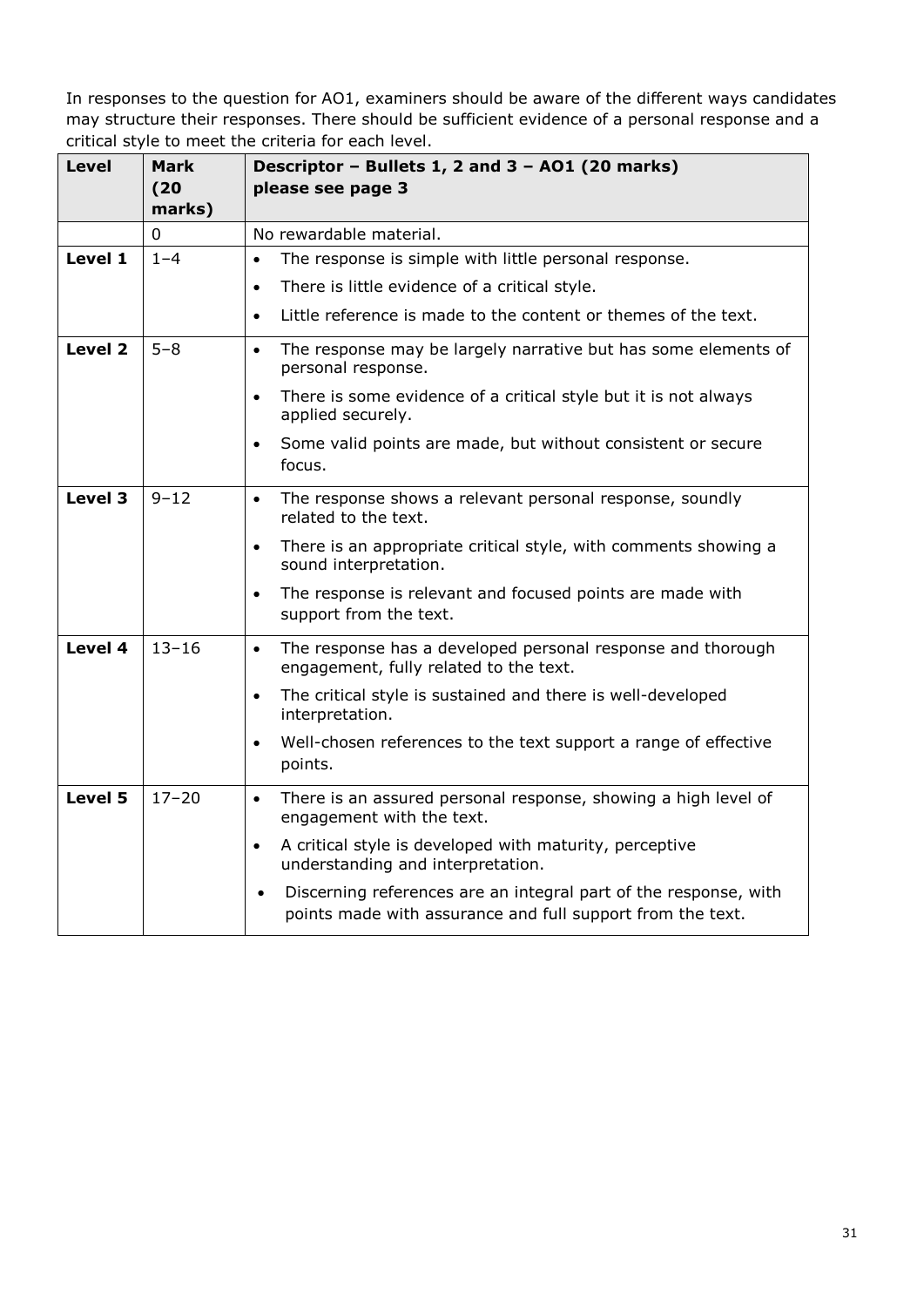#### **Section B, Part 1 – Poetry Anthology**

In responses to Questions 8, 9, and 10, examiners should be aware of the different ways candidates may structure their responses. There should be sufficient evidence of a response comparing the poems. Comparison is not directly associated with a discrete assessment objective. However, candidates must answer the question set, and provide sufficient evidence to meet the requirements of the assessment objectives through their comparison including the poets' use of language, form and structure (AO2), and the contexts in which the poems were written (AO3).

The coverage of the two poems need not be equally weighted but the second poem should have substantial treatment. Responses that are considerably unbalanced will not be able to access Level 3, where explanation of writers' ideas and perspectives is required alongside a wide range of comparisons between texts.

Examiners must reward all reasonable, valid points and comments that show an understanding and comparison of the two poems and all the requirements of the question.

Candidates are free to select and comment on textual details in a variety of ways. They are not expected to deal with every possible point and may be rewarded for a comparatively small number of points if they are effectively developed and supported by well-chosen textual evidence.

The following indicative content illustrates some points that candidates may make, but examiners should evaluate other responses on their merits, being alert to unusual comments that are well explained and substantiated.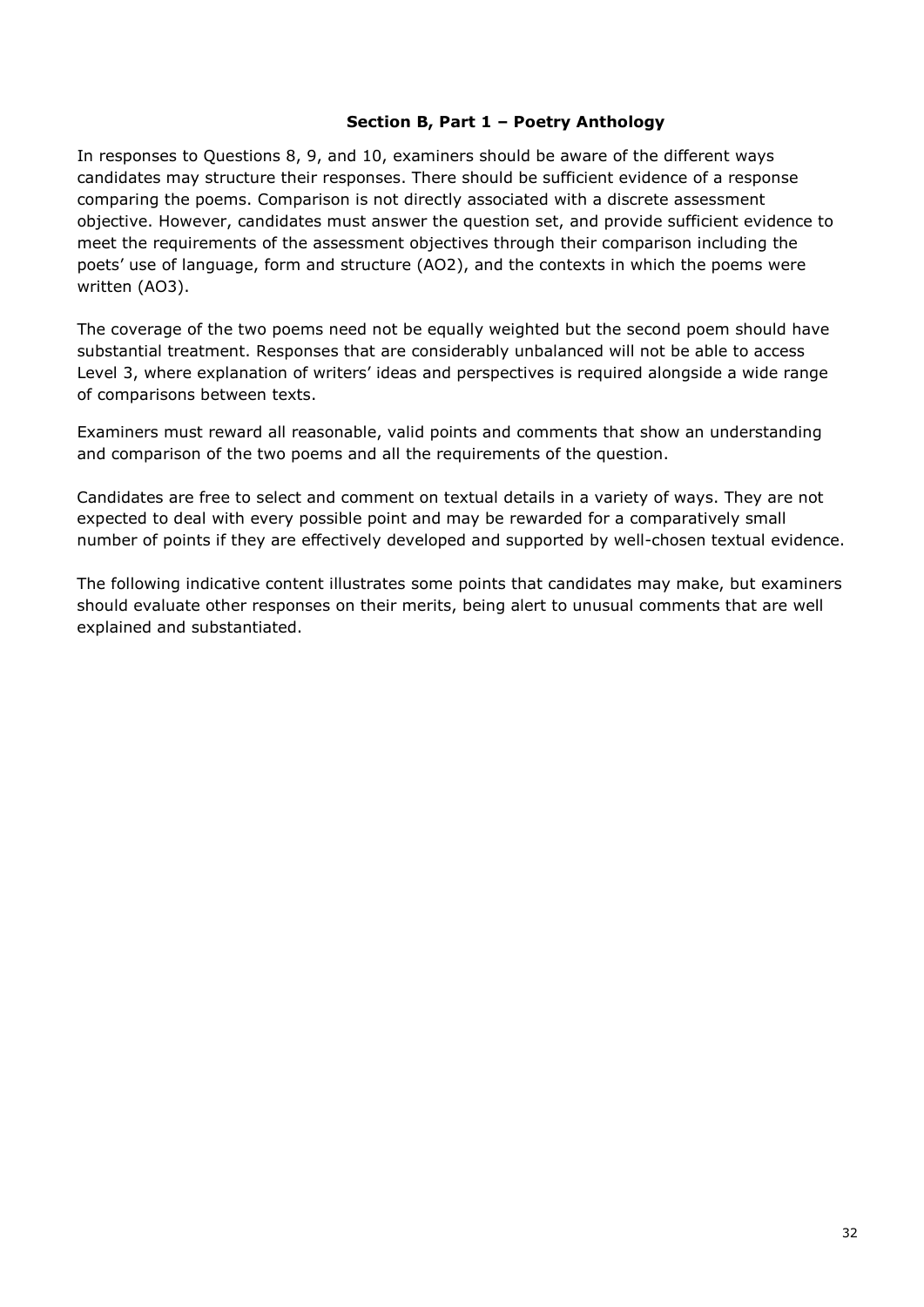| Question                  | <b>Indicative Content</b>                                                                                                                                                                                                                                                                                                                                                                                                                                                                                                                                                                                                                                                                    |
|---------------------------|----------------------------------------------------------------------------------------------------------------------------------------------------------------------------------------------------------------------------------------------------------------------------------------------------------------------------------------------------------------------------------------------------------------------------------------------------------------------------------------------------------------------------------------------------------------------------------------------------------------------------------------------------------------------------------------------|
| Number                    |                                                                                                                                                                                                                                                                                                                                                                                                                                                                                                                                                                                                                                                                                              |
| 8<br><b>Relationships</b> | The indicative content is not prescriptive. Reward responses that explain how<br>Lord Byron presents admiration for another person in She Walks in Beauty and<br>compare this to a substantial extent with a second poem.<br>Responses may include:                                                                                                                                                                                                                                                                                                                                                                                                                                          |
|                           | <b>She Walks in Beauty</b>                                                                                                                                                                                                                                                                                                                                                                                                                                                                                                                                                                                                                                                                   |
|                           | Form and structure (AO2):<br>the poem is written in lyric form comprising of three stanzas of six lines to<br>$\bullet$<br>convey the poet's admiration for the woman<br>the reader is presented with a biased view of the woman. The poem begins<br>$\bullet$<br>with the woman's outward appearance and towards the end considers the<br>inner beauty of her nature: 'days in goodness spent'<br>there is a regular rhythm and a regular rhyme scheme, perhaps suggesting<br>$\bullet$<br>the regularity of the poet's walk and the woman's perfection<br>the use of enjambement suggests that the poet cannot pause for breath when<br>$\bullet$<br>showing his admiration for the woman. |
|                           | The poet's language and ideas (AO2):                                                                                                                                                                                                                                                                                                                                                                                                                                                                                                                                                                                                                                                         |
|                           | the poet conveys his admiration for the woman by using a simile to compare<br>$\bullet$<br>her beauty with a clear night's sky: 'like the night / Of cloudless climes and<br>starry skies'                                                                                                                                                                                                                                                                                                                                                                                                                                                                                                   |
|                           | alliteration emphasises the woman's beauty: 'cloudless climes', 'starry skies',<br>$\bullet$<br>'gaudy day denies', 'Which waves'                                                                                                                                                                                                                                                                                                                                                                                                                                                                                                                                                            |
|                           | assonance is used at the end of lines in the first stanza, perhaps to draw<br>$\bullet$<br>attention to and emphasise the brightness of the woman's eyes: 'night',<br>'skies', 'bright', 'eyes', 'light', 'denies'                                                                                                                                                                                                                                                                                                                                                                                                                                                                           |
|                           | antithesis may convey the poet's awe and admiration for the woman: 'One<br>٠<br>shade the more, one ray the less'                                                                                                                                                                                                                                                                                                                                                                                                                                                                                                                                                                            |
|                           | contrasts of light and dark enhance the woman's beauty: 'dark and bright',<br>'light' and 'gaudy', 'shade' and 'ray'; the woman's 'raven tress', 'softly<br>lightens o'er her face'                                                                                                                                                                                                                                                                                                                                                                                                                                                                                                          |
|                           | archaic language provides a sense of time and setting: 'o'er'<br>٠<br>admiration is shown with reference to the woman's 'grace', her 'serenely<br>$\bullet$<br>sweet' expression and her look that is 'So soft, so calm, yet eloquent'. Every<br>aspect of the woman is admired<br>the language suggests that it is love at first sight. Love is not mentioned until<br>$\bullet$<br>it is exclaimed in the final line: 'A heart whose love is innocent!'                                                                                                                                                                                                                                    |
|                           | Context points (AO3) may be of various kinds and should relate to the<br>poems and question. The following are examples, but there are many<br>other possibilities:                                                                                                                                                                                                                                                                                                                                                                                                                                                                                                                          |
|                           | the poem is typical of that of the Romantic movement as it conveys personal<br>٠<br>emotions. George Gordon 6th Lord Byron (1788-1824) was one of the<br>Romantic poets. Others included: Percy Bysshe Shelley (1792-1822), John<br>Keats (1795-1821), Wordsworth (1770-1850) and Samuel Taylor Coleridge<br>$(1772 - 1834)$                                                                                                                                                                                                                                                                                                                                                                 |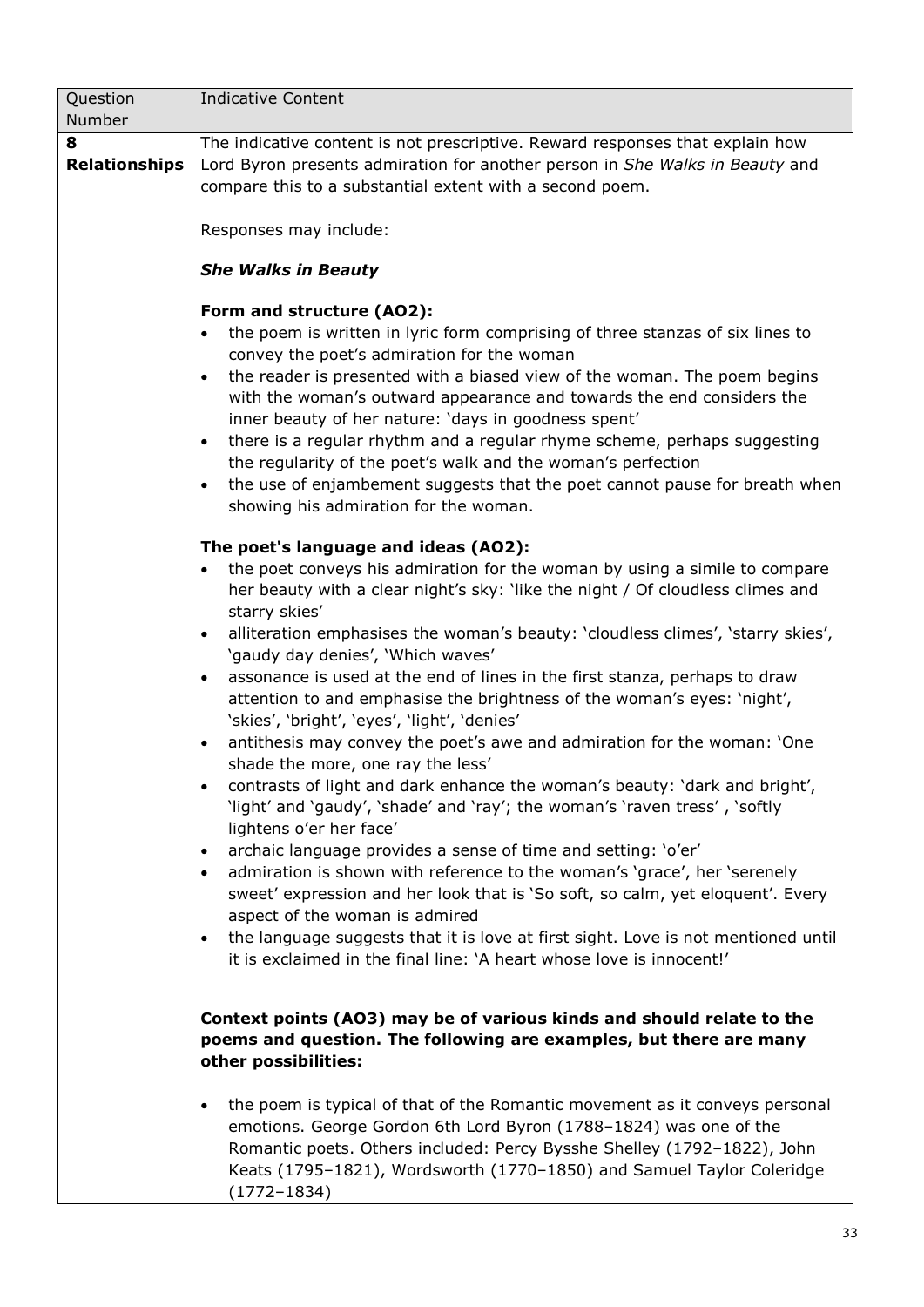| the poem is in lyric form as it was originally intended to be set to music. It is<br>$\bullet$<br>from a collection called Hebrew Melodies (1815)<br>who the poem is about is not revealed, but the poem was possibly inspired by<br>$\bullet$<br>a woman that Byron saw at a party in London. The woman was in mourning<br>and was wearing a black dress embellished with sequins, which could explain<br>the meaning of the first two lines of the poem<br>Byron had a number of stormy relationships and was described by Lady<br>$\bullet$<br>Caroline Lamb as being 'mad, bad and dangerous to know'. Byron was<br>attracted to his half-sister, Augusta Leigh, and this led to his downfall in<br>London society. The relationship destroyed Byron's brief marriage to<br>Annabella Milbanke (1815-16) and Byron permanently exiled himself from<br>England in 1816. Byron was a constant philanderer, but he never divorced<br>Annabella and his letters to her suggest that he always held her in high<br>affection. |
|------------------------------------------------------------------------------------------------------------------------------------------------------------------------------------------------------------------------------------------------------------------------------------------------------------------------------------------------------------------------------------------------------------------------------------------------------------------------------------------------------------------------------------------------------------------------------------------------------------------------------------------------------------------------------------------------------------------------------------------------------------------------------------------------------------------------------------------------------------------------------------------------------------------------------------------------------------------------------------------------------------------------------|
| Reward all valid points.                                                                                                                                                                                                                                                                                                                                                                                                                                                                                                                                                                                                                                                                                                                                                                                                                                                                                                                                                                                                     |
| The second poem:                                                                                                                                                                                                                                                                                                                                                                                                                                                                                                                                                                                                                                                                                                                                                                                                                                                                                                                                                                                                             |

For the second poem, candidates may choose ANY ONE other appropriate poem from the Relationships anthology collection for comparative treatment. The chosen poem must allow the candidate to explore admiration for another person in a relevant way. For example, if candidates choose the poem *La Belle Dame Sans Merci*, by John Keats, they might make such points as the following but will be required to provide evidence of AO2 and AO3 in responses. **(These are purely illustrative, since other poems may well be selected.)**

- Both poets admire and consider the beauty of a woman. Byron's woman remains anonymous but was attributed to someone that Byron had met and admired. Keats's woman is a femme fatal and possesses mythical power over the knight. Byron's woman has a kind heart, but Keats's woman is heartless and without mercy. (AO2)
- Keats includes other people's views of the woman, whereas Byron's view of the woman is personal. Both poets use archaic language and colour imagery. (AO2)
- Byron structures his poem in lyric form of three six-line stanzas. Keats writes in the form of medieval ballad. The ballad is written in twelve quatrains. Both poets use a regular rhythm and rhyme scheme and both draw on the Romantic themes of heartfelt emotions and nature. (AO2)
- Both poets, Keats and Byron, were Romantic poets. Both poems were written in the same decade (1814 and 1819). The poets were rivals. Byron had a privileged background and an ancestral title. Byron was an accomplished and acclaimed poet. Keats struggled financially and his work was savagely criticised by the well-known critics of his day. Critics advised Keats to leave poetry to the likes of Byron, which added to Keats's dislike of his rival. Byron described Keats as a 'Cockney' poet. (AO3)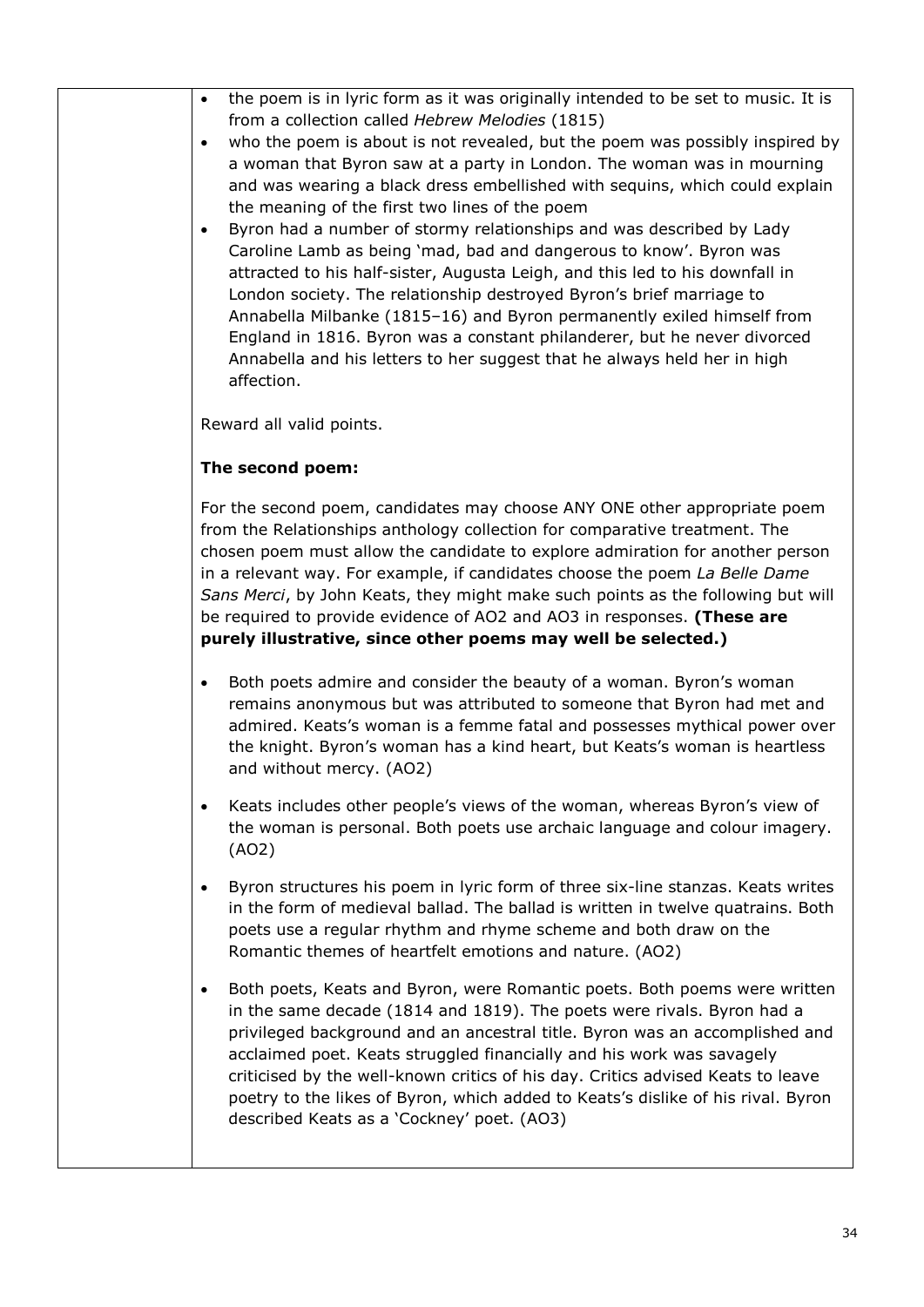|                             | <b>Level   Mark</b><br>(20) | <b>Descriptor</b><br>Bullet 1 (Comparison), Bullets 2, 3 and 4 (15 marks) - AO2, Bullet 5 -<br>$marks$ ) AO3 (5 marks)                                                                                                                                                                                                                                                                                                                                                                                                                                                                                                                                               |
|-----------------------------|-----------------------------|----------------------------------------------------------------------------------------------------------------------------------------------------------------------------------------------------------------------------------------------------------------------------------------------------------------------------------------------------------------------------------------------------------------------------------------------------------------------------------------------------------------------------------------------------------------------------------------------------------------------------------------------------------------------|
|                             | $\mathbf 0$                 | No rewardable material.                                                                                                                                                                                                                                                                                                                                                                                                                                                                                                                                                                                                                                              |
| Level $1-\overline{4}$<br>1 |                             | There is little or no comparison of the two poems.<br>$\bullet$<br>Identification of form and structure is minimal.<br>$\bullet$<br>There is little awareness of the language used by the poets.<br>$\bullet$<br>Little evidence of relevant subject terminology.<br>$\bullet$<br>There is little awareness of context and little comment on the<br>$\bullet$<br>relationship between poems and context.                                                                                                                                                                                                                                                             |
| Level<br>$\overline{2}$     | $5 - 8$                     | • There are some underdeveloped comparisons and contrasts<br>presented, with obvious similarities and/or differences, supported<br>with some ideas from the poems.<br>• There is some comment on the form and structure of the poems.<br>• Some awareness of the poets' use of language is shown, but without<br>development.<br>• Limited use of relevant subject terminology to support examples given.<br>• There is some awareness of relevant context and some comment on the<br>relationship between poems and context.<br>NB: The mark awarded cannot progress beyond the top of Level 2 if only<br>ONE poem has been considered.                             |
|                             |                             |                                                                                                                                                                                                                                                                                                                                                                                                                                                                                                                                                                                                                                                                      |
| Level $9-12$<br>3           |                             | The response compares and contrasts a range of points and considers some<br>$\bullet$<br>similarities and/or differences between the poems.<br>The response shows a sound understanding of form and structure and links<br>$\bullet$<br>them to their effect.<br>There is clear awareness, with sound examples, of the poets' use of language<br>and of its effect on the reader.<br>Relevant subject terminology is used to support examples given.<br>There is sound comment on relevant context and sound relevant<br>comment on the relationship between poems and context.                                                                                      |
| 4                           | Level $13-16$               | The response compares and contrasts the poems effectively, considering a<br>$\bullet$<br>wide range of similarities and/or differences, and ideas are supported<br>throughout with relevant examples from both poems.<br>Analysis of form and structure and their effect is sustained.<br>$\bullet$<br>The candidate comments effectively on the poets' use of language and its<br>$\bullet$<br>effect on the reader.<br>Relevant subject terminology is used accurately and appropriately to develop<br>$\bullet$<br>ideas.<br>There is sustained comment on relevant context and detailed<br>$\bullet$<br>awareness of the relationship between poems and context. |
| 5                           | Level $17-20$ $\cdot$       | The writing is informed by perceptive comparisons and contrasts, with a<br>varied and comprehensive range of similarities and/or differences<br>between the poems considered.<br>There is perceptive grasp of form and structure and their effect.<br>$\bullet$<br>The response offers a cohesive evaluation of the poets' language and its<br>$\bullet$<br>effect on the reader.<br>Relevant subject terminology is integrated and precise.<br>$\bullet$<br>There is excellent understanding of context, and convincing<br>$\bullet$<br>understanding of the relationship between poems and context is<br>integrated into the response.                             |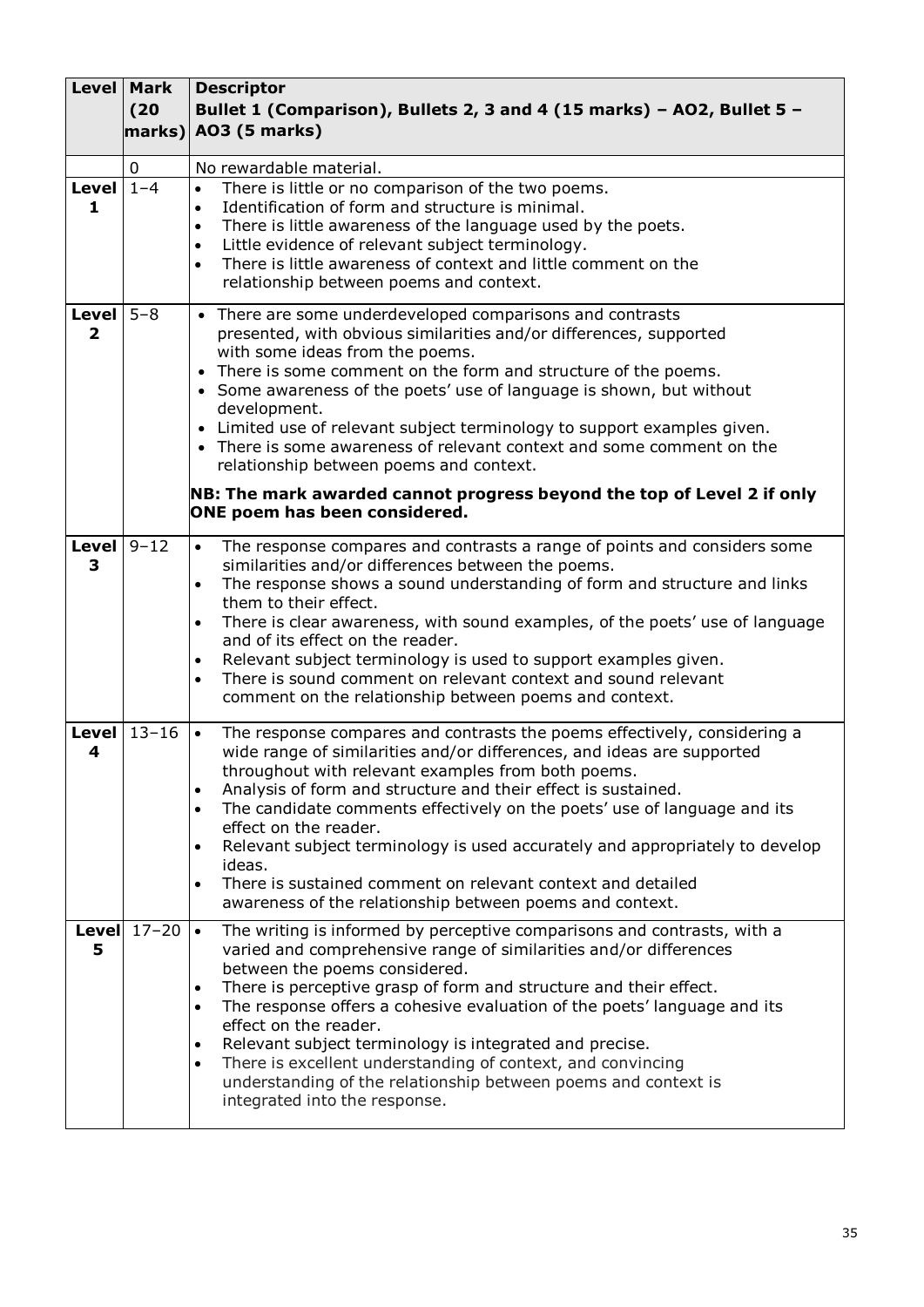| Question             | <b>Indicative Content</b>                                                                                                                                                                                                                                                                                                                                                                       |  |  |
|----------------------|-------------------------------------------------------------------------------------------------------------------------------------------------------------------------------------------------------------------------------------------------------------------------------------------------------------------------------------------------------------------------------------------------|--|--|
| Number               |                                                                                                                                                                                                                                                                                                                                                                                                 |  |  |
| 9<br><b>Conflict</b> | The indicative content is not prescriptive. Reward responses that explain how<br>Carole Satyamurti presents powerful images in War Photographer and compare this<br>to a substantial extent with a second poem.<br>Responses may include:                                                                                                                                                       |  |  |
|                      | <b>War Photographer</b>                                                                                                                                                                                                                                                                                                                                                                         |  |  |
|                      | Form and structure (AO2):<br>the poem is written in five stanzas of varying length and is in free verse                                                                                                                                                                                                                                                                                         |  |  |
|                      | the poem begins in the present and then focuses on the past. The poem is<br>$\bullet$<br>brought back to the present and concludes with the poet's reflections about the<br>random nature of suffering                                                                                                                                                                                          |  |  |
|                      | the poem focuses on pain and suffering, and how each war is individual and<br>$\bullet$<br>includes personal suffering. Ideas are conveyed using conversational language<br>to illustrate the poet's thoughts on the subject                                                                                                                                                                    |  |  |
|                      | the use of dashes break the lines of thought and often introduce a change of<br>$\bullet$<br>example                                                                                                                                                                                                                                                                                            |  |  |
|                      | the tone of the poem becomes darker and more shocking as it progresses.<br>$\bullet$                                                                                                                                                                                                                                                                                                            |  |  |
|                      | The poet's language and ideas (AO2):                                                                                                                                                                                                                                                                                                                                                            |  |  |
|                      | the poem explores the arbitrary nature of war and suffering; it is not about a<br>specific war. The poem begins with reference to a photograph viewed by people<br>and how we are oblivious to events and wars occurring around the world with<br>the triple: 'people eat, sleep, love normally'                                                                                                |  |  |
|                      | the war photographer must 'seek out the tragic', knowing that bad things sell<br>$\bullet$<br>newspapers. The photograph will capture a moment in time and is used to<br>'convince you / this is how things are', as if the reader is sceptical                                                                                                                                                 |  |  |
|                      | happier images are presented with photographs taken at Ascot. This powerful<br>$\bullet$<br>image provides contrasts that are juxtaposed with the horrors that are to<br>follow. The girls at Ascot represent the wealthy and ignorant who appear to be<br>oblivious to the suffering elsewhere                                                                                                 |  |  |
|                      | a change of tone occurs in the third stanza when the poet gives a powerful<br>$\bullet$<br>image of the horrors of seeing a 'small girl / staggering down some devastated<br>street' carrying a baby. The sibilant 'She saw me seeing her' enhances the<br>impact of what the war photographer sees and captures. Eye contact is made<br>and the war photographer understands the girl's plight |  |  |
|                      | alliteration is used for graphic effect: 'shattered the stones'. The reference to<br>$\bullet$<br>'the first bomb' implies that more are to follow                                                                                                                                                                                                                                              |  |  |
|                      | the girl has seen too much horror for her age. Her mouth is 'too small for her<br>$\bullet$<br>dark scream' and a cliffhanger is created by the use of ellipsis when she 'began<br>to run '. There is some ambiguity with whether or not the child and baby<br>survive                                                                                                                          |  |  |
|                      | the photograph taken is a powerful image but it conceals the true horror of war.<br>$\bullet$<br>The reference to 'arbitrary as a blood stain on a wall' is a shocking image that is<br>ambiguous. Perhaps the blood on the wall is that of the small girl and the baby<br>she had carried and dropped.                                                                                         |  |  |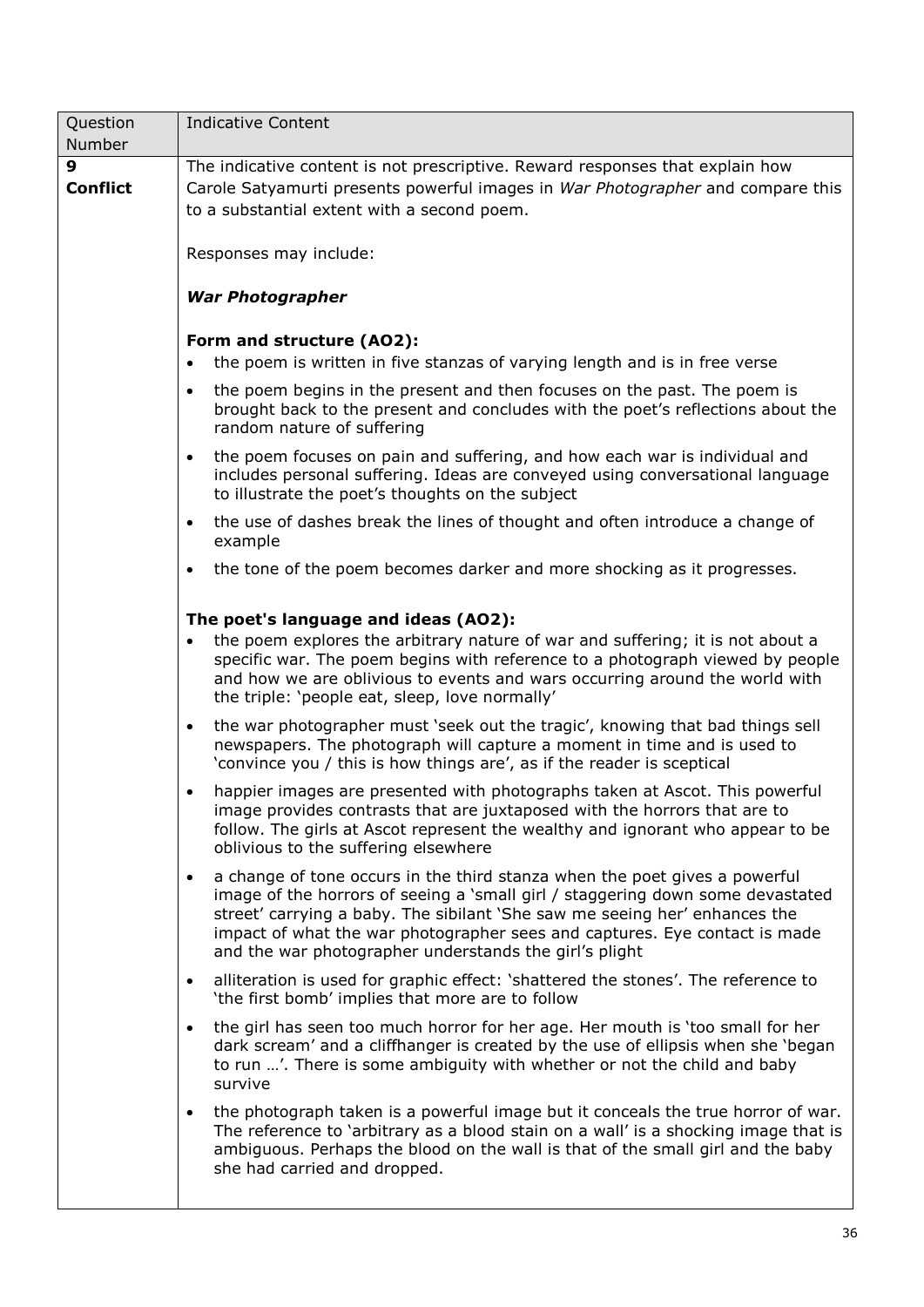| Context points (AO3) may be of various kinds and should relate to the<br>poems and question. The following are examples, but there are many other<br>possibilities:                                                                                                                                                                                                                                                                                                                                                             |
|---------------------------------------------------------------------------------------------------------------------------------------------------------------------------------------------------------------------------------------------------------------------------------------------------------------------------------------------------------------------------------------------------------------------------------------------------------------------------------------------------------------------------------|
| the poem is written from the point of view of a war photographer reflecting on<br>$\bullet$<br>the horrors of war and how a photograph can hide the truth                                                                                                                                                                                                                                                                                                                                                                       |
| Carole Satyamurti's poetry often deals with difficult subjects such as cancer and<br>$\bullet$<br>the fragility of life. Her poems often trigger philosophical reflections on subjects<br>that are often uncomfortable to think about                                                                                                                                                                                                                                                                                           |
| Carole Satyamurti is a poet, sociologist and translator, who lives and works in<br>$\bullet$<br>London. She has an interest in psychoanalysis and the understanding of the<br>stories people tell about themselves, whether in their autobiography or in<br>conversation                                                                                                                                                                                                                                                        |
| Satyamurti has won a number of prizes for her works, including the National<br>$\bullet$<br>Poetry Competition in 1986, and a Cholmondeley Award in 2000, and is known<br>for her modern adaptation of the ancient Indian epic narrative poem, the<br>Mahabharata (2015).                                                                                                                                                                                                                                                       |
| Reward all valid points.                                                                                                                                                                                                                                                                                                                                                                                                                                                                                                        |
| The second poem:                                                                                                                                                                                                                                                                                                                                                                                                                                                                                                                |
| For the second poem, candidates may choose ANY ONE other appropriate poem<br>from the Conflict anthology collection for comparative treatment. The chosen poem<br>must allow the candidate to explore powerful images in a relevant way. For<br>example, if candidates choose the poem Belfast Confetti, by Ciaran Carson, they<br>might make such points as the following but will be required to provide evidence of<br>AO2 and AO3 in responses. (These are purely illustrative, since other poems<br>may well be selected.) |
| Both poets consider the experiences of modern conflict and both use powerful<br>images to convey their ideas (AO2)                                                                                                                                                                                                                                                                                                                                                                                                              |
| Carson uses metaphors throughout the poem (Belfast Confetti) and refers to a<br>$\bullet$<br>specific conflict and location, whereas Satyamurti uses contrasts to give more<br>impact to the horrors of war. Satyamurti does not refer to any one specific<br>conflict. Both poets use dashes and ellipsis in their poems and both leave the<br>reader on a cliff hanger, wondering whether the subjects of the poems escape<br>the conflicts unharmed. (AO2)                                                                   |
| Satyamurti structures her poem in five stanzas of free verse to present the<br>powerful images captured by the war photographer. Carson structures his poem<br>in free verse with two stanzas of different lengths. (AO2)                                                                                                                                                                                                                                                                                                       |
| Both Satyamurti and Carson write about war and conflict. The poems were<br>$\bullet$<br>written just three years apart. Satyamurti explores the experience of war<br>through the eyes of the war photographer and the images that the readers of<br>newspapers see. Carson grew up during the troubles in Northern Ireland and his<br>powerful images are from personal experience. Both poets have won a number<br>of awards. (AO3)                                                                                            |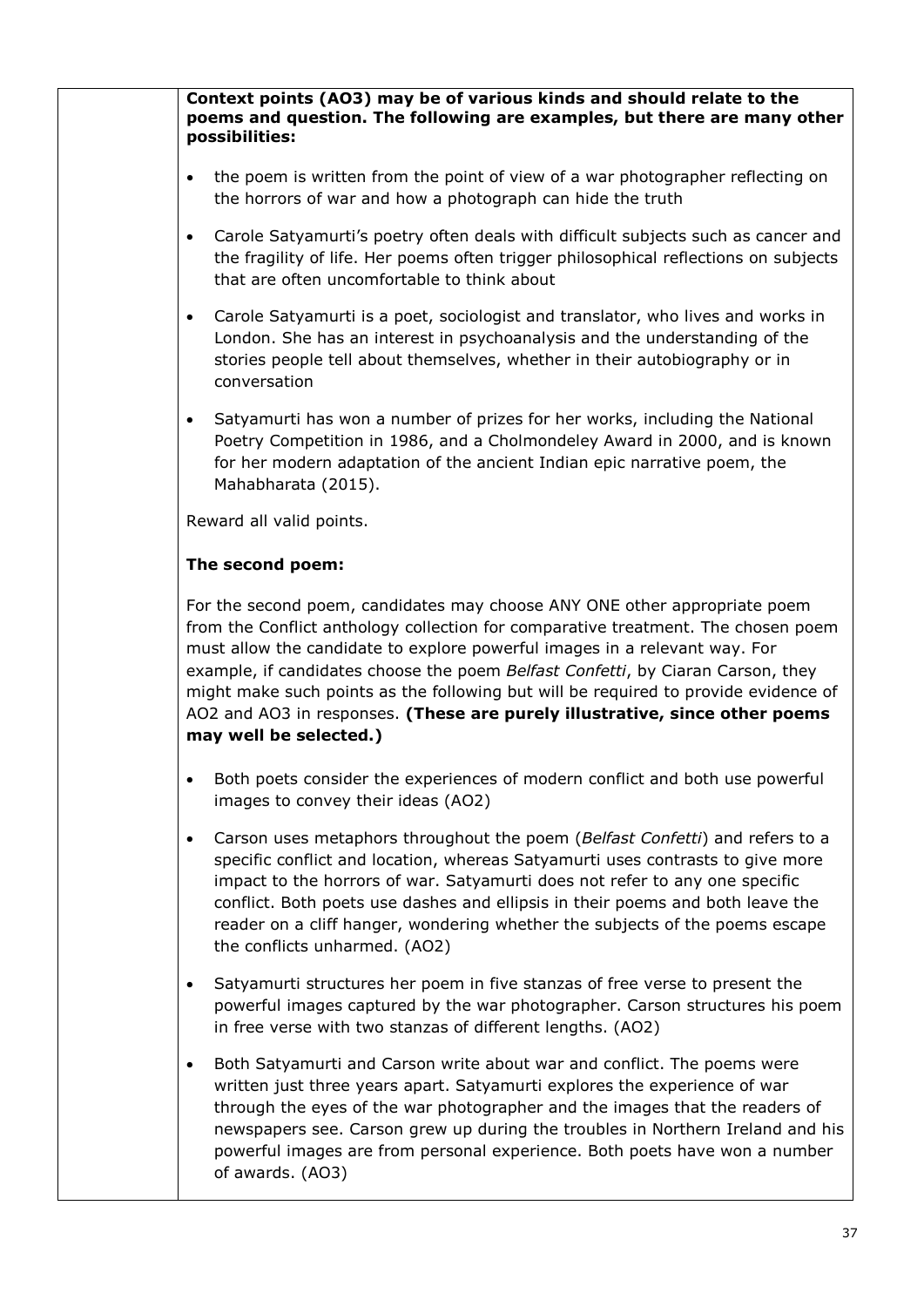|                              | <b>Level Mark</b><br>(20)<br>$ \textsf{marks}\rangle $ | <b>Descriptor</b><br>Bullet 1 (Comparison), Bullets 2, 3 and 4 (15 marks) - AO2, Bullet 5 -<br><b>AO3 (5 marks)</b>                                                                                                                                                                                                                                                                                                                                                                                                                                                                                                                                                  |
|------------------------------|--------------------------------------------------------|----------------------------------------------------------------------------------------------------------------------------------------------------------------------------------------------------------------------------------------------------------------------------------------------------------------------------------------------------------------------------------------------------------------------------------------------------------------------------------------------------------------------------------------------------------------------------------------------------------------------------------------------------------------------|
|                              | 0                                                      | No rewardable material.                                                                                                                                                                                                                                                                                                                                                                                                                                                                                                                                                                                                                                              |
| Level $1-4$<br>1             |                                                        | There is little or no comparison of the two poems.<br>$\bullet$<br>Identification of form and structure is minimal.<br>$\bullet$<br>There is little awareness of the language used by the poets.<br>$\bullet$<br>Little evidence of relevant subject terminology.<br>$\bullet$<br>There is little awareness of context and little comment on the<br>$\bullet$<br>relationship between poems and context.                                                                                                                                                                                                                                                             |
| <b>Level</b><br>$\mathbf{2}$ | $5 - 8$                                                | • There are some underdeveloped comparisons and contrasts<br>presented, with obvious similarities and/or differences, supported<br>with some ideas from the poems.<br>• There is some comment on the form and structure of the poems.<br>• Some awareness of the poets' use of language is shown, but without<br>development.<br>• Limited use of relevant subject terminology to support examples given.<br>• There is some awareness of relevant context and some comment on the<br>relationship between poems and context.<br>NB: The mark awarded cannot progress beyond the top of Level 2 if only                                                              |
|                              |                                                        | ONE poem has been considered.                                                                                                                                                                                                                                                                                                                                                                                                                                                                                                                                                                                                                                        |
| <b>Level</b><br>3            | $9 - 12$                                               | The response compares and contrasts a range of points and considers some<br>$\bullet$<br>similarities and/or differences between the poems.<br>The response shows a sound understanding of form and structure and links<br>$\bullet$<br>them to their effect.<br>There is clear awareness, with sound examples, of the poets' use of language<br>and of its effect on the reader.<br>Relevant subject terminology is used to support examples given.<br>There is sound comment on relevant context and sound relevant<br>comment on the relationship between poems and context.                                                                                      |
| Level<br>4                   | $13 - 16$                                              | The response compares and contrasts the poems effectively, considering a<br>$\bullet$<br>wide range of similarities and/or differences, and ideas are supported<br>throughout with relevant examples from both poems.<br>Analysis of form and structure and their effect is sustained.<br>$\bullet$<br>The candidate comments effectively on the poets' use of language and its<br>$\bullet$<br>effect on the reader.<br>Relevant subject terminology is used accurately and appropriately to develop<br>$\bullet$<br>ideas.<br>There is sustained comment on relevant context and detailed<br>$\bullet$<br>awareness of the relationship between poems and context. |
| 5                            | Level $17-20$                                          | $\bullet$<br>The writing is informed by perceptive comparisons and contrasts, with a<br>varied and comprehensive range of similarities and/or differences<br>between the poems considered.<br>There is perceptive grasp of form and structure and their effect.<br>$\bullet$<br>The response offers a cohesive evaluation of the poets' language and its<br>$\bullet$<br>effect on the reader.<br>Relevant subject terminology is integrated and precise.<br>$\bullet$<br>There is excellent understanding of context, and convincing<br>$\bullet$<br>understanding of the relationship between poems and context is<br>integrated into the response.                |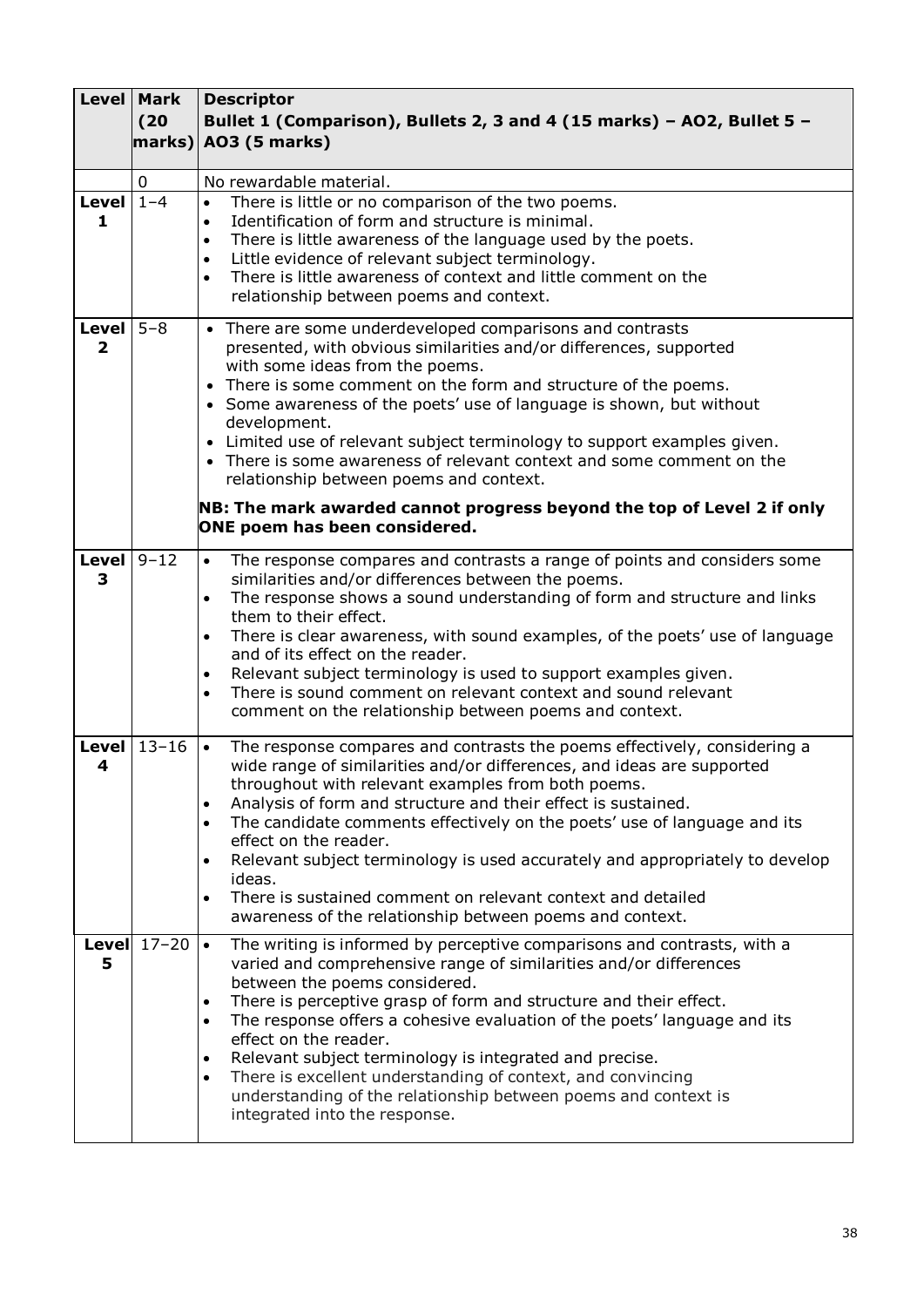| Question                              | <b>Indicative Content</b>                                                                                                                                                                                                                                                                                                                                                                                                                                                                                                                                                                                                                                                                                                                                                                                                                                                                                                                                                                                                                                                                                                                                                                                                                                                                                                                                                |
|---------------------------------------|--------------------------------------------------------------------------------------------------------------------------------------------------------------------------------------------------------------------------------------------------------------------------------------------------------------------------------------------------------------------------------------------------------------------------------------------------------------------------------------------------------------------------------------------------------------------------------------------------------------------------------------------------------------------------------------------------------------------------------------------------------------------------------------------------------------------------------------------------------------------------------------------------------------------------------------------------------------------------------------------------------------------------------------------------------------------------------------------------------------------------------------------------------------------------------------------------------------------------------------------------------------------------------------------------------------------------------------------------------------------------|
| Number                                |                                                                                                                                                                                                                                                                                                                                                                                                                                                                                                                                                                                                                                                                                                                                                                                                                                                                                                                                                                                                                                                                                                                                                                                                                                                                                                                                                                          |
| 10<br><b>Time and</b><br><b>Place</b> | The indicative content is not prescriptive. Reward responses that explain how<br>Wordsworth presents feelings about a place in Composed upon Westminster Bridge,<br>September 3, 1802 and compare this to a substantial extent with a second poem.                                                                                                                                                                                                                                                                                                                                                                                                                                                                                                                                                                                                                                                                                                                                                                                                                                                                                                                                                                                                                                                                                                                       |
|                                       | Responses may include:                                                                                                                                                                                                                                                                                                                                                                                                                                                                                                                                                                                                                                                                                                                                                                                                                                                                                                                                                                                                                                                                                                                                                                                                                                                                                                                                                   |
|                                       | Composed upon Westminster Bridge, September 3, 1802                                                                                                                                                                                                                                                                                                                                                                                                                                                                                                                                                                                                                                                                                                                                                                                                                                                                                                                                                                                                                                                                                                                                                                                                                                                                                                                      |
|                                       | Form and structure (AO2):<br>the poem is a Petrarchan sonnet that describes London and the River Thames as<br>Wordsworth viewed them from Westminster Bridge early one morning<br>the poem is written in first-person narrative, providing a personal heart-felt<br>$\bullet$<br>account of the experience<br>anticipation is created for the reader as the subject of the poem ('This City') is not<br>$\bullet$<br>revealed until the fourth line<br>the reader discovers the beauty of the scene as Wordsworth views it for himself.<br>$\bullet$                                                                                                                                                                                                                                                                                                                                                                                                                                                                                                                                                                                                                                                                                                                                                                                                                     |
|                                       | The poet's language and ideas (AO2):                                                                                                                                                                                                                                                                                                                                                                                                                                                                                                                                                                                                                                                                                                                                                                                                                                                                                                                                                                                                                                                                                                                                                                                                                                                                                                                                     |
|                                       | the opening line makes a suggestion that there is nothing more appealing than<br>$\bullet$<br>the view of London that he sees from the bridge: 'Earth has not anything to<br>show more fair'<br>the poet suggests that anyone who does not appreciate the scene as much as he<br>$\bullet$<br>does must be dull: 'Dull would he be of soul'<br>London is described positively as a place of beauty and power: 'so touching in its<br>$\bullet$<br>majesty', 'his first splendour', 'that mighty heart'<br>nature is personified, providing an almost magical atmosphere: the sun 'In his first<br>$\bullet$<br>splendour', the river that 'glideth at his own sweet will'. The city is personified as it<br>wears 'The beauty of the morning' and its 'mighty heart is lying still'<br>a list is used to describe what is seen and to show the diversity of what the city<br>$\bullet$<br>has to offer: 'Ships, towers, domes, theatres, and temples lie'<br>the poet is in awe and suggests that the city is even superior to nature: 'not<br>$\bullet$<br>anything to show more fair', 'Never did sun more beautifully steep', 'never felt, a<br>calm so deep!'<br>the poet's appreciation for the scene and its effect on him is exclaimed: 'a<br>$\bullet$<br>calm so deep!' The power is heightened with 'Dear God!', showing an almost<br>spiritual effect on him. |
|                                       | Context points (AO3) may be of various kinds and should relate to the poems<br>and question. The following are examples, but there are many other<br>possibilities:                                                                                                                                                                                                                                                                                                                                                                                                                                                                                                                                                                                                                                                                                                                                                                                                                                                                                                                                                                                                                                                                                                                                                                                                      |
|                                       | the poem was first published in the collection Poems in Two Volumes in 1807. The<br>$\bullet$<br>poem was written about an experience that took place on July 31, 1802, during a<br>trip to France with Wordsworth's sister, Dorothy Wordsworth<br>the poem is a sonnet, most commonly associated with love poetry, which reflects<br>$\bullet$<br>Wordsworth's feelings for the place. This poem was unusual for a Romantic poet,<br>as the Romantic poets tended to reject the confines of a formal structure<br>it was rare for London to be 'smokeless' at the time. London was often full of<br>$\bullet$<br>smoke and fumes from the houses and factories                                                                                                                                                                                                                                                                                                                                                                                                                                                                                                                                                                                                                                                                                                          |
|                                       | 39                                                                                                                                                                                                                                                                                                                                                                                                                                                                                                                                                                                                                                                                                                                                                                                                                                                                                                                                                                                                                                                                                                                                                                                                                                                                                                                                                                       |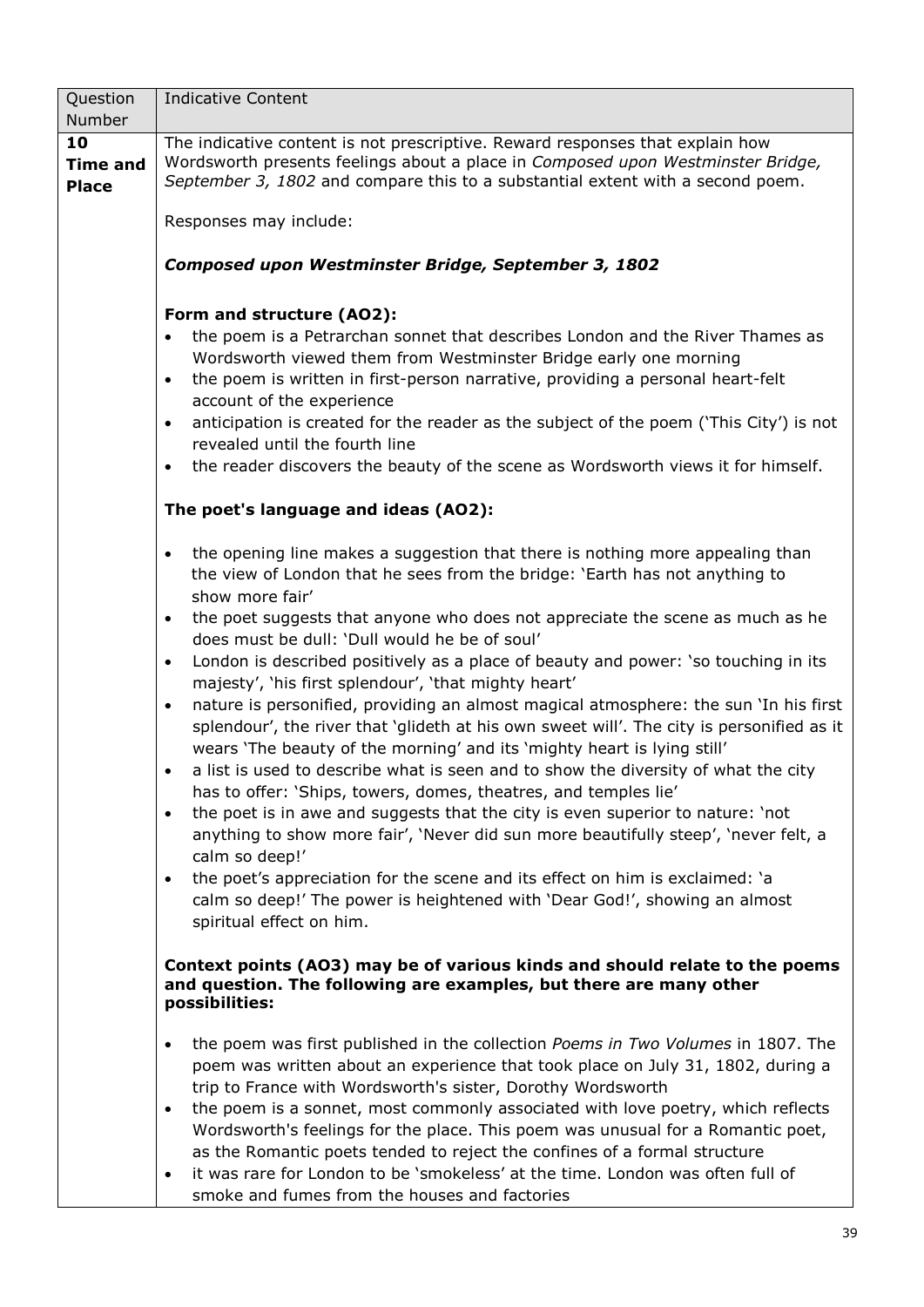• William Wordsworth was one of the Romantic poets. He was Poet Laureate from 1843 until his death on 23 April 1850. The poetry of the Romantic poets tended to focus on nature, the lives of ordinary people and the landscape. It was unusual for a Romantic poet to write so passionately about a city.

Reward all valid points.

#### **The second poem:**

For the second poem, candidates may choose ANY ONE other appropriate poem from the Time and Place anthology collection for comparative treatment. The chosen poem must allow the candidate to explore feelings about a place in a relevant way. For example, if candidates choose the poem *London*, by William Blake, they might make such points as the following but will be required to provide evidence of AO2 and AO3 in responses. **(These are purely illustrative, since other poems may well be selected.)**

- Both poems are about London. Blake's poem is the antithesis of Wordsworth's. Blake portrays a very negative view of London whereas Wordsworth is in awe of the beautiful city.
- Blake's poem was published in 1794 in *The Songs of Experience*. Wordsworth published his poem in 1807.
- Blake uses repetition and negative vocabulary whereas Wordsworth uses personification and positive language.
- Wordsworth admires the river that he sees as free to go where it pleases: 'The river glideth at his own sweet will', whereas Blake suggests that even the Thames is owned and controlled by others: 'Near where the charter'd Thames does flow'.
- Both poems have religious connotations. Wordsworth praises God and Blake offers prophesies of the terrible things that might happen unless the city changes ('Every black'ning Church appalls', 'blights with plagues').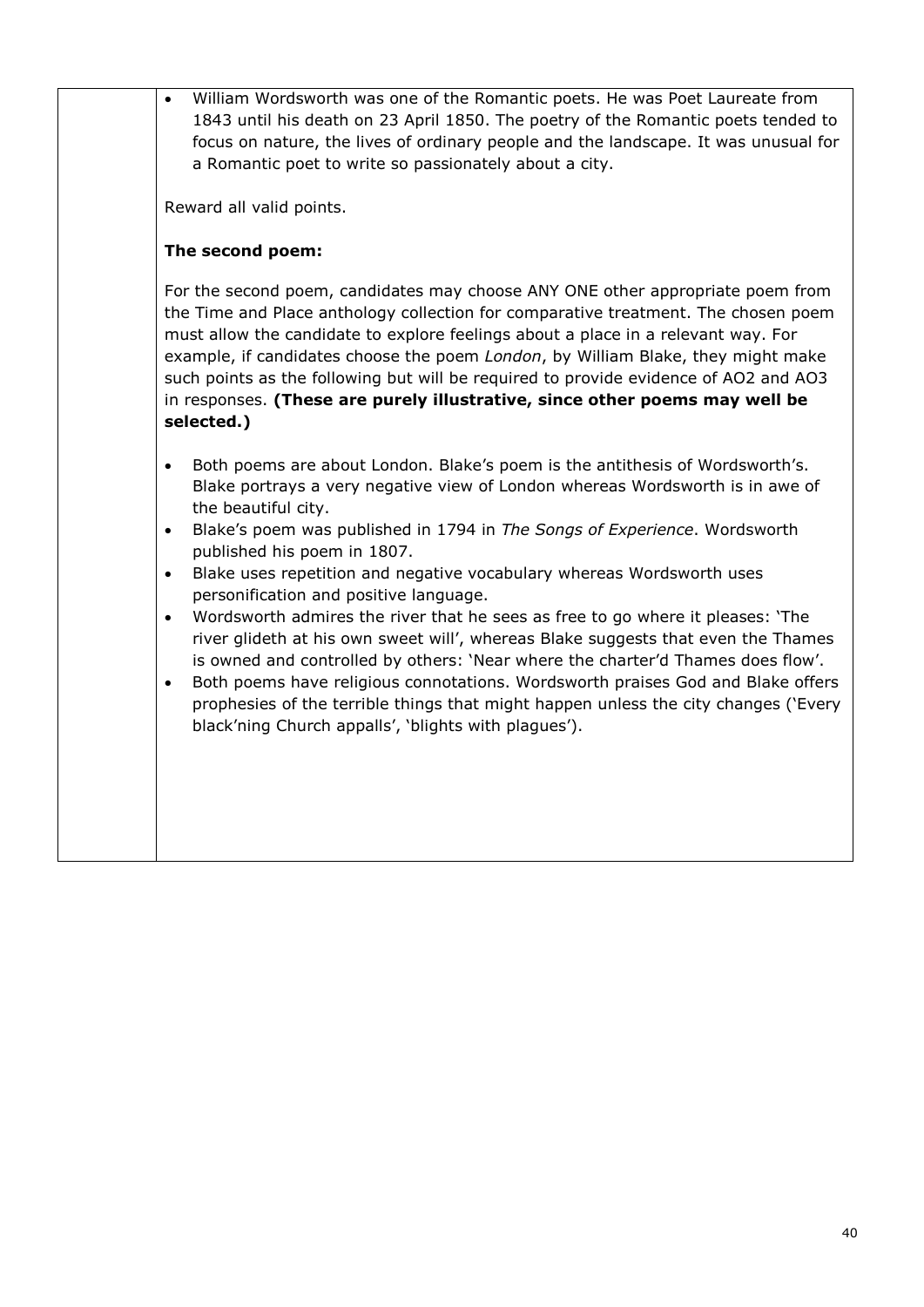|                              | <b>Level Mark</b><br>(20)<br>$ \textsf{marks}\rangle $ | <b>Descriptor</b><br>Bullet 1 (Comparison), Bullets 2, 3 and 4 (15 marks) - AO2, Bullet 5 -<br><b>AO3 (5 marks)</b>                                                                                                                                                                                                                                                                                                                                                                                                                                                                                                                                                  |
|------------------------------|--------------------------------------------------------|----------------------------------------------------------------------------------------------------------------------------------------------------------------------------------------------------------------------------------------------------------------------------------------------------------------------------------------------------------------------------------------------------------------------------------------------------------------------------------------------------------------------------------------------------------------------------------------------------------------------------------------------------------------------|
|                              | 0                                                      | No rewardable material.                                                                                                                                                                                                                                                                                                                                                                                                                                                                                                                                                                                                                                              |
| Level $1-4$<br>1             |                                                        | There is little or no comparison of the two poems.<br>$\bullet$<br>Identification of form and structure is minimal.<br>$\bullet$<br>There is little awareness of the language used by the poets.<br>$\bullet$<br>Little evidence of relevant subject terminology.<br>$\bullet$<br>There is little awareness of context and little comment on the<br>$\bullet$<br>relationship between poems and context.                                                                                                                                                                                                                                                             |
| <b>Level</b><br>$\mathbf{2}$ | $5 - 8$                                                | • There are some underdeveloped comparisons and contrasts<br>presented, with obvious similarities and/or differences, supported<br>with some ideas from the poems.<br>• There is some comment on the form and structure of the poems.<br>• Some awareness of the poets' use of language is shown, but without<br>development.<br>• Limited use of relevant subject terminology to support examples given.<br>• There is some awareness of relevant context and some comment on the<br>relationship between poems and context.<br>NB: The mark awarded cannot progress beyond the top of Level 2 if only                                                              |
|                              |                                                        | ONE poem has been considered.                                                                                                                                                                                                                                                                                                                                                                                                                                                                                                                                                                                                                                        |
| <b>Level</b><br>3            | $9 - 12$                                               | The response compares and contrasts a range of points and considers some<br>$\bullet$<br>similarities and/or differences between the poems.<br>The response shows a sound understanding of form and structure and links<br>$\bullet$<br>them to their effect.<br>There is clear awareness, with sound examples, of the poets' use of language<br>and of its effect on the reader.<br>Relevant subject terminology is used to support examples given.<br>There is sound comment on relevant context and sound relevant<br>comment on the relationship between poems and context.                                                                                      |
| Level<br>4                   | $13 - 16$                                              | The response compares and contrasts the poems effectively, considering a<br>$\bullet$<br>wide range of similarities and/or differences, and ideas are supported<br>throughout with relevant examples from both poems.<br>Analysis of form and structure and their effect is sustained.<br>$\bullet$<br>The candidate comments effectively on the poets' use of language and its<br>$\bullet$<br>effect on the reader.<br>Relevant subject terminology is used accurately and appropriately to develop<br>$\bullet$<br>ideas.<br>There is sustained comment on relevant context and detailed<br>$\bullet$<br>awareness of the relationship between poems and context. |
| 5                            | Level $17-20$                                          | $\bullet$<br>The writing is informed by perceptive comparisons and contrasts, with a<br>varied and comprehensive range of similarities and/or differences<br>between the poems considered.<br>There is perceptive grasp of form and structure and their effect.<br>$\bullet$<br>The response offers a cohesive evaluation of the poets' language and its<br>$\bullet$<br>effect on the reader.<br>Relevant subject terminology is integrated and precise.<br>$\bullet$<br>There is excellent understanding of context, and convincing<br>$\bullet$<br>understanding of the relationship between poems and context is<br>integrated into the response.                |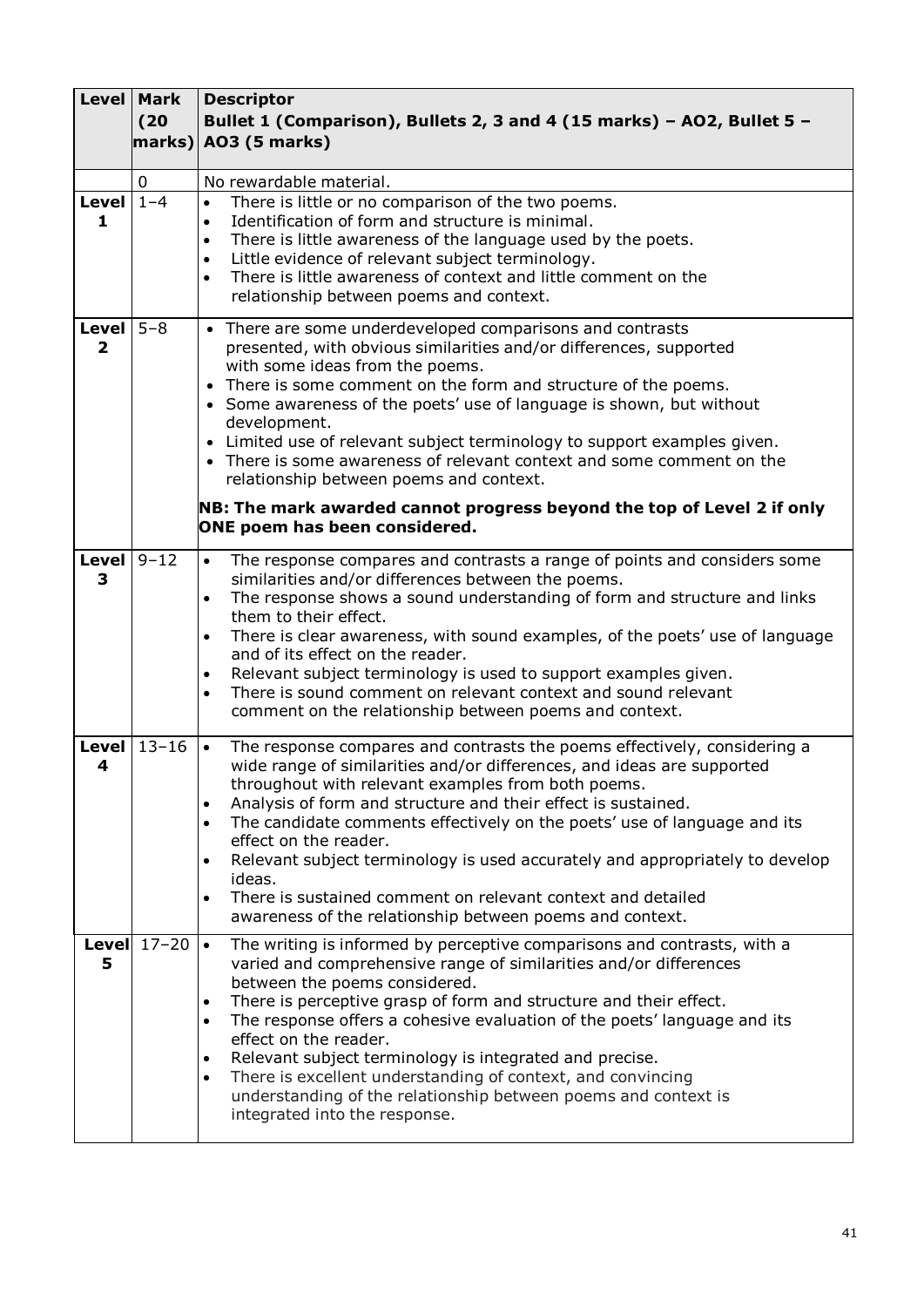#### **Section B, Part 2 – Unseen Poetry**

In responses to Question 11, examiners should be aware of the different ways candidates may structure their responses. There should be sufficient evidence of a response comparing the poems. Comparison is not directly associated with a discrete assessment objective. However, candidates must answer the question set, and provide sufficient evidence to meet the requirements of the assessment objectives through their comparison including use of a critical style and an informed personal response (AO1), and the poets' uses of language, form and structure (AO2).

Responses that are considerably unbalanced will not be able to access Level 3, where explanation of writers' ideas and perspectives is required alongside a wide range of comparisons between texts.

Examiners must reward all reasonable, valid points and comments that show an understanding and comparison of the two poems and all the requirements of the question.

Candidates are free to select and comment on textual details in a variety of ways. They are not expected to deal with every possible point and may be rewarded for a comparatively small number of points if they are effectively developed and supported by well-chosen textual evidence.

The following indicative content illustrates some points that candidates may make, but examiners should evaluate other responses on their merits, being alert to unusual comments that are well explained and substantiated.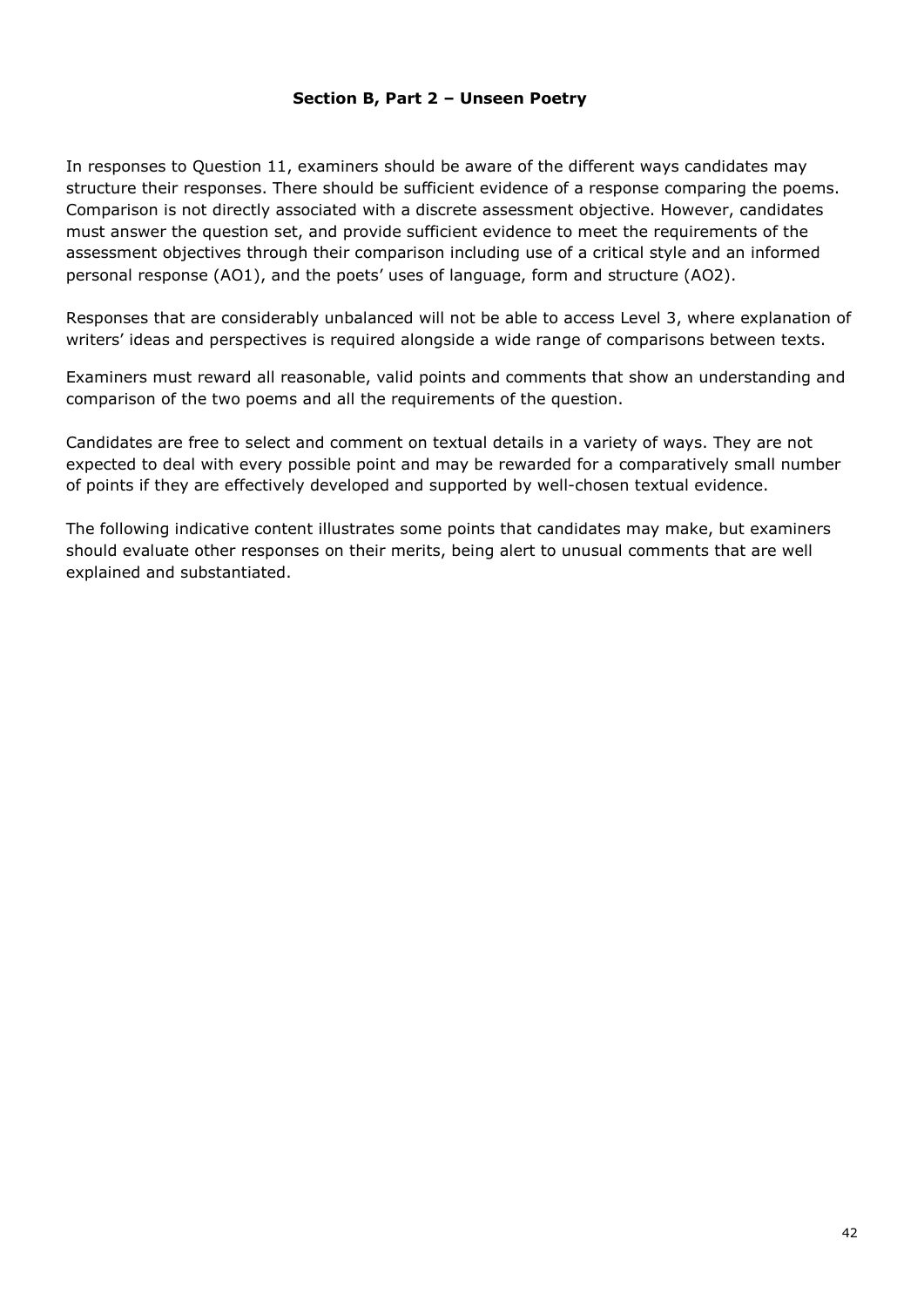| Question                              | <b>Indicative Content</b>                                                                                                                                                                                                                                                    |
|---------------------------------------|------------------------------------------------------------------------------------------------------------------------------------------------------------------------------------------------------------------------------------------------------------------------------|
| Number                                |                                                                                                                                                                                                                                                                              |
| 11.<br><b>Unseen</b><br><b>Poetry</b> | The indicative content is not prescriptive. Reward responses that compare the<br>ways the writers present their thoughts about shopping in Poem 1: Childhood<br>memories - Shopping in the 1940s and Poem 2: Shopping.                                                       |
|                                       | Responses may include:                                                                                                                                                                                                                                                       |
|                                       | The ideas in the poems:                                                                                                                                                                                                                                                      |
|                                       | Poem 1: Childhood memories - Shopping in the 1940s                                                                                                                                                                                                                           |
|                                       | the poet remembers what shopping was like in the 1940s. The poet<br>$\bullet$<br>reminisces about the different types of shops that were available and how<br>you had to go to different shops to get each item                                                              |
|                                       | the poet says that some shops 'were empty' whilst others were busy with<br>$\bullet$<br>queues of people. The poet describes the queues and how people would<br>wait in the rain without 'an umbrella / or a raincoat'                                                       |
|                                       | there is a suggestion of hardship and community spirit: 'all huddle<br>$\bullet$<br>together', 'People could not afford', 'Anyone lucky enough', 'eat for survival'                                                                                                          |
|                                       | the poet comments that people had to be patient and wait for a long time in<br>$\bullet$<br>order to get the things needed on the shopping list                                                                                                                              |
|                                       | shopping is seen with 'great satisfaction' and achievement when very few<br>$\bullet$<br>items were available and obtained: 'A morning well spent'                                                                                                                           |
|                                       | the shopping would only provide the family with just enough to survive for<br>$\bullet$<br>a day or two.                                                                                                                                                                     |
|                                       | Poem 2: Shopping                                                                                                                                                                                                                                                             |
|                                       | the poet begins with a statement confessing that she is 'guilty of buying too<br>$\bullet$<br>little food'. It becomes clear that this is her choice rather than a necessity                                                                                                 |
|                                       | the poet lists the few items that she buys and says that her husband<br>$\bullet$<br>complains and asks her why she does not buy more. Even though she<br>would like to buy more, she admits that she wanders the 'supermarket<br>aisles' as if in a trance                  |
|                                       | the poet describes the unappealing pre-packed meat with its 'chunky red<br>$\bullet$<br>odours' that are kept 'behind the cellophane', perhaps suggesting the idea<br>of entrapment. Memories of 'spritely apples' suggest that the poet has<br>enjoyed shopping in the past |
|                                       | the poet explains her lack of interest in shopping. She cannot be tempted<br>$\bullet$<br>by the lady who reluctantly offers her samples                                                                                                                                     |
|                                       | even though the supermarket shelves are bulging, the supermarket is<br>$\bullet$<br>uninspiring and almost threatening. The poet feels lost and intimidated in<br>the large supermarket.                                                                                     |
|                                       |                                                                                                                                                                                                                                                                              |
|                                       |                                                                                                                                                                                                                                                                              |
|                                       |                                                                                                                                                                                                                                                                              |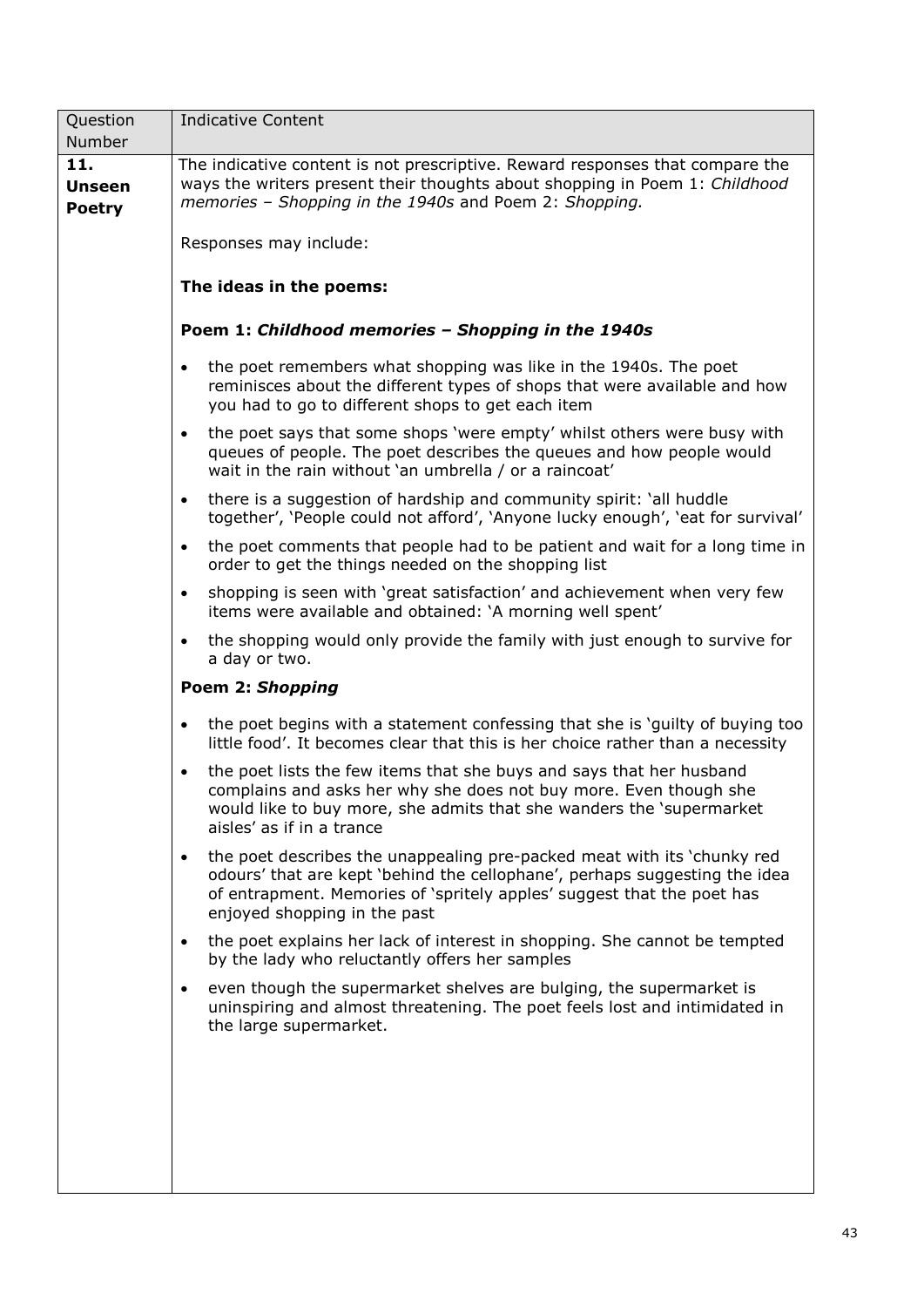#### **The poets' use of language:**

#### **Poem 1:** *Childhood memories – Shopping in the 1940s*

- the poet lists the different kinds of shops: 'dairies, fruit shops, / Butcheries …'. The lack of adjectives reflects the drabness and austerity of the time. The last shop on the list is a sweet shop, which suggests it was an important shop for the poet who would have been a child in the 1940s
- the sibilant 'Shops that sold sweets / Sometimes the shelves and shops' supports the snake-like imagery in the poem
- the repeated metaphor of a 'Snaking queue' provides strong visual imagery
- the lengths of queues are emphasised with a hyperbole: 'great distances'
- contrasts are used to compare when the shops were empty of customers and stock with other times when they were busy: 'Sometimes the shelves and shops were empty', 'At other times'
- specific numbers are used, some in figures and others written. The numerals succinctly summarise the number of items obtained: '5 or 6 items from 4 to 5 different shops'.

#### **Poem 2:** *Shopping*

- the poet begins with a confessional statement: 'I'm guilty of buying too little food'
- the items are listed and the number bought is in number form: '1 carton milk / 1 carton juice / 1 half chicken'. The omission of the preposition 'of' makes the shopping list sound more tedious
- a colloquialism is used to describe the poet's husband with affection: 'my old man'
- the simile 'blank as a zombie' provides a contemporary comparison
- the repetition of 'Between' suggests a distance almost as if battle lines are drawn between the shelf and the poet with her trolley
- the trolley is personified, suggesting that the trolley is ready to fight the battle with the bulging shelf: 'the nerve of my trolley'
- hyperbole is used to convey the poet's emotion: 'I'm always paralysed'.

#### **The poets' use of form and structure:**

#### **Poem 1:** *Childhood memories – Shopping in the 1940s*

- the poet reminisces and directly addresses the reader in free verse. The poet begins by setting the scene and showing how different things were in the 1940s, with the shops that 'specialised then'
- the poet begins with the adverb 'Firstly'. The first stanza explains what types of shops there were in the 1940s before continuing with what the shopping experience was like during the time. The first stanza suggests that the reader would not have experienced life in the 1940s
- the poem is punctuated throughout
- caesura is used in the fourth stanza, providing a pause between thoughts and a division between the statement and the actions of others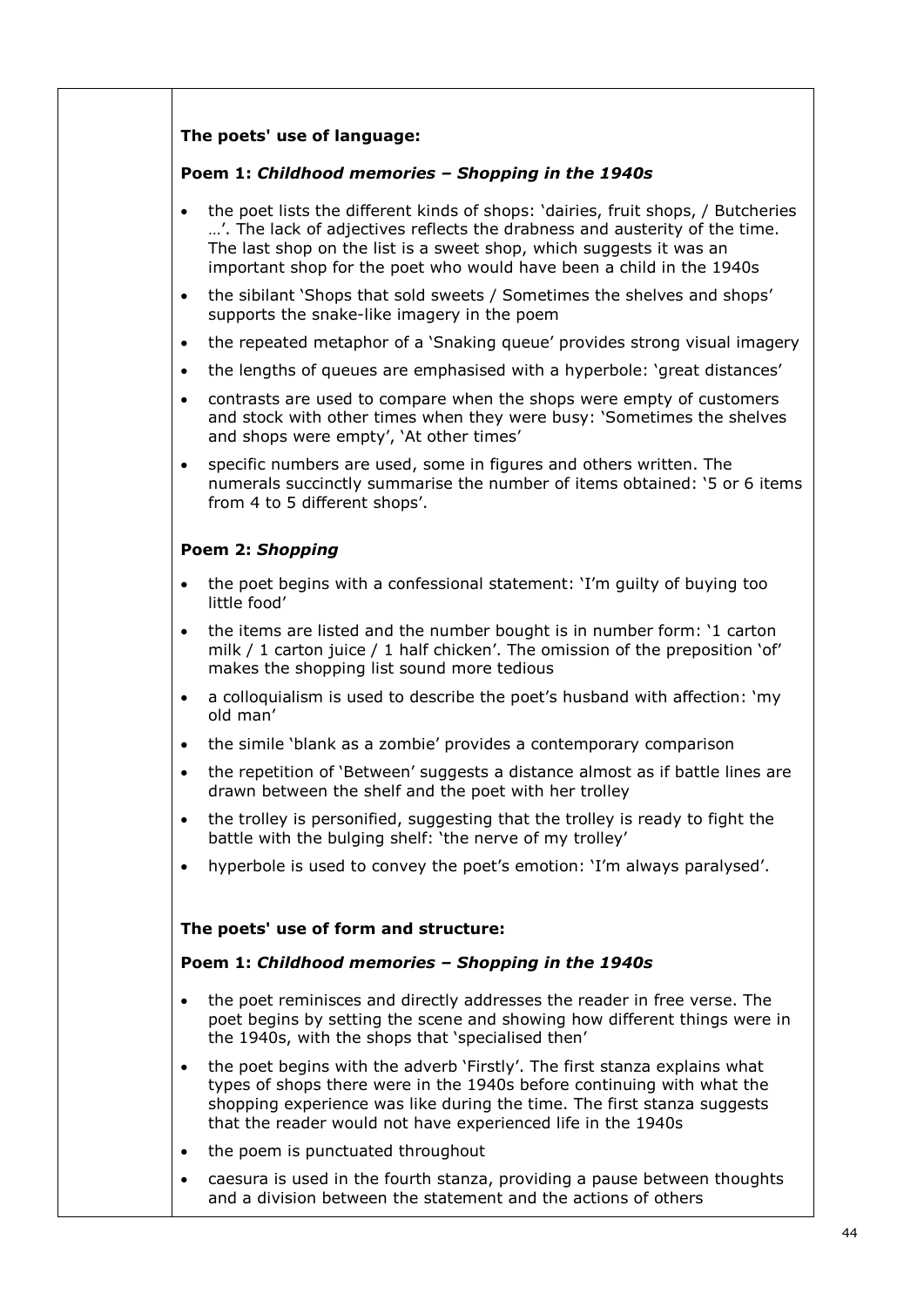|  | hardship and austerity are themes throughout the poem: 'shelves and<br>shops were empty', 'no customers', 'against the wall if there was one',<br>'People could not afford', 'Anyone lucky enough to have', 'eat for survival'.                                                                                     |
|--|---------------------------------------------------------------------------------------------------------------------------------------------------------------------------------------------------------------------------------------------------------------------------------------------------------------------|
|  | the tone begins optimistically but ends with a stark and shocking<br>$\bullet$<br>statement: 'Would have enough to eat for survival'.                                                                                                                                                                               |
|  |                                                                                                                                                                                                                                                                                                                     |
|  | Poem 2: Shopping                                                                                                                                                                                                                                                                                                    |
|  | the poem is written in free-verse of varying stanza lengths, perhaps to<br>$\bullet$<br>reflect the turmoil that the poet feels when she goes shopping                                                                                                                                                              |
|  | the use of the abbreviation 'veg' makes the tone of the poem more informal<br>$\bullet$                                                                                                                                                                                                                             |
|  | lack of punctuation, except for apostrophes, convey the poet's thoughts in a<br>$\bullet$<br>stream of consciousness, perhaps reflecting the poet's panic when faced<br>with so many choices                                                                                                                        |
|  | the poem begins with many monosyllabic words until the arrival at the<br>supermarket when the words become more complex, perhaps suggesting<br>the overwhelming choice available.                                                                                                                                   |
|  | <b>Comparative points:</b>                                                                                                                                                                                                                                                                                          |
|  | Many of the points above may be used to show the contrasting ways in which<br>the poets present their thoughts about shopping. Some specific comparisons<br>that may be made (which are not exhaustive) are the following. In all cases,<br>candidates must provide evidence to meet both AO1 and AO2 in responses: |
|  | both poets present their thoughts about their shopping experiences. Poem<br>$\bullet$<br>1 refers to shopping in the 1940s and Poem 2 refers to shopping in a<br>supermarket. Both poems are written in free verse                                                                                                  |
|  | in Poem 1 the poet remembers not being able to buy large amounts<br>$\bullet$<br>because items were not available and there was no choice, whereas in<br>Poem 2 there is plenty available but the poet chooses not to buy it                                                                                        |
|  | the poet in Poem 1 finds that shopping gives 'great satisfaction' and a sense<br>$\bullet$<br>of achievement, but the poet in Poem 2 is overwhelmed by her shopping<br>experience and she does not enjoy it: 'I'm always paralysed'                                                                                 |
|  | both poets use numbers. The poet in Poem 1 must visit several shops in<br>$\bullet$<br>order to buy '5 or 6 items' from '4 to 5 different shops', whereas in Poem 2<br>the poet only has to visit one shop, the supermarket, in order to buy her<br>limited requirements.                                           |
|  | Reward all valid points.                                                                                                                                                                                                                                                                                            |
|  |                                                                                                                                                                                                                                                                                                                     |